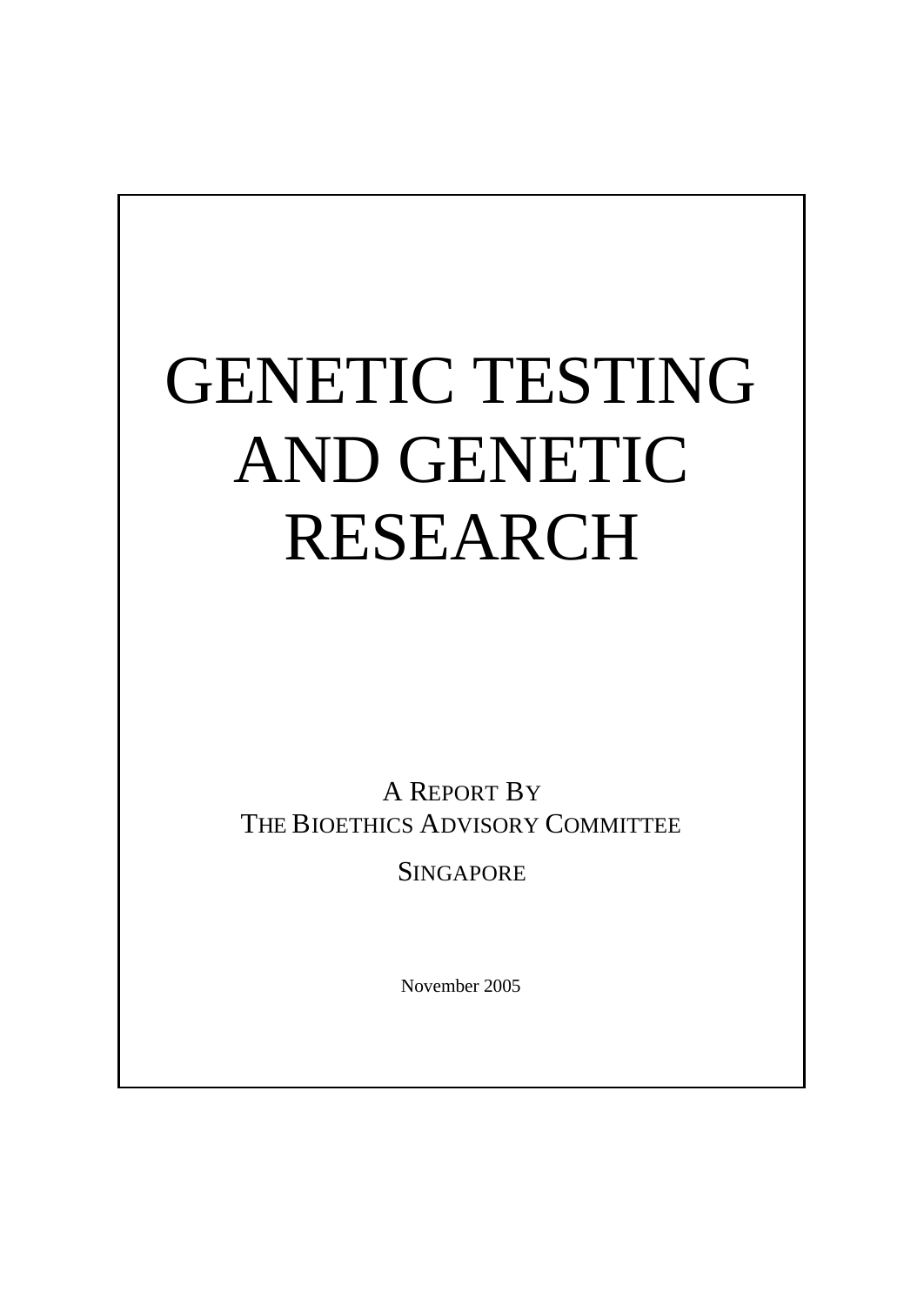#### **FOREWORD**

Recent scientific advances in human genetics have greatly increased our understanding of genes and their role in maintaining health and causing disease. The application of this knowledge has led to the development of new and better techniques of diagnosing and treating diseases. Presently, a wide range of genetic tests is available clinically and research into developing novel tests for various diseases is taking place worldwide.

Owing to the sensitive and predictive nature of genetic information derived from genetic testing and the impact it can have on the individual and the family, it is important that such testing be conducted responsibly and ethically. As genetic testing is often an integral part of human genetic research, the BAC has considered the issues from both clinical and research perspectives.

The Human Genetics Subcommittee started considering ethical, legal and social issues of genetic testing and genetic research about two years ago. The recommendations in this Report were made after examining policies and guidelines from various international and national ethics and professional bodies, and after considering the views of international and local experts, as well as those of professional, religious and civic groups and members of the public. The BAC is much indebted to the various parties and individuals who participated in the three-month long public consultation process, which began in early April this year, as well as to the international and local experts who have contributed their views and comments.

It is hoped that these recommendations, which have been accepted by the Life Sciences Steering Committee, would not only provide ethical guidance to clinicians and researchers when carrying out genetic testing and genetic research, but also a useful reference for ethics committees reviewing such research.

I would like to thank members of the Human Genetics Subcommittee, chaired by Associate Professor Terry Kaan, for their dedication and commitment in the preparation of this Report.

Professor Lim Pin Chairman Bioethics Advisory Committee November 2005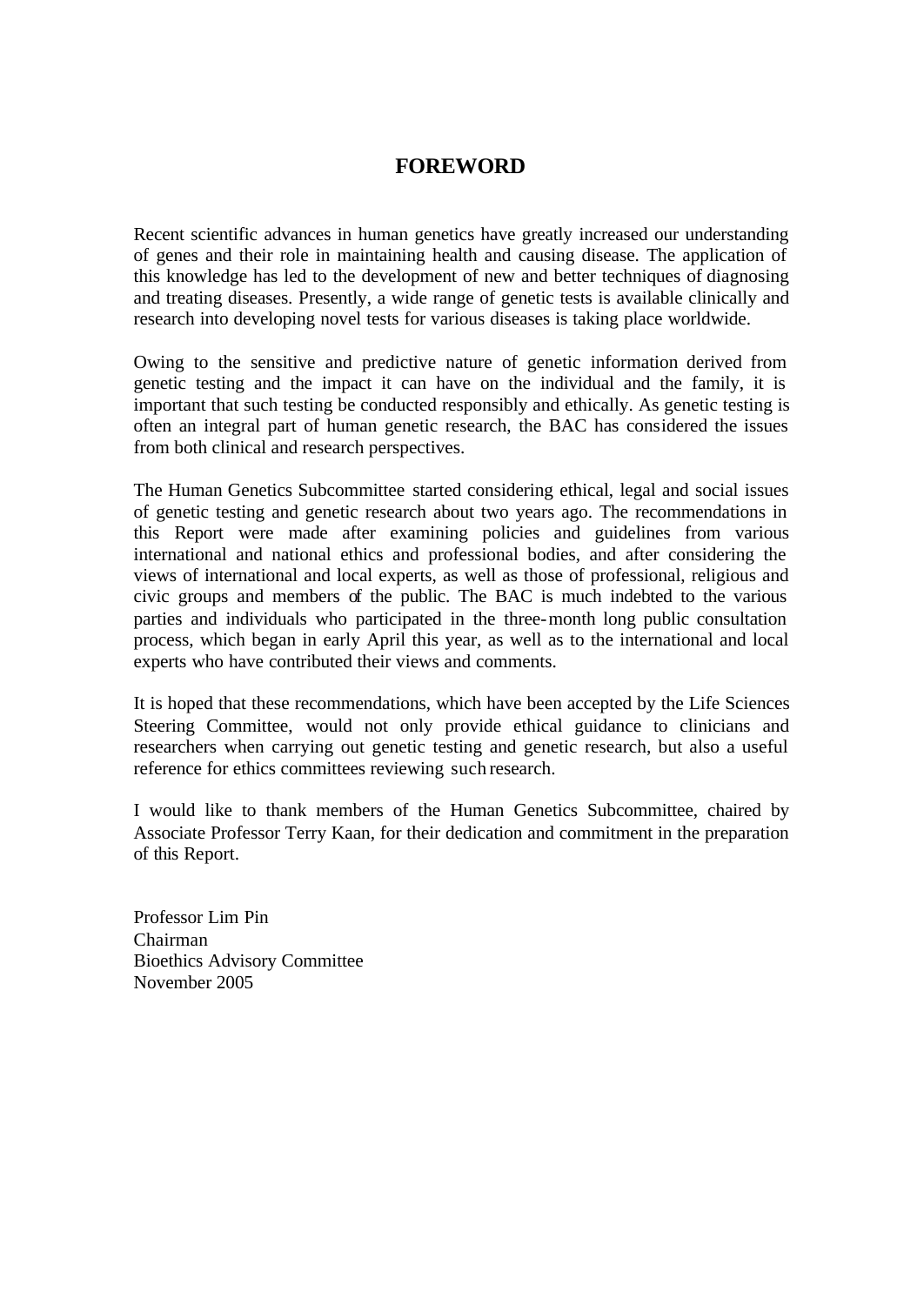#### **BIOETHICS ADVISORY COMMITTEE**

#### *Chairman*

**Professor LIM Pin** *University Professor, National University of Singapore*

#### *Deputy Chairman*

**Judge Richard MAGNUS**  *Senior District Judge, Subordinate Courts of Singapore*

#### *Members*

**Associate Professor John ELLIOTT** (on leave from July 2005) *Associate Professorial Fellow, Department of Psychology, National University of Singapore*

#### **Mr HAN Fook Kwang**

*Editor, The Straits Times*

**Associate Professor Terry KAAN Sheung-Hung** *Faculty of Law, National University of Singapore*

#### **Mr Ahmad KHALIS Bin Abdul Ghani**

*Member of Parliament, Hong Kah Group Representation Constituency*

#### **Professor LEE Eng Hin**

*Director, Division of Graduate Medical Studies, Yong Loo Lin School of Medicine, National University of Singapore*

**Mr Charles LIM Aeng Cheng** *Principal Senior State Counsel (Law Reform & Revision), Attorney-General's Chambers*

#### **Professor Edison LIU Tak-Bun**

*Executive Director, Genome Institute of Singapore*

#### **Mr NIAM Chiang Meng** *Permanent Secretary, Ministry of Community Development, Youth and Sports*

**Associate Professor NUYEN Anh Tuan** *Department of Philosophy, National University of Singapore*

#### **Professor Kandiah SATKUNANANTHAM**

*Director of Medical Services, Ministry of Health*

**Professor TAN Chorh Chuan** *Provost, National University of Singapore*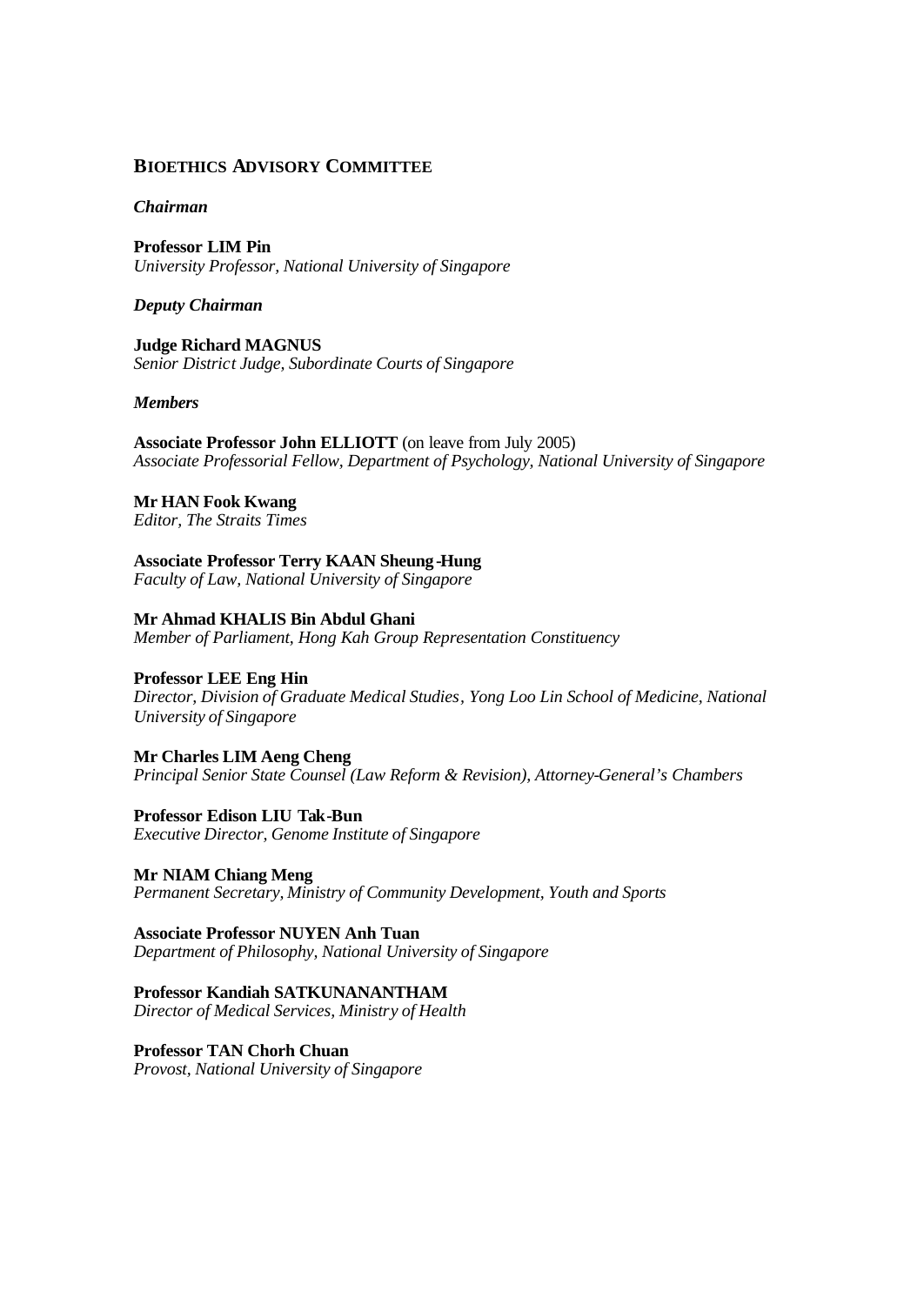#### **HUMAN GENETICS SUBCOMMITTEE**

#### *Chairman*

**Associate Professor Terry KAAN Sheung-Hung** *Faculty of Law, National University of Singapore*

#### *Members*

#### **Associate Professor CHIA Kee Seng**

*Department of Community, Occupational and Family Medicine, Yong Loo Lin School of Medicine, National University of Singapore*

#### **Associate Professor Samuel CHONG Siong Chuan** *Department of Paediatrics, Yong Loo Lin School of Medicine, National University of Singapore*

#### **Dr Denise GOH Li Meng**

*Department of Paediatrics, Yong Loo Lin School of Medicine, National University of Singapore*

#### **Dr LEE Soo Chin**

*Consultant, Department of Haematology-Oncology, National University Hospital*

**Mr Charles LIM Aeng Cheng**  *Principal Senior State Counsel (Law Reform & Revision), Attorney-General's Chambers*

**Professor YAP Hui Kim** *Department of Paediatrics, Yong Loo Lin School of Medicine, National University of Singapore*

#### **INTERNATIONAL PANEL OF EXPERTS**

**Professor Martin BOBROW** *Department of Medical Genetics, University of Cambridge, United Kingdom*

**Professor Bartha Maria KNOPPERS** *Professor of Law, University of Montreal, Canada Research Chair in Law and Medicine*

#### **Dr Thomas H. MURRAY**

*President, The Hastings Center, United States of America* 

#### **About the Bioethics Advisory Committee**

*The Bioethics Advisory Committee (BAC) was established by the Singapore Cabinet in December 2000. The BAC was directed to "examine the legal, ethical and social issues arising from research on human biology and behaviour and its applications" and to "develop and recommend policies ... on legal, ethical and social issues, with the aim to protect the rights and welfare of individuals, while allowing the Life Sciences to develop and realise their full potential for the benefit of mankind."*

*The BAC reports to the Life Sciences Steering Committee (formerly Life Sciences Ministerial Committee).* 

> *11 Biopolis Way, #10-12 Helios, Singapore 138667 www.bioethics-singapore.org*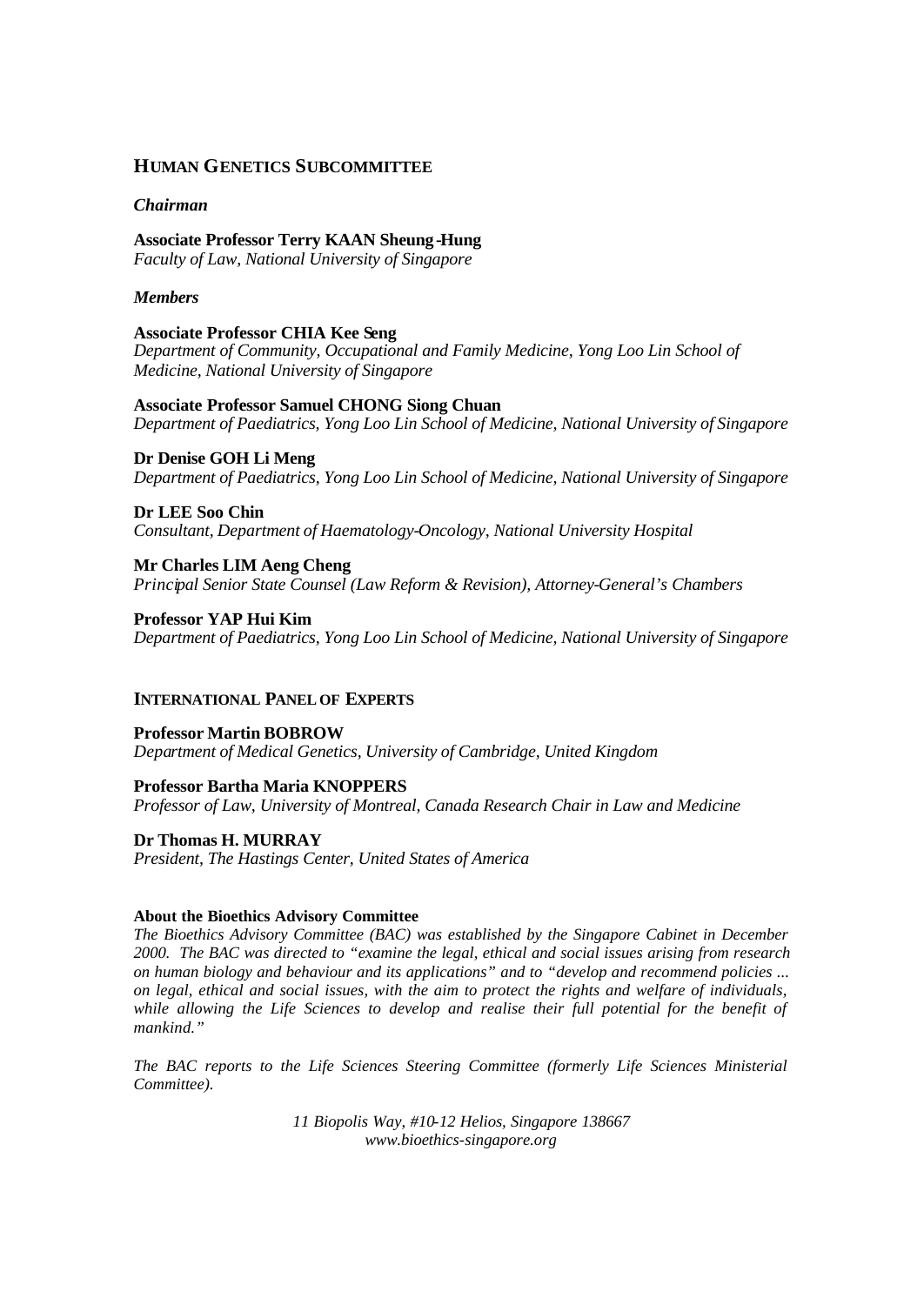#### **LIST OF ABBREVIATIONS**

| <b>AHEC</b>    | <b>Australian Health Ethics Committee</b>                |
|----------------|----------------------------------------------------------|
| <b>ALRC</b>    | <b>Australian Law Reform Commission</b>                  |
| <b>BAC</b>     | Bioethics Advisory Committee (Singapore)                 |
| <b>CAP</b>     | College of American Pathologists                         |
| <b>DNA</b>     | Deoxyribonucleic acid                                    |
| <b>ESHG</b>    | <b>European Society of Human Genetics</b>                |
| <b>ESHRE</b>   | European Society of Human Reproduction and Embryology    |
| <b>HFEA</b>    | Human Fertilisation and Embryology Authority (UK)        |
| <b>HGC</b>     | Human Genetics Commission (UK)                           |
| <b>HGS</b>     | Human Genetics Subcommittee (BAC)                        |
| <b>HGSA</b>    | Human Genetics Society of Australasia                    |
| <b>IRB</b>     | <b>Institutional Review Board</b>                        |
| <b>IVF</b>     | In vitro fertilisation                                   |
| <b>MOH</b>     | Ministry of Health (Singapore)                           |
| <b>NHMRC</b>   | National Health and Medical Research Council (Australia) |
| <b>NMEC</b>    | National Medical Ethics Committee (Singapore)            |
| PGD            | Preimplantation genetic diagnosis                        |
| <b>PGS</b>     | Preimplantation genetic screening                        |
| <b>PNGD</b>    | Prenatal genetic diagnosis                               |
| <b>PTT</b>     | Preimplantation tissue typing                            |
| <b>RNA</b>     | Ribonucleic acid                                         |
| <b>SAC</b>     | <b>Singapore Accreditation Council</b>                   |
| <b>SINGLAS</b> | <b>Singapore Laboratory Accreditation Scheme</b>         |
| <b>WHO</b>     | World Health Organisation                                |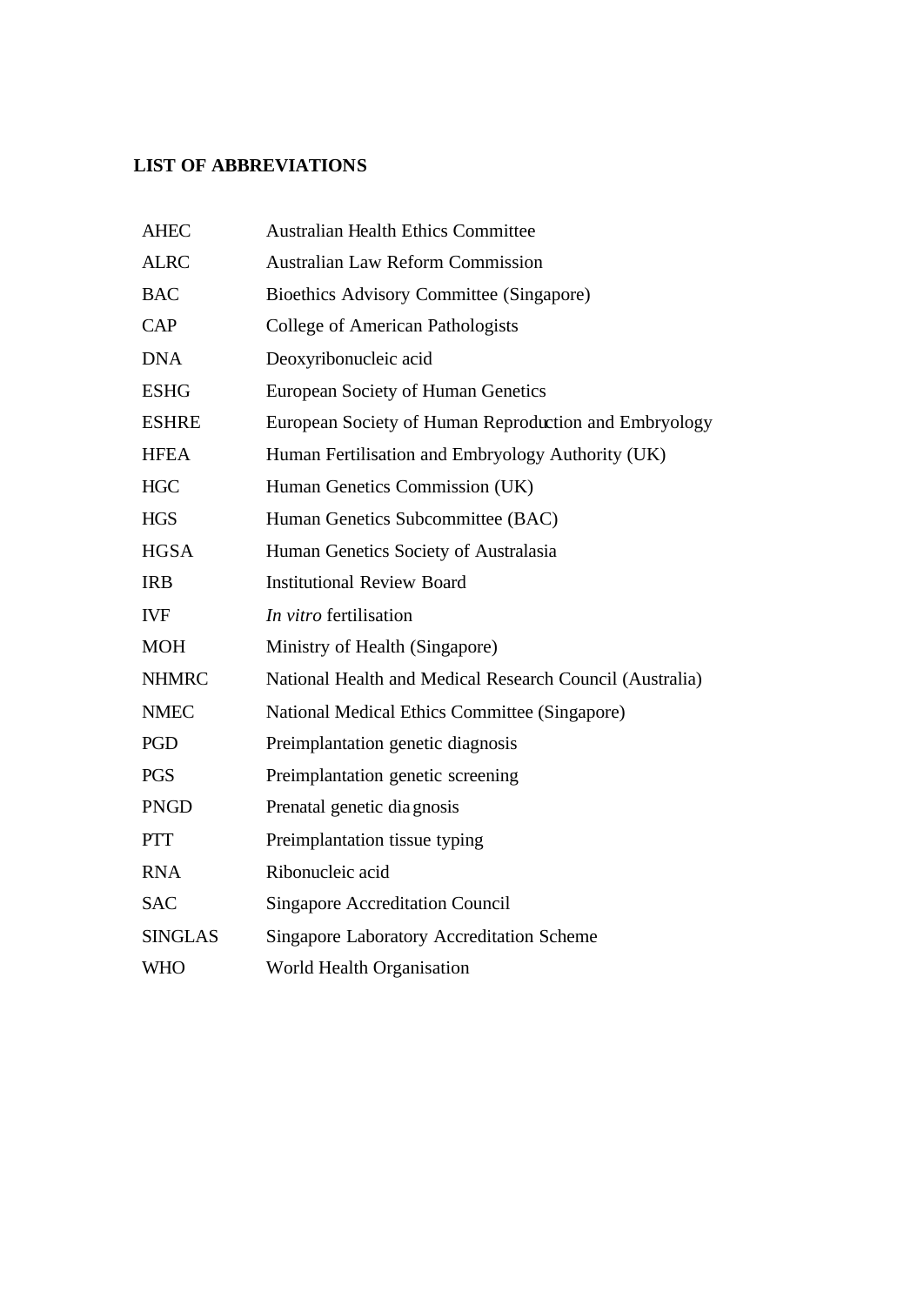## **CONTENTS**

| <b>EXECUTIVE SUMMARY</b> |                                                                                    | $\mathbf{1}$ |
|--------------------------|------------------------------------------------------------------------------------|--------------|
| <b>PART I</b>            | <b>Introduction</b>                                                                | 13           |
|                          | Objectives                                                                         | 14           |
|                          | Scope                                                                              | 14           |
| <b>PART II</b>           | <b>Genetic Testing</b>                                                             | 16           |
| <b>PART III</b>          | <b>Genetic Information</b>                                                         | 20           |
| <b>PART IV</b>           | <b>Ethical Considerations in Genetic Testing</b>                                   | 23           |
| <b>Section A</b>         | <b>General Ethical Considerations</b>                                              | 23           |
|                          | Respect for Welfare, Safety, Religious and Cultural<br>Perspectives and Traditions | 23           |
|                          | <b>Informed Consent</b>                                                            | 23           |
|                          | <b>Respect for Vulnerable Persons</b>                                              | 25           |
|                          | <b>Children and Adolescents</b>                                                    | 25           |
|                          | The Mentally Impaired<br>$\bullet$                                                 | 27           |
|                          | Persons in Dependent Relationships                                                 | 27           |
|                          | Confidentiality and Privacy                                                        | 28           |
|                          | The Right Not To Know                                                              | 30           |
| <b>Section B</b>         | <b>Specific Ethical Considerations</b>                                             | 30           |
|                          | <b>Carrier Testing</b>                                                             | 31           |
|                          | <b>Preimplantation Genetic Testing</b>                                             | 31           |
|                          | Preimplantation Genetic Screening and Diagnosis                                    | 32           |
|                          | Preimplantation Tissue Typing                                                      | 36           |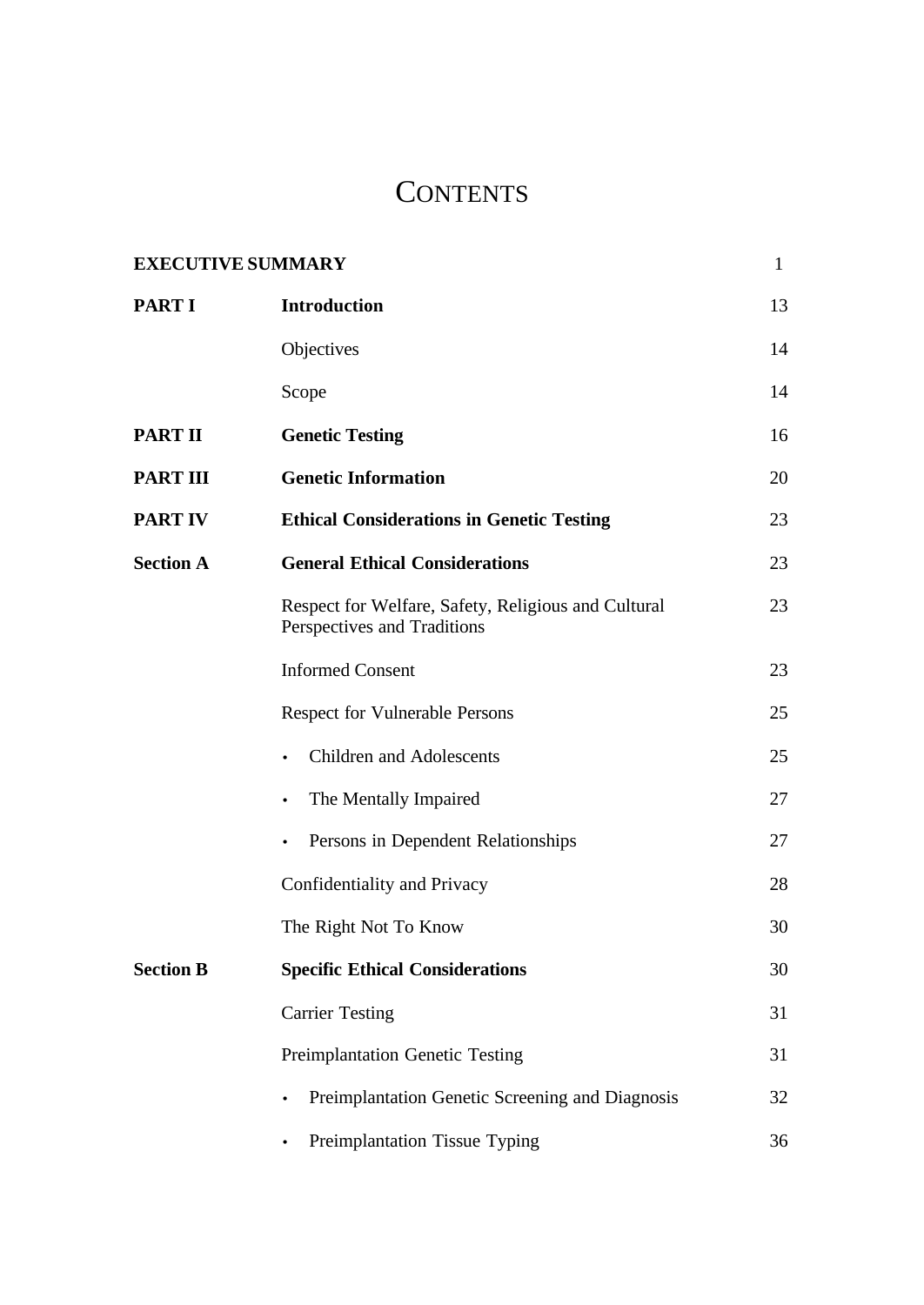|                  | <b>Germline Genetic Modification</b>                                                                                             | 37 |
|------------------|----------------------------------------------------------------------------------------------------------------------------------|----|
|                  | Prenatal Genetic Diagnosis                                                                                                       | 38 |
|                  | <b>Predictive Testing</b>                                                                                                        | 39 |
|                  | Genetic Screening                                                                                                                | 41 |
| <b>Section C</b> | <b>Quality Control Issues in Clinical Genetic Testing</b>                                                                        | 42 |
|                  | Standards and Quality of Genetic Test Providers                                                                                  | 42 |
|                  | Interpretation of Clinical Genetic Test Results                                                                                  | 44 |
| <b>Section D</b> | <b>Genetic Counselling</b>                                                                                                       | 45 |
|                  | Post-test Follow-up                                                                                                              | 46 |
|                  | Professional Diversification and Development                                                                                     | 47 |
| <b>PART V</b>    | <b>Direct Supply of Genetic Tests to the Public</b>                                                                              | 48 |
| <b>PART VI</b>   | <b>Ethical Considerations in Human Genetic Research</b>                                                                          | 50 |
| <b>ANNEX A</b>   | <b>Glossary</b>                                                                                                                  |    |
| <b>ANNEX B</b>   | <b>Select References</b>                                                                                                         |    |
| <b>ANNEX C</b>   | <b>Position Papers</b>                                                                                                           |    |
|                  | 1. Medical, Ethical, Legal and Social Issues in Genetic<br><b>Testing and Genetic Screening Programmes</b>                       |    |
|                  | Ethical, Legal, Social and Policy Issues in Medical<br>2.<br>Genetic Testing of Relevance to Singapore: Personal<br>Perspectives |    |
|                  | 3.<br>Genetic Testing in Oncology                                                                                                |    |
|                  | <b>Genetic Counselling and Genetic Testing: Hereditary</b><br>4.<br><b>Cancer Syndromes</b>                                      |    |
|                  | Molecular Diagnosis of Adult Neurodegenerative<br>5.<br>Diseases and Movement Disorders                                          |    |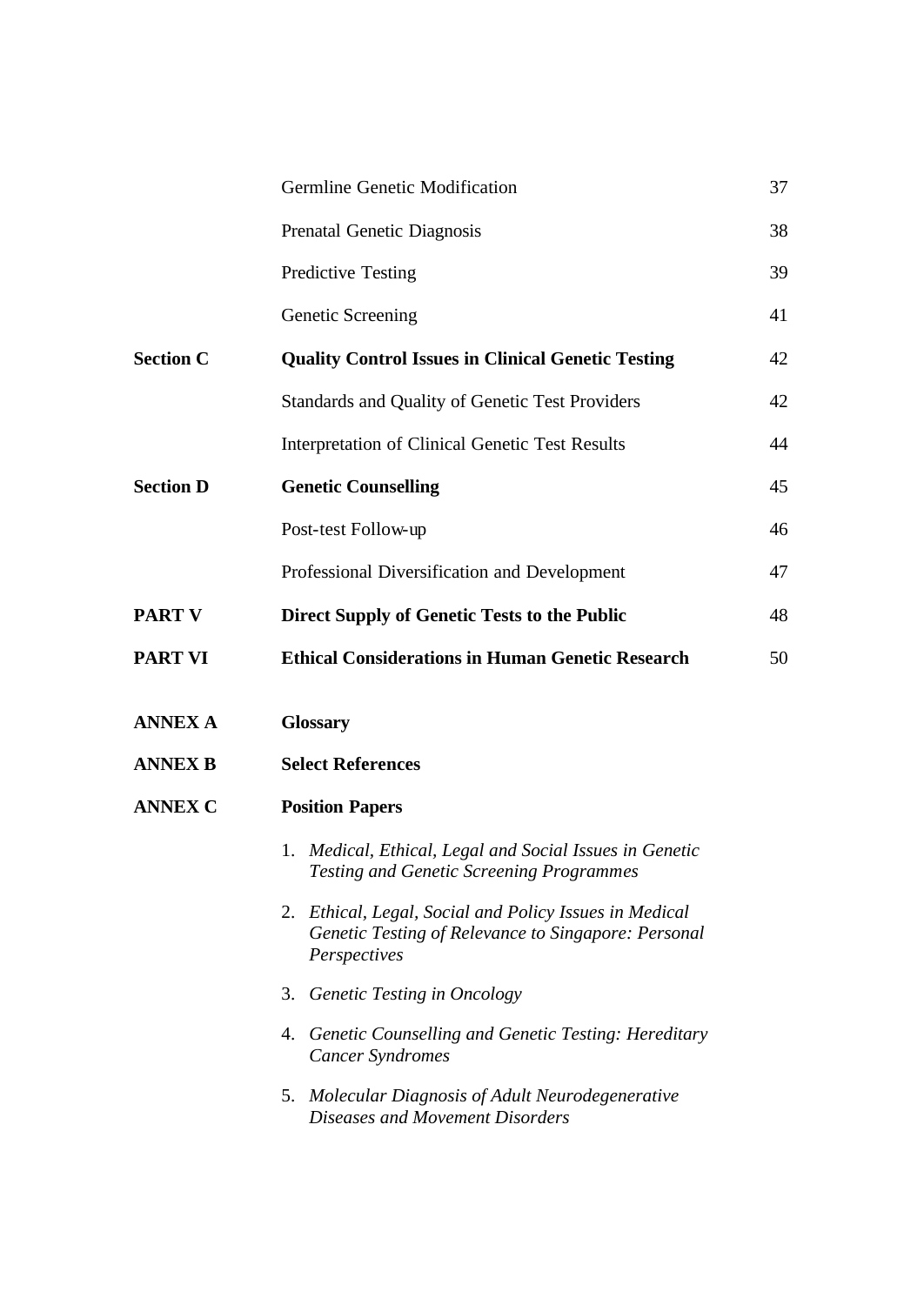- 6. *Prenatal Genetic Screening and Testing*
- 7. *Preimplantation Genetic Diagnosis*
- 8. *Legal and Ethical Issues Pertaining to Preimplantation Genetic Diagnosis*
- **ANNEX D Consultation Paper** *Ethical, Legal and Social Issues in Genetic Testing and Genetics Research*
- **ANNEX E Consultation Paper Distribution List**
- **ANNEX F Written Responses to the Consultation Paper**
- **ANNEX G Reports on:**
	- 1. Dialogue session with religious groups
	- 2. Dialogue session with medical professionals
	- 3. Focus group discussions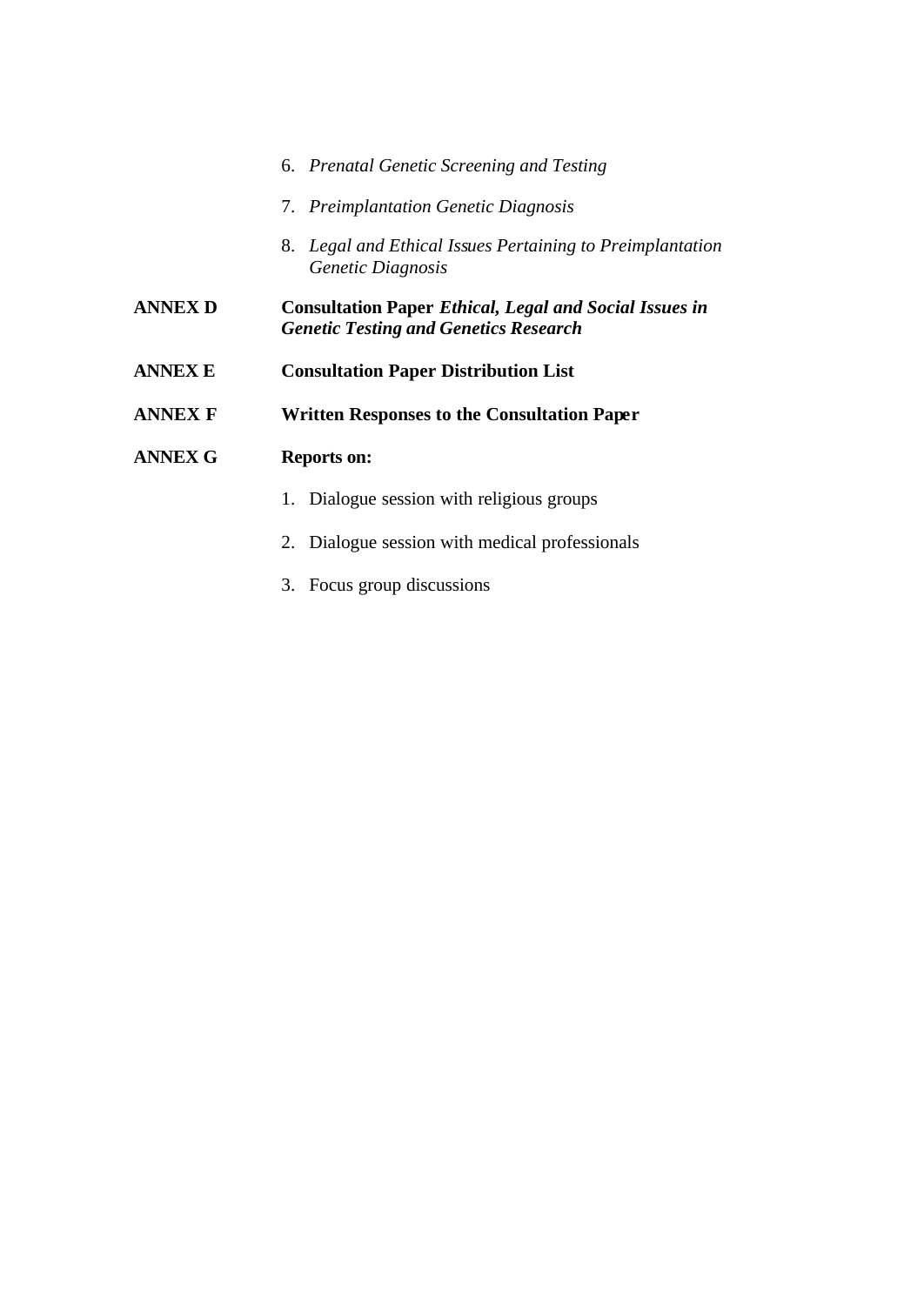# GENETIC TESTING AND GENETIC RESEARCH

### EXECUTIVE SUMMARY

#### **Introduction**

- 1. As part of its remit to examine and recommend on issues arising from research in biomedical sciences in Singapore, the Bioethics Advisory Committee (BAC) has prepared this report on genetic testing and genetic research.
- 2. Genetic testing is often an integral part of human genetic research. Our intention is to provide a broad treatment of the subject, taking into account the current status of genetic testing and ethical principles observed in major jurisdictions.
- 3. Issues of confidentiality of test results, counselling and the conduct of research arise in consequence. Accordingly, this report considers:
	- (a) genetic testing for the detection of specific heritable genetic conditions or susceptibilities;
	- (b) the genetic information thereby derived; and
	- (c) human genetic research.
- 4. Issues relating to third party use of genetic information, such as by insurers or from linked medical registries, are far reaching and important. They will be addressed in more detail in a future report. We have also not considered genetic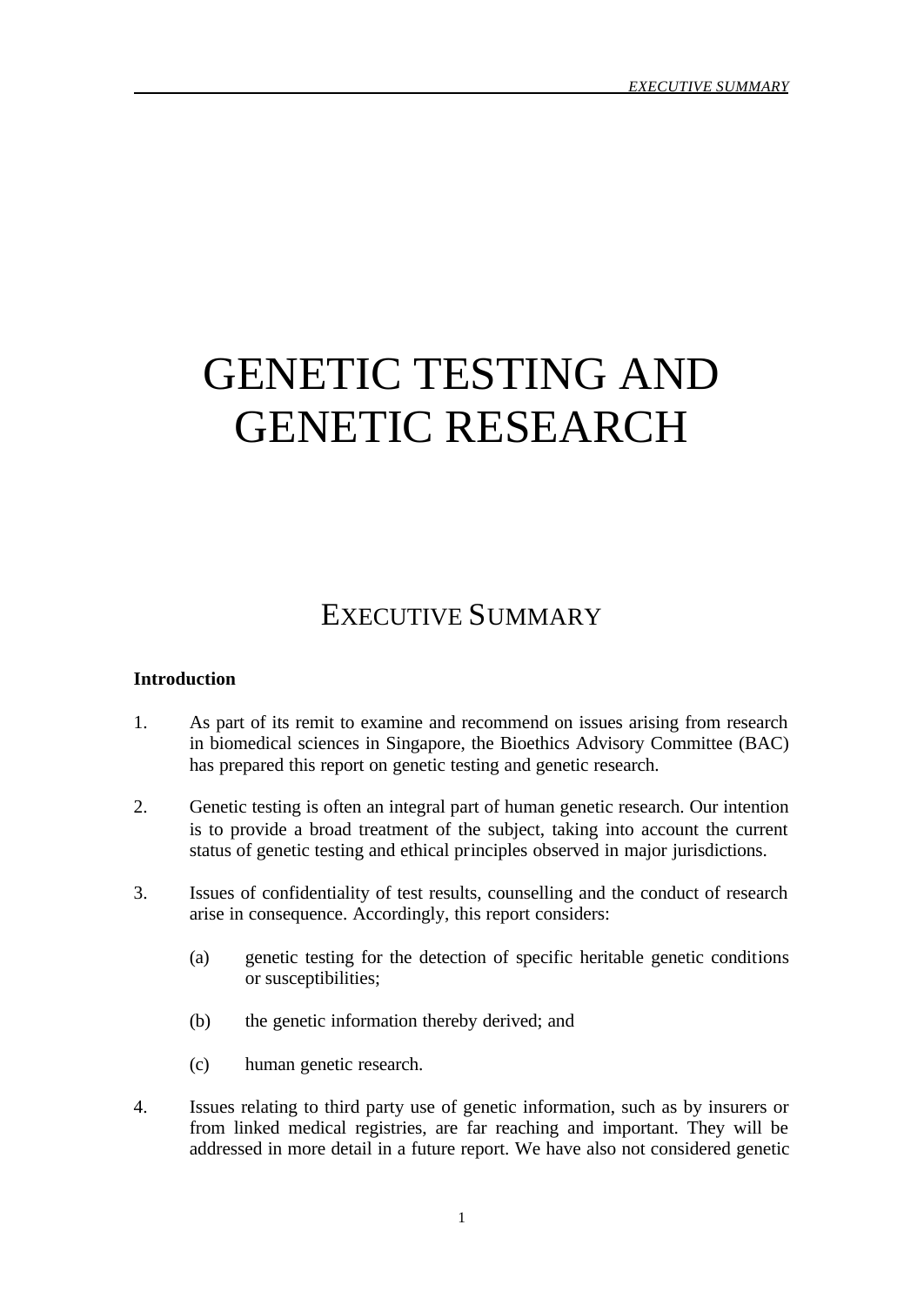testing for forensic purposes or solely as a means to ascertain parentage or kinship, and research that involves only history taking such as in the construction of family trees where direct genetic testing is not performed.

- 5. Issues of consent for research have already been mentioned in our IRB Guidelines Report.<sup>1</sup> In the present report, these issues are elaborated as they apply to human genetic research.
- 6. Genetic tests are a valuable aid to diagnosis and prevention of genetic disorders, but the conduct of such tests and the use of the information they yield are of concern. Test results may affect aspects of life, such as the job or marriage prospects of the individual tested, may have repercussions for family members who are genetically related, and may also impact family members, such as spouses, who are not genetically related.
- 7. In preparing the report, the BAC examined policies and guidelines from various international and na tional ethics and professional bodies. The views of the National Medical Ethics Committee (NMEC) were sought, and considered. Views and comments from the public and 30 professional, religious and civic groups were also considered, in addition to the views of our international advisors. The BAC is grateful for all these inputs.
- 8. Part I introduces the report. Parts II and III are concerned with definitions of genetic testing and genetic information respectively. Part IV, the main part of the report, considers general and specific ethical issues in genetic testing. Part V considers the direct supply of genetic tests to the public. Part VI deals with human genetic research.

#### **Genetic Testing**

- 9. Genetic testing is the analysis of human DNA, RNA, genes and/or chromosomes, or the analysis of human proteins or certain metabolites, with the primary purpose of detecting a heritable genotype, mutation, phenotype or karyotype.
- 10. Genetic testing can be for research or for clinical purposes. Research genetic testing is done when the primary aim is to generate new information or test a research hypothesis. There are over 800 laboratory-based genetic tests already available for clinical use.
- 11. Clinical genetic testing subsumes the following:
	- (a) Confirmatory diagnosis for specific genetic disorders;
	- (b) Carrier testing for recessive disorders;

 $\mathbf{1}$ 

<sup>1</sup> BAC, *Research Involving Human Subjects: Guidelines for IRBs* (November 2004).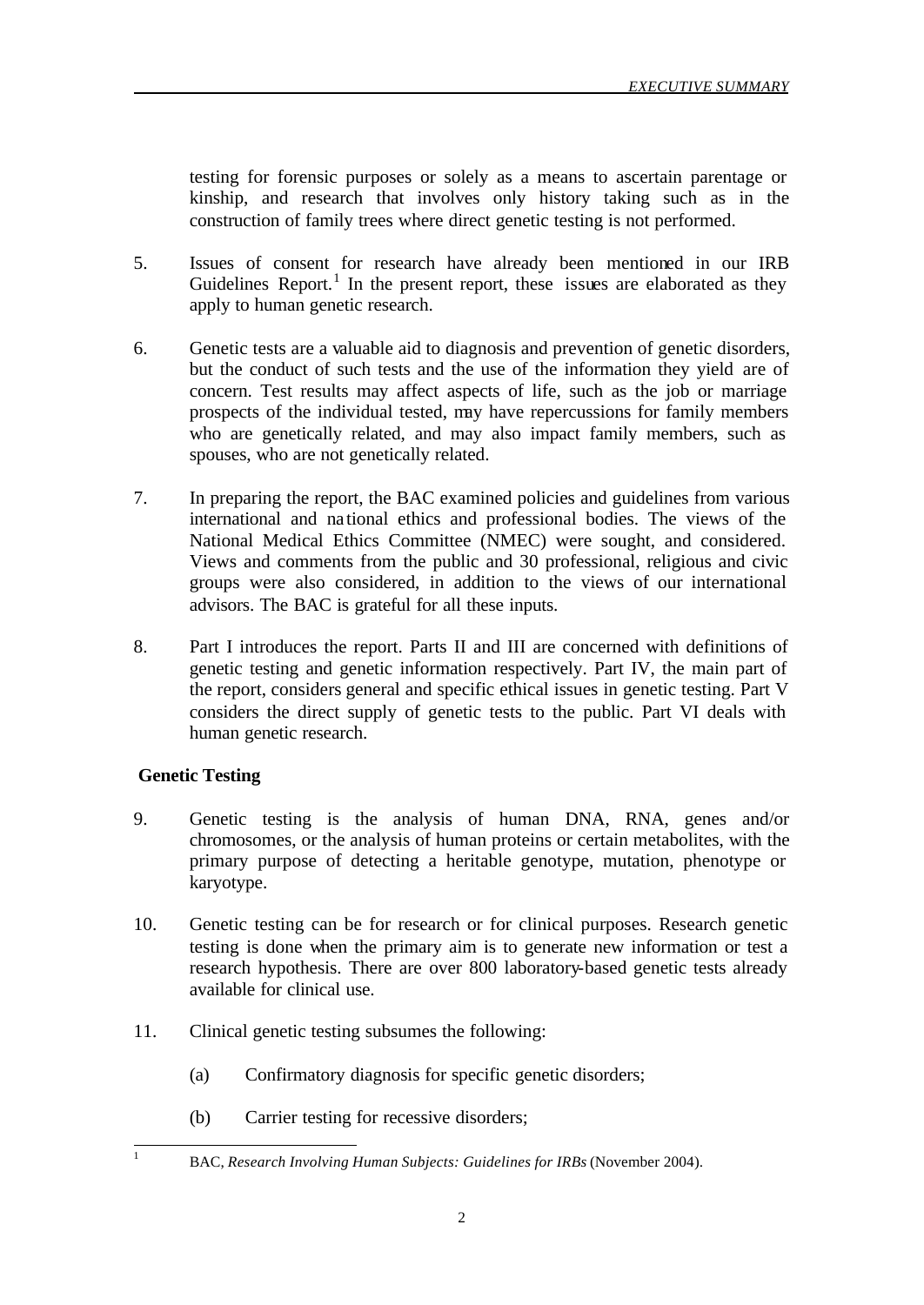- (c) Preimplantation genetic testing on embryos created by *in vitro* fertilisation (IVF), for the purpose of selecting or excluding embryos for implantation into the uterus;
- (d) Prenatal genetic diagnosis (PNGD) to identify a specific genetic disorder in a foetus;
- (e) Predictive testing of asymptomatic individuals; and
- (f) Genetic screening of healthy individuals.
- 12. This report highlights concerns that can arise from the predictive and sensitive nature of genetic information deliberately obtained from genetic testing. Genetic information may be uncovered in the course of standard clinical tests for diagnosis or treatment and the conduct of such clinical tests should be in accordance with accepted medical guidelines. In the clinical context, our recommendations relating to consent and counselling for genetic testing do not apply, except when analysis of human DNA, RNA, genes and/or chromosomes is involved.

#### **Genetic Information**

13. The nature of genetic information, as determined in the major jurisdictions, is reviewed. The most distinctive feature of genetic information is its predictive power for individuals and for their close relatives. It has to be interpreted with care as it is generally probabilistic in nature. In consequence, clinical genetic testing has been done in Singapore through registered physicians, who bear ultimate responsibility with regard to the use of tests and the interpretation of their results.

#### **General Ethical Considerations in Genetic Testing**

- 14. When conducting genetic testing, it is important to observe the welfare, safety, religious and cultural perspectives and traditions of individuals.
- 15. The principle of informed consent should apply to genetic testing as with other medical procedures. For consent to be informed, the individual will need to be given appropriate counselling.
- 16. It is possible to conduct genetic testing on tissue samples obtained through deception or taken without the consent of the individual, and the resulting information could be used in ways that are not in the interests of the person tested. We are of the view that the non-consensual or deceitful taking of human tissues for the purpose of genetic testing should be prohibited.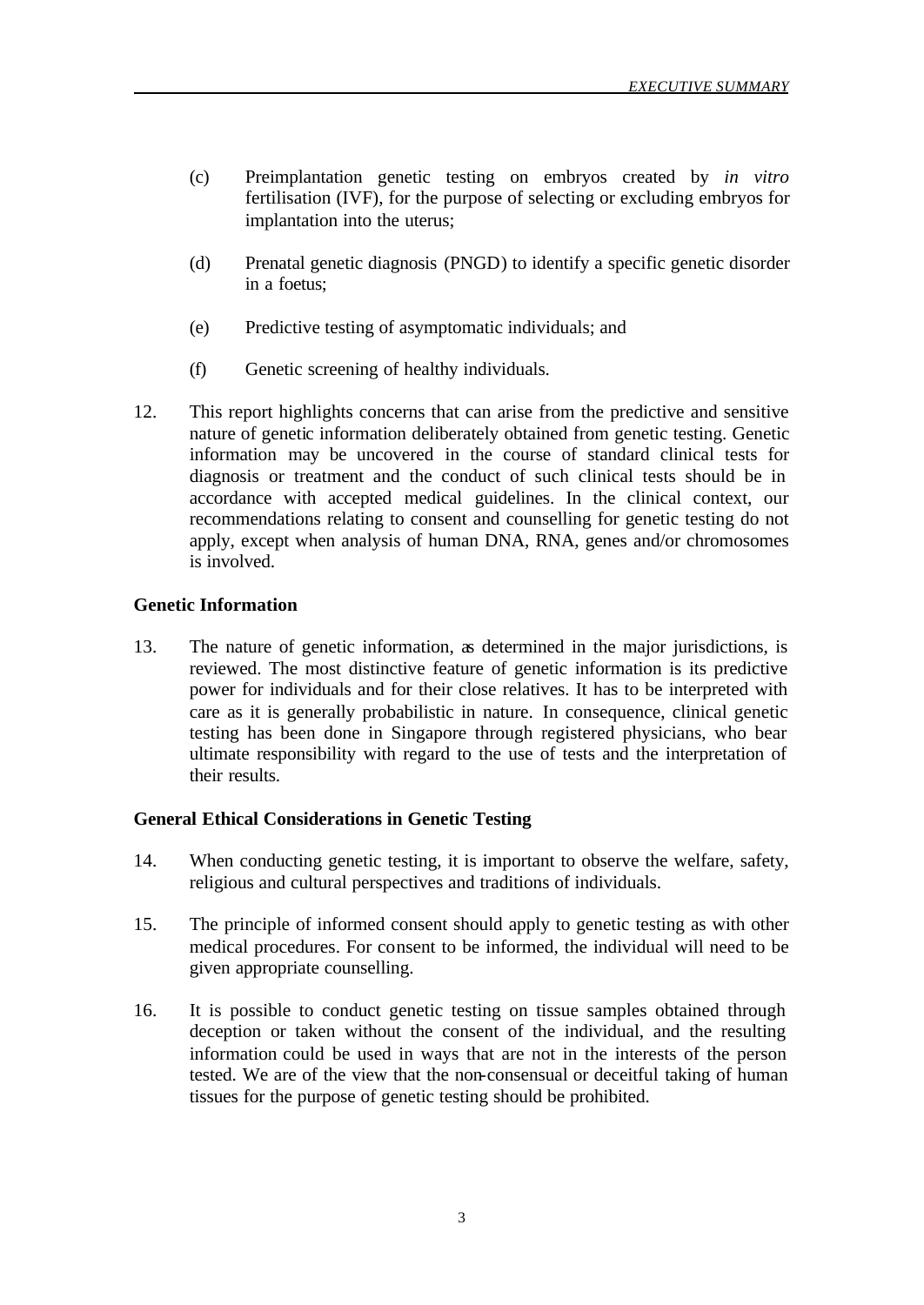- 17. Vulnerable persons require special safeguards. We consider three categories of vulnerable person:
	- (a) children and adolescents;
	- (b) the mentally impaired; and
	- (c) other persons in dependent relationships.
- 18. In the case of children and adolescents, legal issues regarding consent and the management of their best interests arise. Subject to limitations in law, we are of the view that if a child or adolescent is capable of understanding the purpose and implication of genetic testing, they may be regarded as mature enough to give the necessary consent.
- 19. We are of the view that carrier testing of children should generally be deferred till the child is sufficiently mature, or until he or she has to make reproductive decisions. We recognise exceptions in certain cases where it may benefit family members, or may reflect public policy in the eradication of diseases. We do not encourage predictive testing on children unless there are preventive measures available in childhood.
- 20. Additional safeguards are appropriate for persons lacking the mental competence to decide on genetic testing. In clinical testing, the best interest of the person tested is the important consideration, qualified only by the possibility that an imperative need may exist for the confirmatory diagnosis of genetic disease in related family members. The legal guardian in such cases is the appropriate person to give consent.
- 21. For persons in dependent situations (such as prisoners or students) it is especially important to ensure that consent is given freely, and in particular, that no benefits currently provided or in prospect would be jeopardised by a refusal.
- 22. Healthcare professionals and researchers have an obligation to protect the confidentiality of genetic information. Genetic test results should therefore not be released without consent to third parties.
- 23. In the event that nondisclosure of the test result may endanger the life of a third party, however, we concur with the NMEC's position that a physician's duty of confidentiality may be overridden if certain conditions are met.
- 24. Generally, individuals would want to know the results of genetic tests taken by them or their genetic relatives. However, there may be cases where the individual does not wish to know if he or she is at risk of a genetic disorder or to share this information with family members. Notwithstanding this, the individual's wish should be respected, but with appropriate counselling.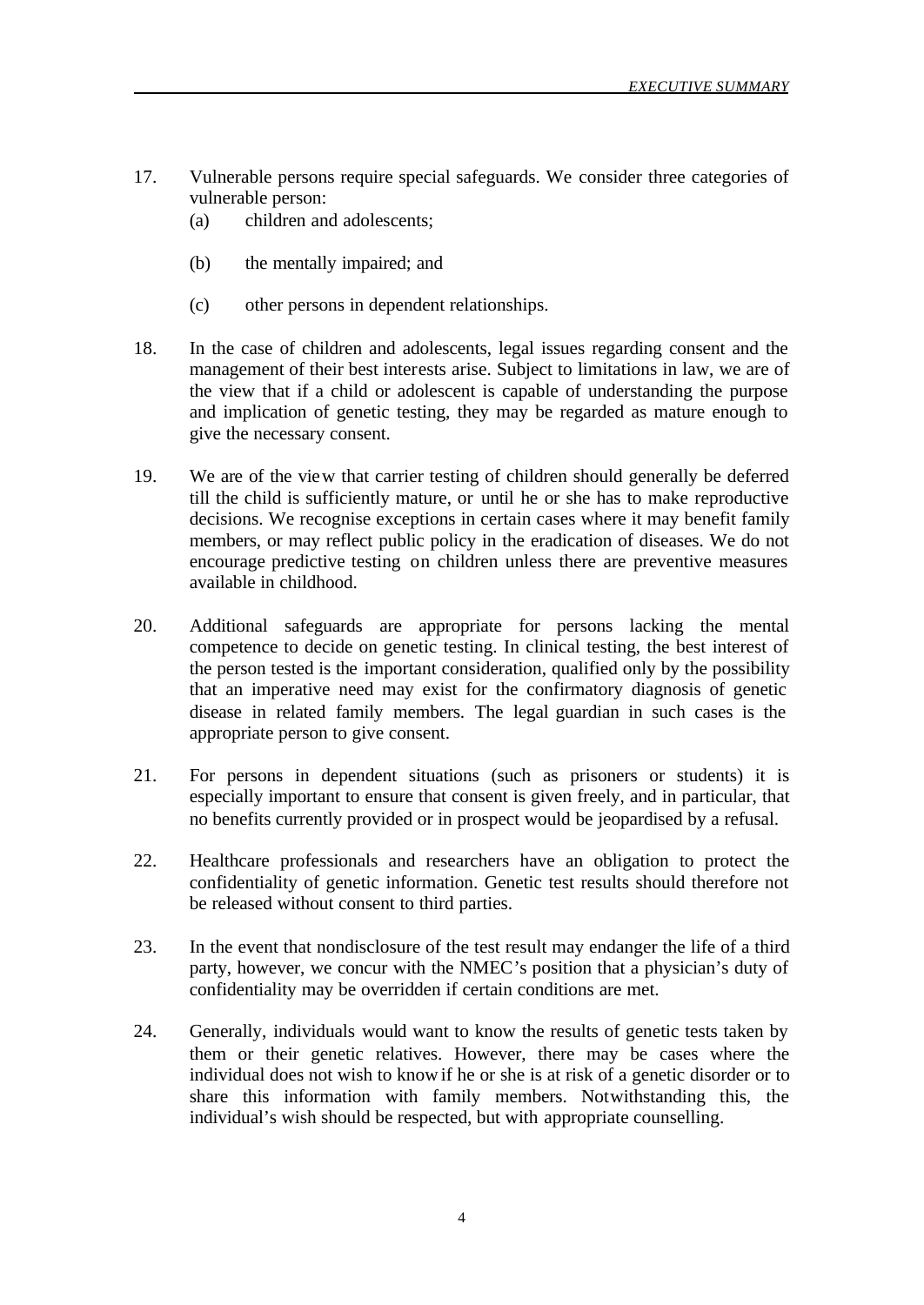#### **Specific Ethical Considerations in Genetic Testing**

- 25. The report reviews ethical concerns arising from the use of specific types of genetic testing.
- 26. Preimplantation genetic diagnosis (PGD) is of value in allowing an option for some couples to conceive a child without certain genetic diseases, because candidate embryos obtained by IVF can be tested and only unaffected embryos implanted. However, it is ethically debatable.
- 27. The ethical issues raised by preimplantation genetic testing include religious concerns about the sanctity of life and assisted reproductive technologies generally. There are also wider concerns about whether such testing could in principle be used to select favourable traits, rather than just the exclusion of genetic diseases. In addition, it is an expensive and therefore restricted technology. This raises equity issues of public concern.
- 28. As the experience of other jurisdictions suggests that effective regulation is possible, preimplantation genetic testing should be allowed to prevent the transmission of a serious disease in genetically at-risk couples to the next generation. We are further of the view that a provision for conscientious objection should be included in the regulatory framework.
- 29. We do not think preimplantation genetic testing should be allowed for purposes of eugenic enhancement, even if feasible, nor to accommodate individual parents who might actually prefer an affected embryo (for example, to have a deaf child) for reasons of family compatibility. It seems to us that children should not be born having to meet expectations derived from decisions made by parents about desired genetic makeup.
- 30. We are of the view that sex selection for non-medical reasons is generally unacceptable, as it may promote or reinforce gender stereotyping and discrimination. It may also promote gender imbalance in the population structure, which in turn may have undesirable social implications.
- 31. Preimplantation tissue typing (PTT) can be used in combination with PGD to allow couples to have a healthy child who is also immunogenetically compatible, as a potential stem cell donor, to a sick sibling. While this does raise an ethical issue of whether a child should to this extent be created as a means to an end, we give some weight to the argument that parents willing to go to such lengths are unlikely to deny equal affection to a child conceived by way of PTT. We therefore think that with appropriate regulation, such cases may be allowed.
- 32. Germline genetic modification is a type of gene technology, currently still in experimental stage, which involves the alteration of a person's genetic makeup in a manner that is permanent and can be transmitted to his or her offspring. As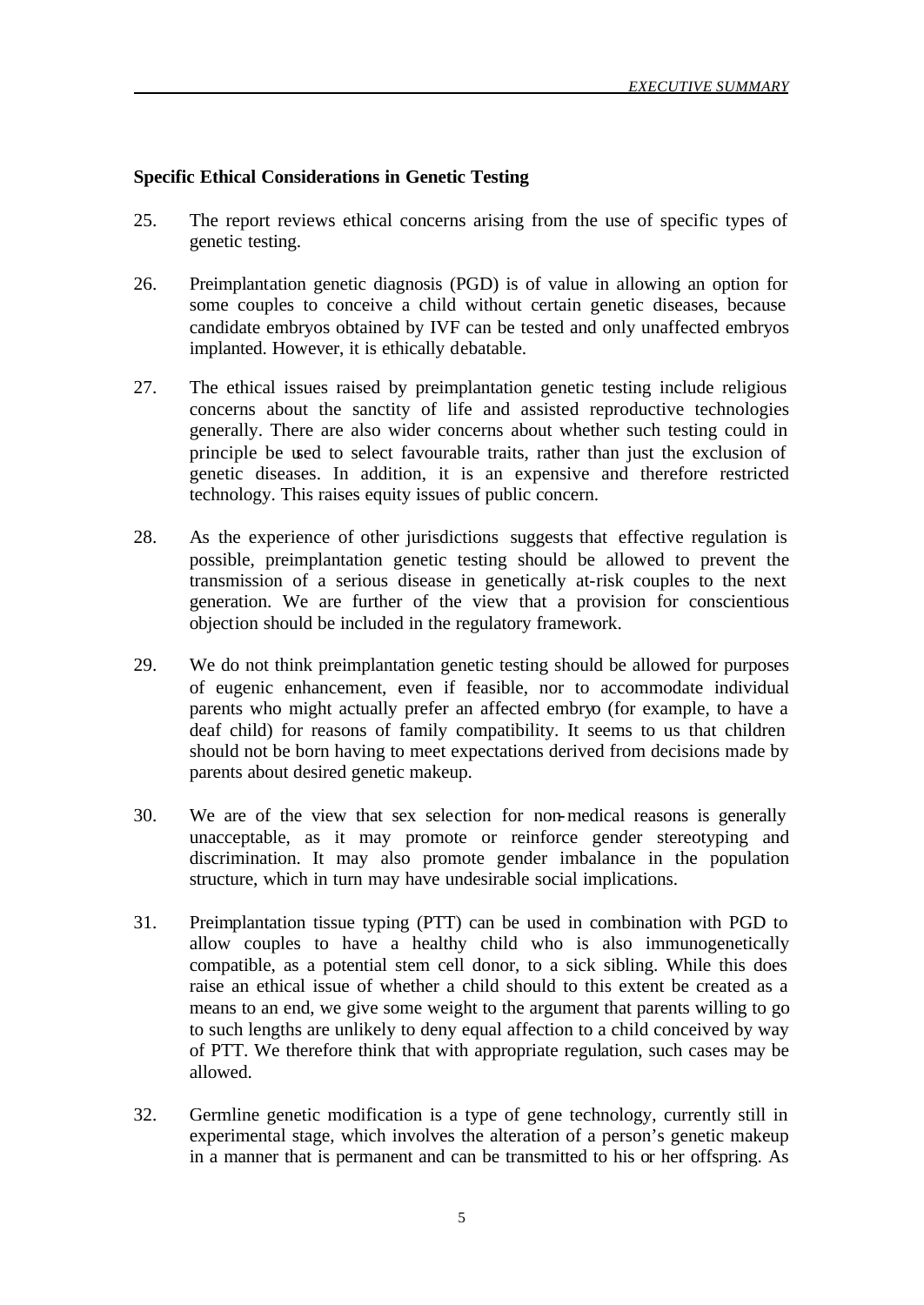such, its effects in future are incalculable, and we do not think it should be allowed in clinical practice at this time.

- 33. Routine prenatal care may include PNGD. Couples can be counselled on the basis of results and helped to make a decision as to whether or not to continue the pregnancy, if appropriate.
- 34. For reasons as given in paragraphs 29 and 30, we do not think that PNGD should be employed for trait or gender selection without medical justification.
- 35. Predictive genetic testing identifies healthy individuals who have inherited a gene or genes for a late-onset disease, that is, a disease that normally becomes symptomatic only in adulthood.
- 36. The predictive information may be almost certain, as in late-onset dominant diseases such as Huntington's disease; more commonly it may reflect an increased risk but not a certainty, as in cases where there are interactions of multiple genes and environmental factors. Alzheimer's disease, diabetes, and certain cancers and heart diseases fall into this latter category.
- 37. Predictive genetic information can be burdensome or traumatic, given the uncertainties of the risk, and this reinforces the need for voluntary informed consent and counselling pre- and post-test.
- 38. Genetic screening involves tests offered to healthy individuals with an increased risk of developing a particular genetic condition. It aims to prevent a disease or minimise morbidity and mortality through early diagnosis and treatment. In genetic screening programmes, a confirmatory diagnostic test should be performed as soon as possible after a positive screening test, so as to minimise unnecessary anxiety or to enable measures for the prevention or treatment of the condition to be instituted without delay.

#### **Quality Control Issues in Clinical Genetic Testing**

39. The welfare of tested individuals depends on the integrity of the diagnostic process and the test methodology. These aspects should be carefully monitored, keeping in mind the increasing tendency for direct approaches to be made by clients to laboratories, or for tests to be available directly to the public, bypassing medical practitioners, as in internet-based services.

#### **Genetic Counselling**

- 40. Genetic counselling is needed to achieve two objectives:
	- (a) to provide sufficient and unbiased information to enable full and informed choices to be exercised; and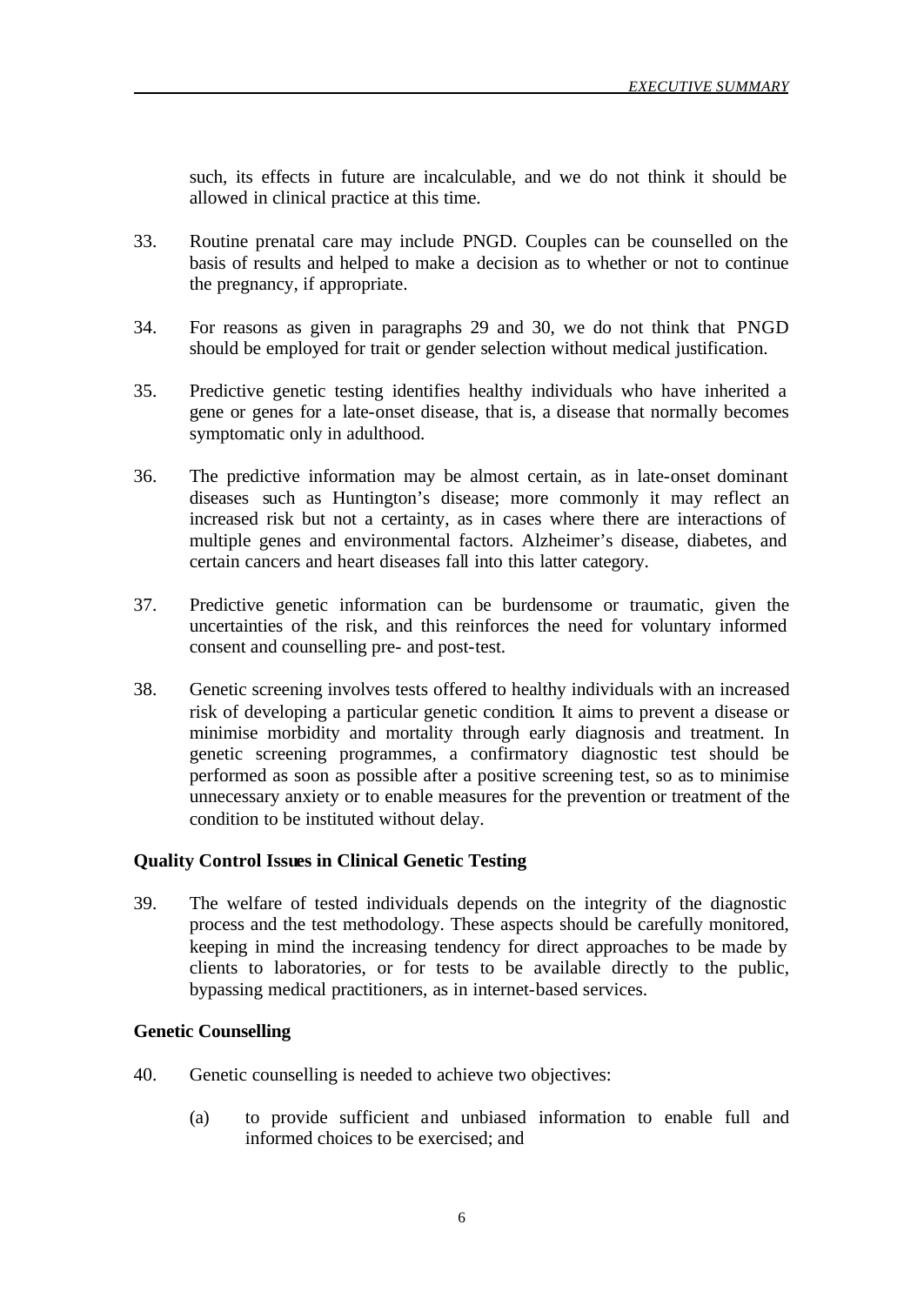- (b) to provide appropriate support to the patient and his or her family members.
- 41. Counselling should be provided in a timely manner by appropriately qualified healthcare professionals. It should be done in a manner appropriate to the needs and comprehension of the patient, in a face-to-face meeting wherever possible. Counselling requires an empathic manner and should generally be non-directive in character, though with regard to possible legitimate third-party interest in the patient's genetic information.
- 42. It may not be practicable for genetic counselling to be restricted to physicians. Others such as medical geneticists or nurses may be involved, even though the clinical responsibility for a case rests ultimately with the physician in charge.

#### **Direct Supply of Genetic Tests to the Public**

43. The commercialisation of genetic testing kits and services direct to the public increases access to genetic tests without a medical consultation. This situation is causing concern in a number of countries. This concern is mainly focussed on the twin problems of potential misinformation and risk of testing without consent. We share this concern and recommend steps, as far as practicable, to ensure that genetic testing is done by qualified healthcare professionals, and to limit the availability of tests that provide predictive health information directly to the public.

#### **Ethical Considerations in Human Genetic Research**

- 44. A general ethical framework for human biomedical research has been set out in our previous reports, and the comments here respect this framework.
- 45. All research participation must be voluntary and informed, and researchers must obtain consent from potential research participants, with suitable allowance in the case of vulnerable or dependent populations. The information given to potential participants must include the nature of any risks, whether or not any genetic information derived from the study will be disclosed to them if requested, and the procedures for protection, anonymisation, or disposal of information or biological materials on withdrawal from or completion of the research.
- 46. Human genetic research is not conducted with the aim of providing research participants with specific information about their genetic status or health. However, if there is a possibility that the research may yield individual data of clinical significance, the research participant should be informed of this possibility and whether he or she would receive such information if so desired, prior to participation in the research.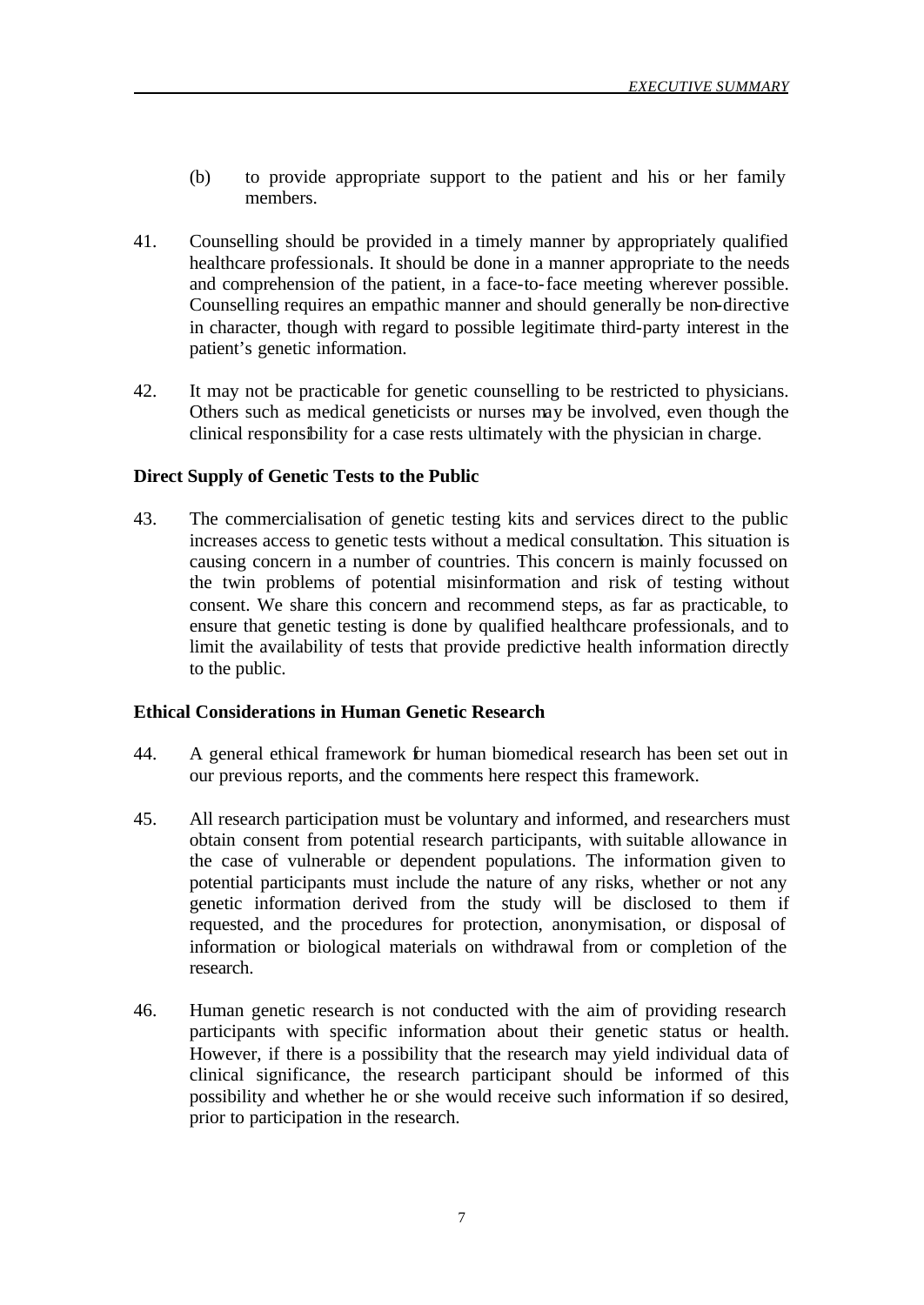- 47. Researchers have an obligation to protect the privacy of research participants and their family members, and to ensure confidentiality of all genetic information derived from the research, including information about the participant's relatives, who may not be part of the research project.
- 48. Research considerations should not compromise or prejudice the clinical purpose of genetic testing where such testing is also providing information for research.
- 48. All human genetic research requires the approval of a research ethics committee or an institutional review board and in addition, if the research involves human embryos for reproductive purposes, written approval from the Ministry of Health.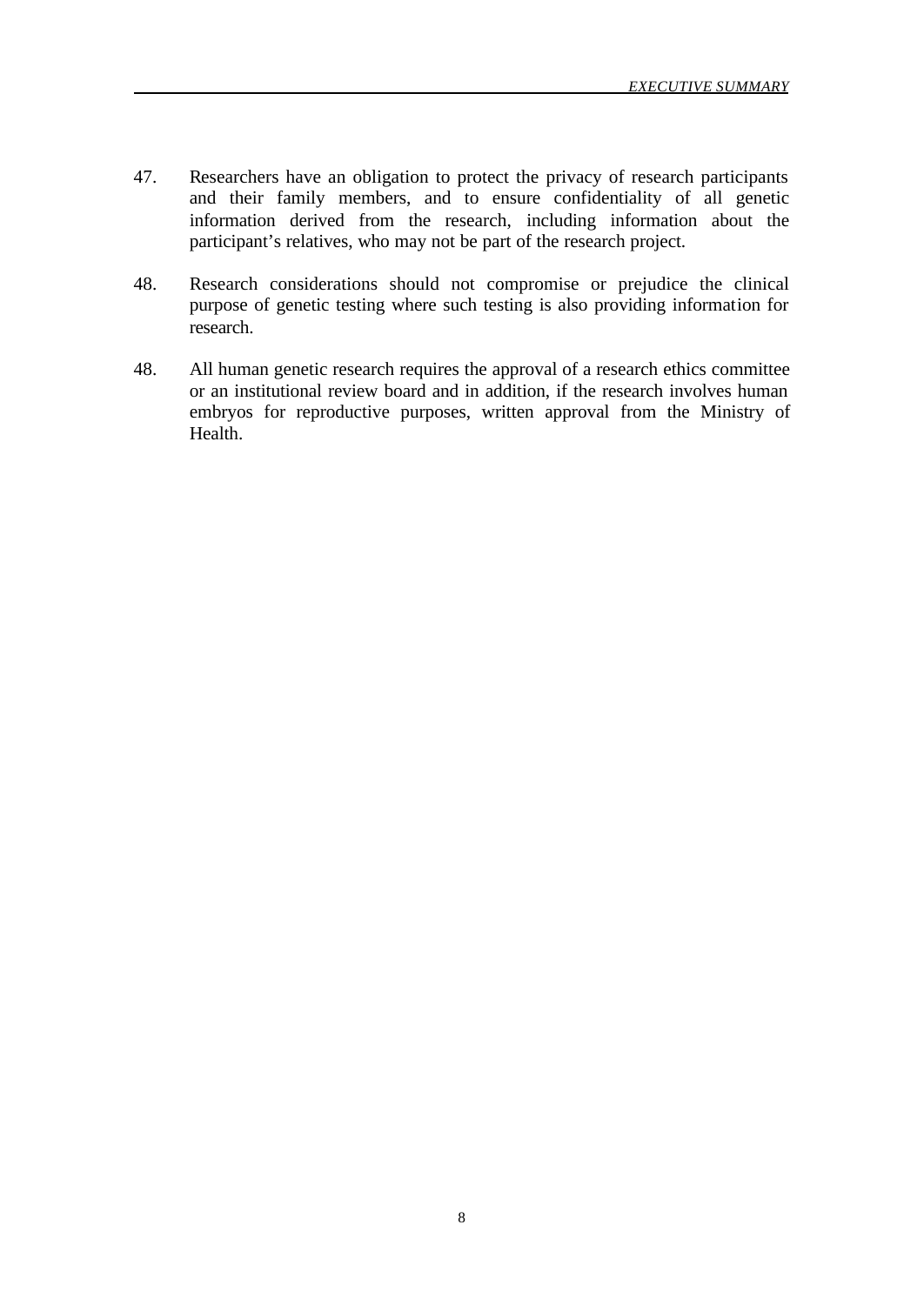#### **LIST OF RECOMMENDATIONS**

#### *Genetic Information*

#### **Recommendation 1:**

Genetic information derived from clinical genetic testing should be regarded as medical information and the usual standards in medical ethics apply in its derivation, management and use.

#### *General Ethical Considerations*

#### **Recommendation 2:**

Genetic testing should be conducted in a manner that is respectful of the welfare, safety, religious and cultural perspectives and traditions of individuals.

#### **Recommendation 3:**

Genetic testing should be voluntary. The individual should be given sufficient time and information to ensure informed consent before testing. Consent should also be obtained for the future use of tissue specimens.

#### **Recommendation 4:**

The non-consensual  $\alpha$  deceitful taking of human tissues for the purpose of genetic testing should be prohibited.

#### *Genetic Testing of Vulnerable Persons*

#### **Recommendation 5:**

We do not recommend the broad use of genetic testing on children and adolescents. Confirmatory testing and predictive testing for genetic conditions where preventive intervention or treatment is available and beneficial in childhood are recommended. Carrier testing should generally be deferred until the child is mature or when required to make reproductive decisions, but where compelling interests of other family members or public health interests exist, the physician should be able to decide, together with the parents, whether or not to determine the carrier status of the child. Predictive testing where there is no preventive intervention or treatment, or where intervention or treatment is only available and beneficial during adulthood, should be discouraged.

#### **Recommendation 6:**

Clinical genetic testing involving vulnerable persons should only be conducted if it is medically beneficial to the vulnerable persons and after informed consent has been obtained. In the case of persons in dependent relationships, extra care should be taken to ensure that such persons clearly understand that refusal to consent will not prejudice any current or prospective benefit.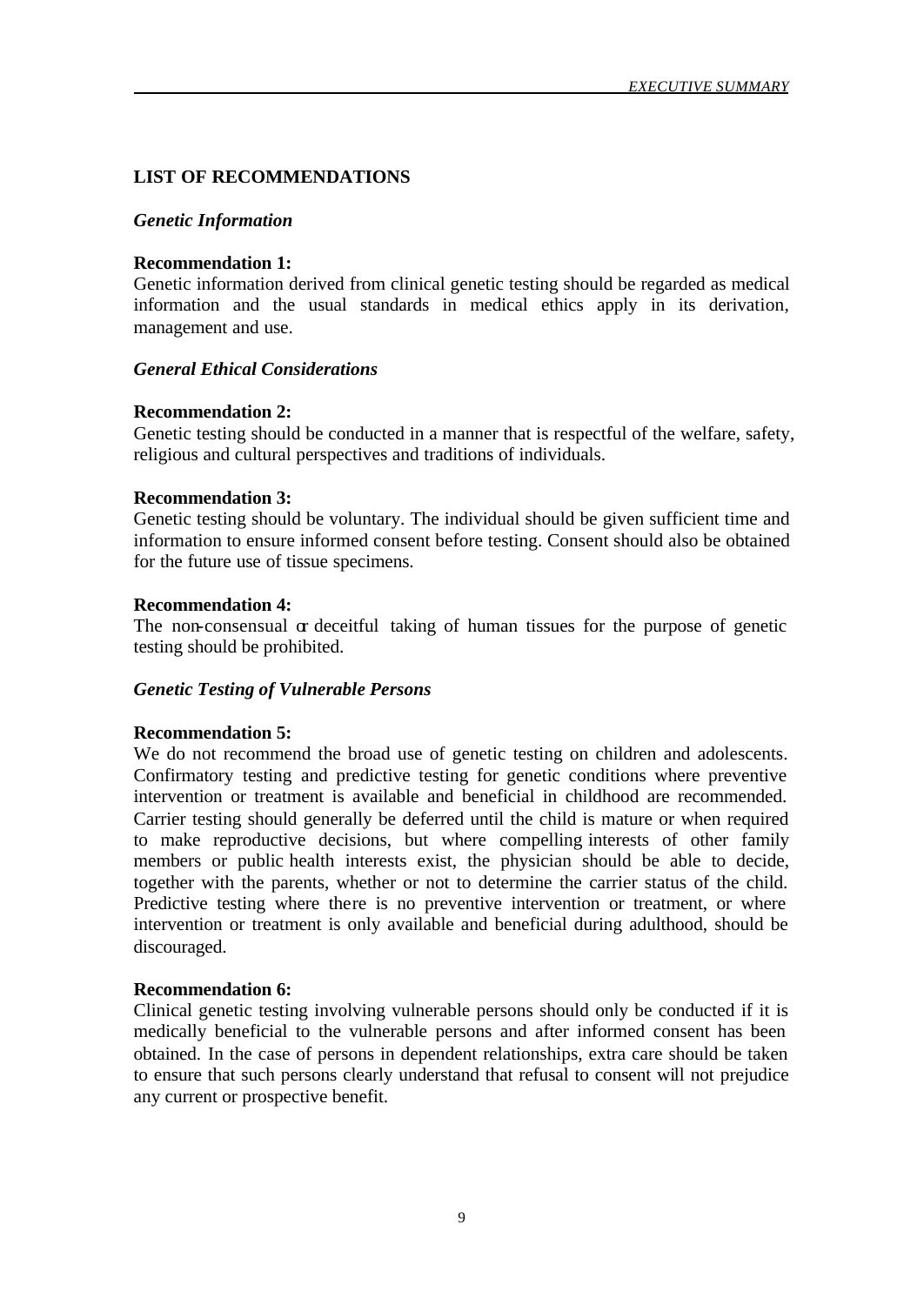#### *Confidentiality and Privacy*

#### **Recommendation 7:**

Results from clinical genetic testing should only be used to advantage or empower an individual or family and for the management or prevention of disease. Such information should not be disclosed to third parties without the informed consent of the individual unless in exceptional circumstances when the information is required to avert serious harm.

#### **Recommendation 8:**

An individual should be informed of the result of a clinical genetic test without undue delay unless he or she has clearly indicated a wish not to know.

#### *Preimplantation Genetic Testing*

#### **Recommendation 9:**

Preimplantation genetic screening and diagnosis are permissible, subject to licensing and monitoring by a relevant authority and should be limited to preventing serious genetic conditions. Provision should also be made so that no one shall be under any duty to be involved in preimplantation genetic testing to which he or she has a conscientious objection.

#### **Recommendation 10:**

The use of preimplantation genetic testing for the selection of desired traits or gender for non-medical reasons should not be allowed.

#### **Recommendation 11:**

Preimplantation tissue typing, whether as the sole objective or in conjunction with preimplantation genetic diagnosis to avoid a serious genetic disorder, is permissible but should be licensed and evaluated on a case-by-case basis.

#### *Germline Genetic Modification*

#### **Recommendation 12:**

The clinical practice of germline genetic modification should not be allowed at this time.

#### *Prenatal Genetic Diagnosis*

#### **Recommendation 13:**

Prenatal genetic diagnosis should be limited to serious medical disorders. The use of prenatal genetic diagnosis for the selection of desired traits or gender for non-medical reasons should not be allowed.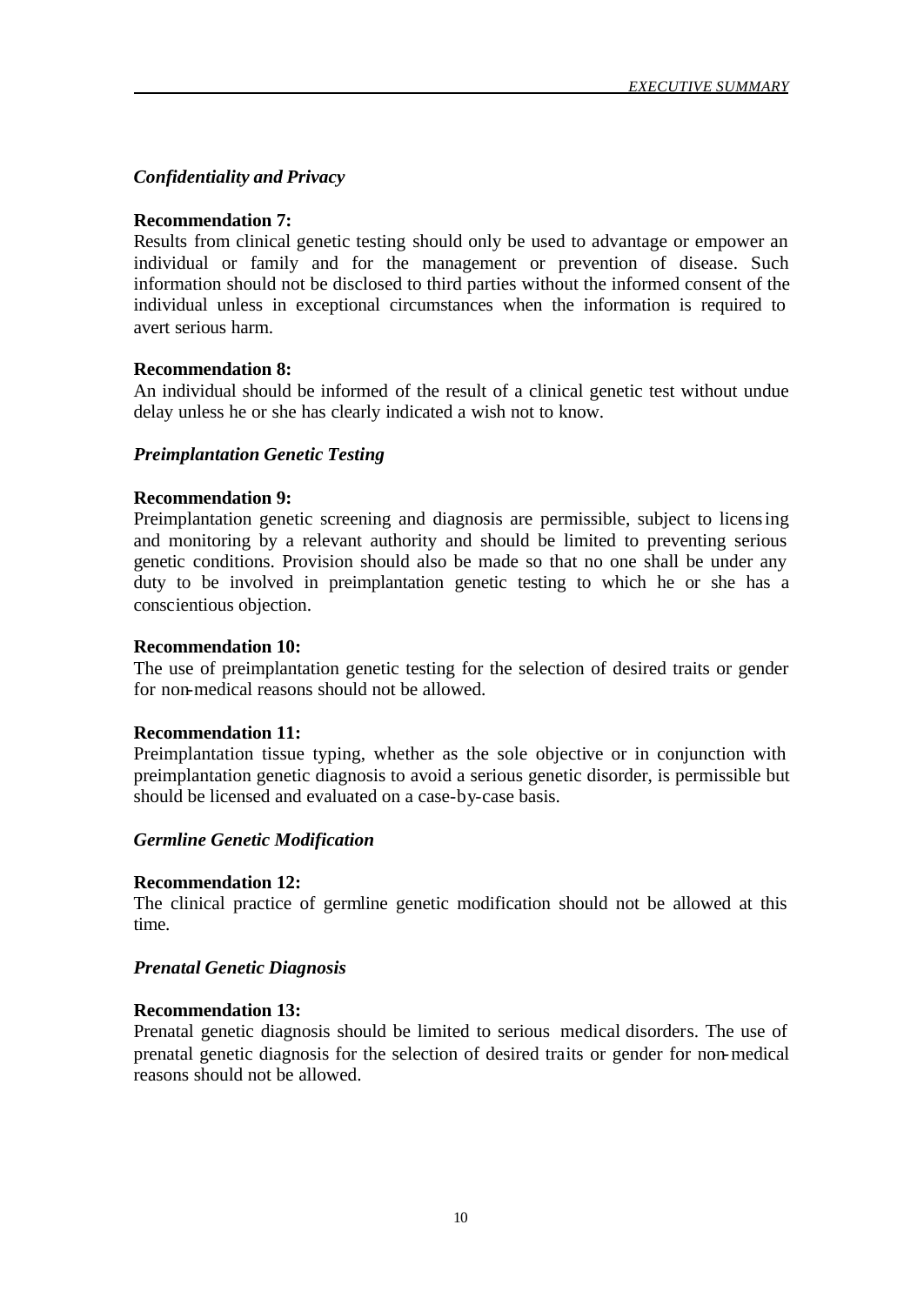#### *Predictive Testing*

#### **Recommendation 14:**

Presymptomatic testing should be available for adults at risk who request it, even in the absence of treatment, after proper counselling and informed consent.

#### **Recommendation 15:**

Susceptibility testing should not be applied clinically unless there is significant empirical evidence of validity and utility.

#### *Genetic Screening*

#### **Recommendation 16:**

In genetic screening programmes, a confirmatory diagnostic test should be performed as soon as possible after a positive screening test, so as to minimise unnecessary anxiety or to enable measures for the prevention or treatment of the condition to be instituted without delay.

#### *Standards of Genetic Test Providers*

#### **Recommendation 17:**

All laboratories conducting clinical genetic tests should be accredited by a body designated by the relevant authority, based on standards it considers appropriate.

#### *Results Interpretation*

#### **Recommendation 18:**

Interpretation of clinical genetic test results should only be performed by healthcare professionals who are appropriately qualified or have sufficient experience. As far as is practicable, genetic counselling should immediately follow the disclosure of the test result, particularly if the test result is not favourable.

#### *Genetic Counselling*

#### **Recommendation 19:**

Genetic counselling should be offered to all individuals before and after they undergo clinical genetic testing.

#### **Recommendation 20:**

Genetic counselling should generally be conducted in a non-directive manner and should provide sufficient information and appropriate support to the individual and his or her family members.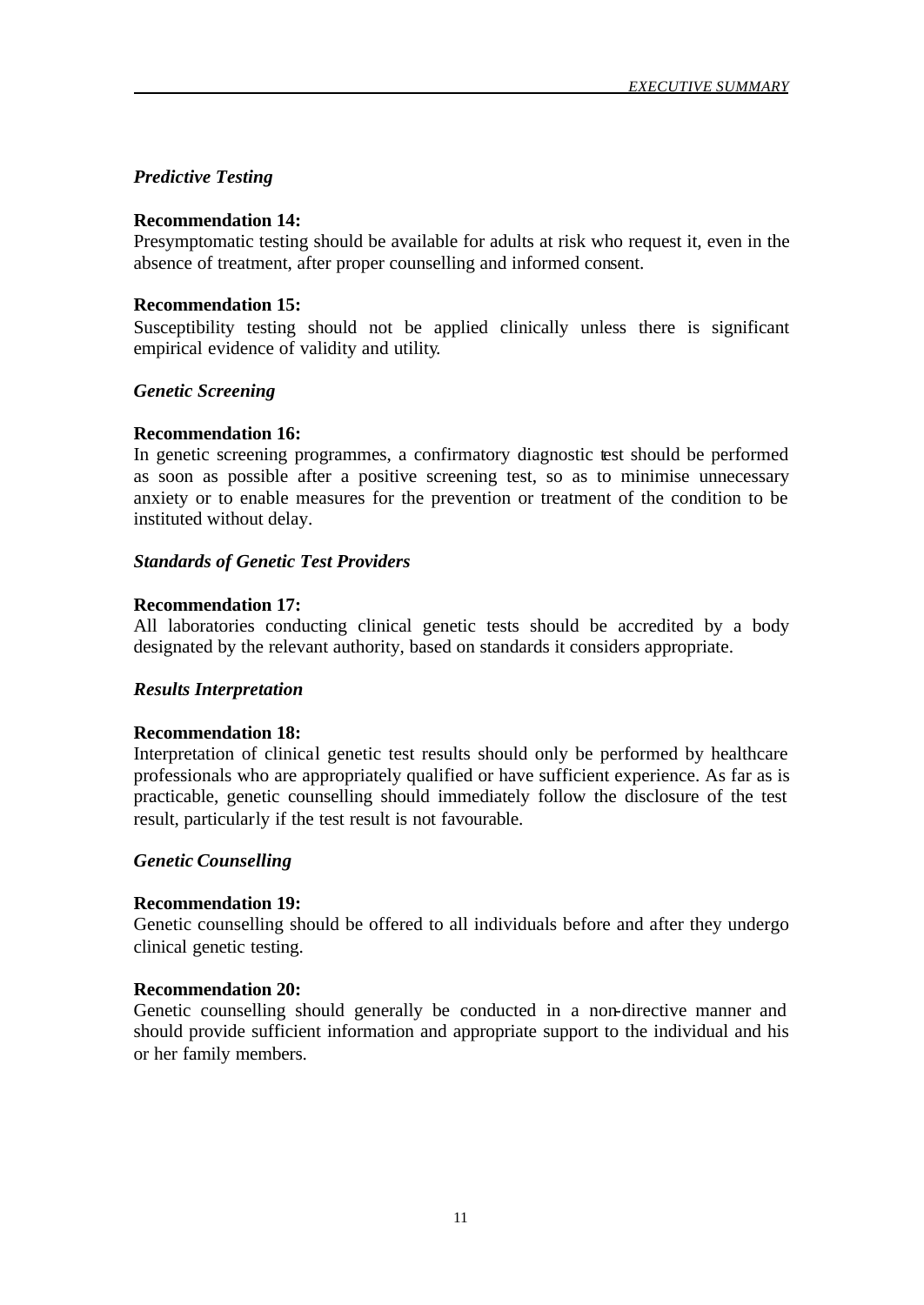#### *Professional Diversification and Development*

#### **Recommendation 21:**

The relevant authority should provide professional training and accreditation in medical genetics and counselling to healthcare professionals.

#### *Direct Supply of Genetic Tests to the Public*

#### **Recommendation 22:**

Genetic testing should generally be conducted through a qualified healthcare professional. Tests that provide predictive health information should not be offered directly to the public. The advertising of direct genetic tests to the public should be strongly discouraged. The relevant authority should develop an oversight framework for the supply of genetic tests, services and information direct to the public.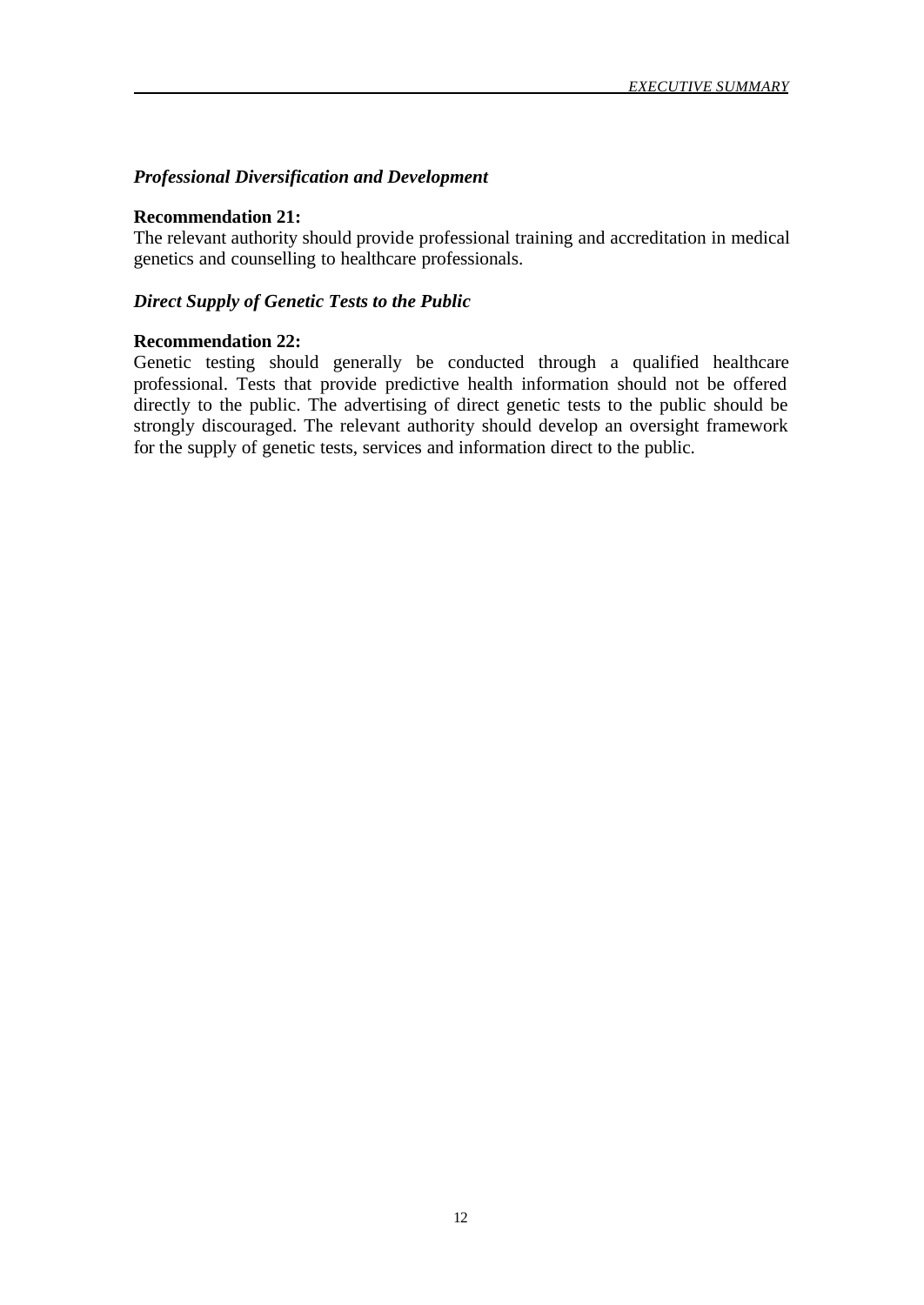#### **GENETIC TESTING AND GENETIC RESEARCH**

#### **I. Introduction**

- 1.1 Human welfare can be elevated through the responsible development and application of biomedical science. One such application arises from advances in mapping the human genome. Such mapping has contributed to a better understanding of the role of genetics in many common diseases such as cancer, heart diseases and diabetes. This has in turn fuelled the hope that new and more effective means of diagnosis and treatment of diseases may be developed through the increasing application of gene technology in medicine. Currently, this principally entails the development and use of genetic tests. New treatments and gene therapy may become more prominent in future.
- 1.2 Genetic tests can help in the diagnosis, prevention and treatment of serious genetic disorders but they also present ethical, legal and social concerns to individuals and society. These issues are varied and complex, with long-term ramifications. Many countries and international organisations are beginning to attend to these issues, some of which may have imminent ethical, legal or social impact.
- 1.3 The demand for genetic information in the healthcare and health-related sectors of many scientifically advanced countries has been rising steadily and has in turn fuelled the application of genetic testing for a diverse range of diseases. Consequently, more than 800 different genetic tests may now be conducted by clinical and research laboratories.
- 1.4 Genetic information derived from genetic testing may disclose far greater details about an individual's health than medical information derived from a doctor's medical examination and interview alone. It provides information that has broader implications extending to genetically related family members, spouses, and future generations. Occasionally, unexpected or potentially sensitive information may be revealed, for instance, information about parentage or about the likelihood that an apparently healthy individual may develop a serious genetic condition later in life. The result of a genetic test, especially one that is positive for a serious genetic disorder for which there is no treatment, may have significant psychological impact on an individual and possibly on his or her family.<sup>2</sup> Due to the shared nature of genes and the predictive nature of genetic information, family members and third parties such

 $\frac{1}{2}$ For the purposes of this report, the terms "family" or "family members" can refer not only to persons who are genetically related to the individual concerned but also to those whom the individual regards as family members in the broader sense of the family as a social unit. The context will make clear when genetic relatedness is the relevant concern.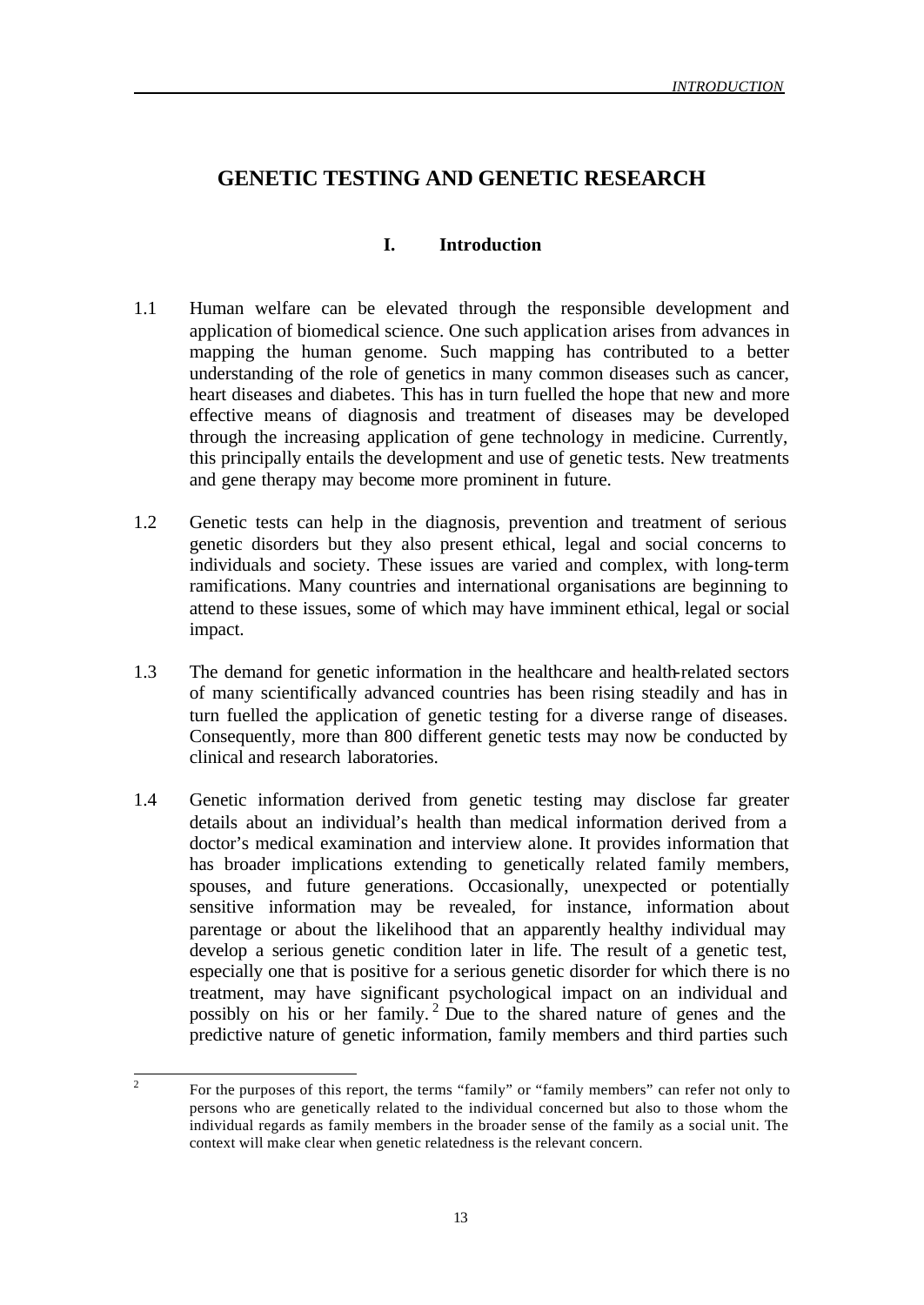as insurers and employers may have an interest in a person's genetic information, and there is a need to ensure that genetic testing is conducted with due consideration and protection of the individual's interests and rights.

#### **Objectives**

- 1.5 This report is prepared with the following objectives:
	- (a) to consider the ethical, legal and social issues arising from the conduct of genetic testing and research; and
	- (b) to provide guidance for the ethical conduct of genetic testing and research.

#### **Scope**

- 1.6 In this report, we focus on three main aspects of human genetics:
	- (a) genetic testing for the detection of specific heritable genetic conditions and susceptibilities;
	- (b) the quality of genetic information thereby derived; and
	- (c) research in human genetics.
- 1.7 The use of genetic testing and genetic information can have social and economic implications. As genetic information may be misinterpreted or misused, it carries the potential of causing harm if suitable measures of information control are lacking. In this report, we provide broad ethical guidelines for the derivation and use of genetic information derived from genetic tests.
- 1.8 This report does not cover in detail the ethical, legal and social issues relating to third party access of personal genetic information, such as access by insurers or employers and similar issues relating to the use of genetic information fom linked medical registries and genetic databases for research purposes. Such issues are manifold and likely to have long-term implications for all levels of society. We intend to address these issues in a future report.
- 1.9 Ethical issues arising from genetic testing in Singapore were considered by the National Medical Ethics Committee (NMEC)<sup>3</sup> in its *Ethical Guidelines for Gene Technology* (NMEC Gene Technology Guidelines) published in February 2001. The Guidelines defined "gene technology" as "the use of techniques for

 $\frac{1}{3}$ The NMEC was established in January 1994 to assist the Ministry of Health (MOH) in addressing ethical issues in medical practice and to ensure a high standard of ethical practice in Singapore.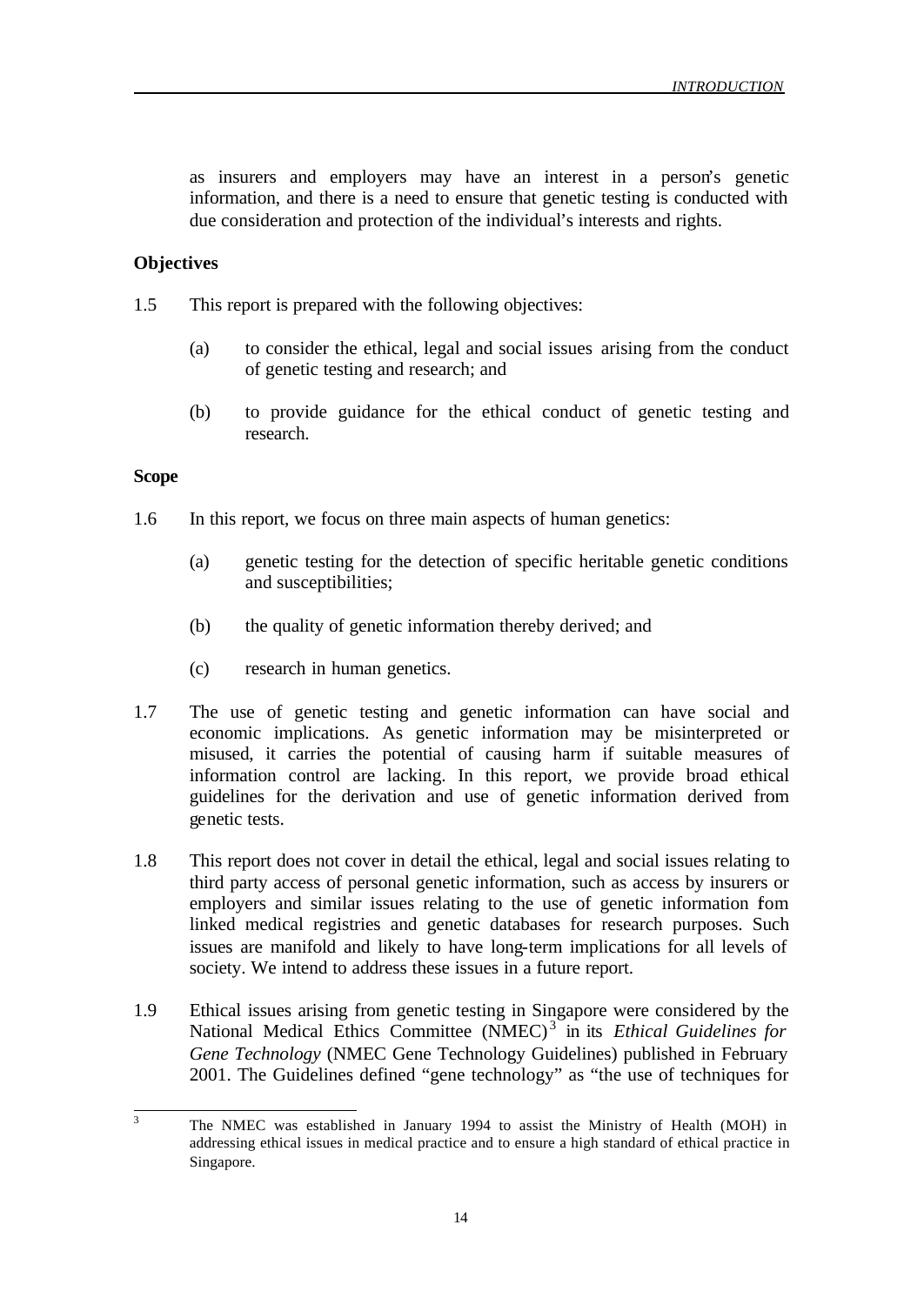the analysis and/or manipulation of DNA (deoxyribonucleic acid), RNA (ribonucleic acid) and/or chromosomes" <sup>4</sup> and focussed on gene technology in the context of medical practice and doctor-patient relationship.

- 1.10 In this report, we build on some of the NMEC Gene Technology Guidelines, and provide specific recommendations relating to the ethical conduct of genetic testing, the quality of clinical genetic tests and the interpretation of test results. We have placed particular emphasis on the importance of sound and effective counselling, which we regard as indispensable to the ethical conduct of clinical genetic testing. Genetic testing is often an integral part of human genetic research, for which we also set out the ethical considerations.
- 1.11 The recommendations in this report were made after examination of the policies and guidelines from various international and national ethics and professional bodies, and consideration of views from our international advisors and local experts and public feedback on a Consultation Paper entitled *Ethical, Legal and Social Issues in Genetic Testing and Genetics Research*. Position papers written by these local experts are at Annex C and the Consultation Paper prepared by the Human Genetics Subcommittee, is at Annex D. The Consultation Paper was publicly released on 5 April 2005 and 107 healthcare and governmental institutions, including the NMEC, and professional, religious and patient support organisations, were invited to provide comments. A list of these organisations is provided in Annex E. Thirty-one written responses were received and are set out in Annex F. In addition, the BAC held dialogue sessions with religious representatives and healthcare professionals to gain in-depth understanding of any concerns related to the issues discussed and the recommendations made in the Consultation Paper. To facilitate further discussion and to obtain views from members of the general public, 14 focus group discussions were conducted over the period of 14 May to 9 July 2005. Reports on the dialogue sessions and focus group discussions are provided in Annex G.

 $\overline{A}$ 

<sup>4</sup> NMEC, *Ethical Guidelines for Gene Technology* (2001), Section 1.1.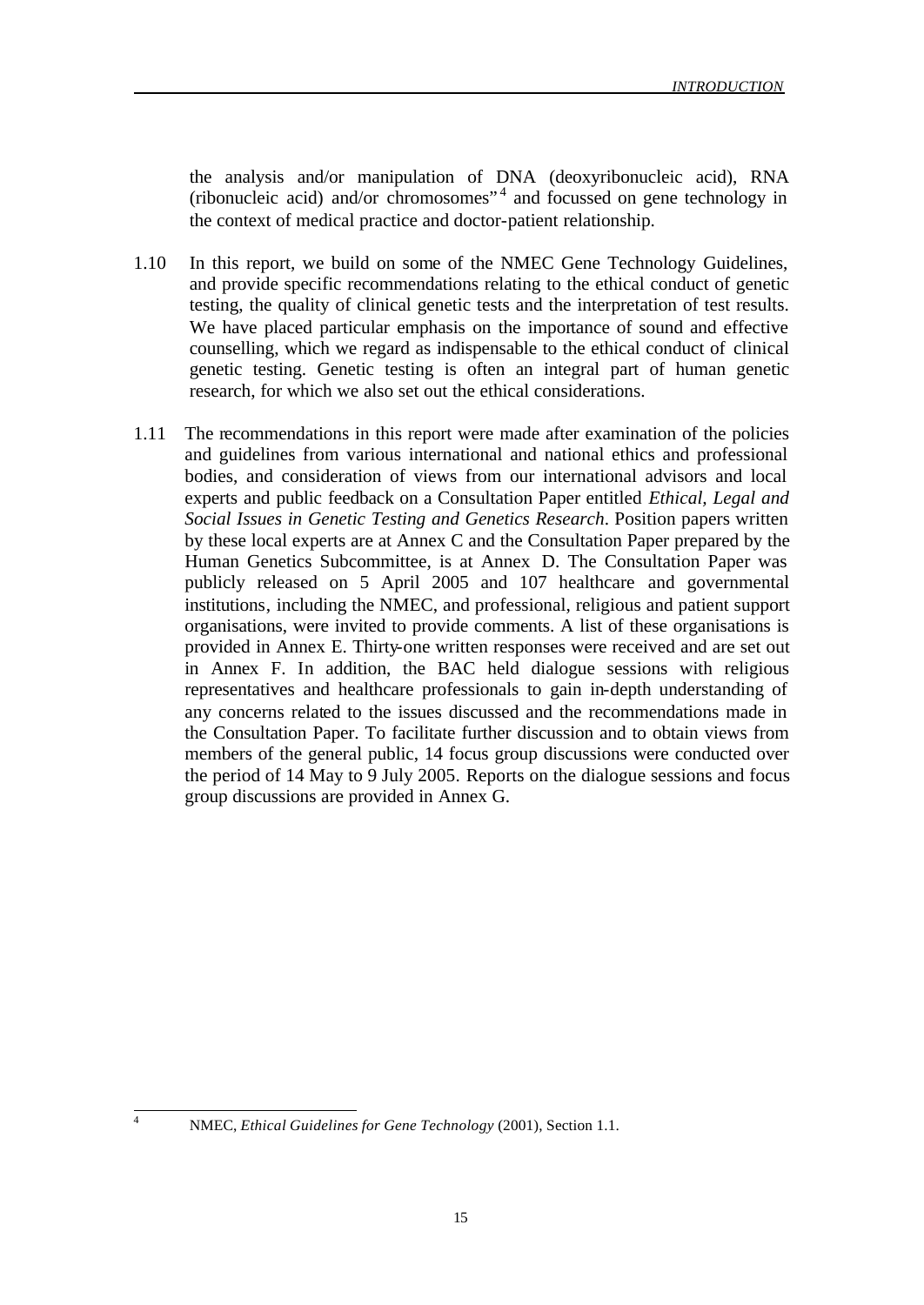#### **II. Genetic Testing**

- 2.1 Genetic testing is the analysis of human DNA, RNA, genes and/or chromosomes, or the analysis of human proteins or certain metabolites, with the primary purpose of detecting a heritable genotype, mutation, phenotype or karyotype.
- 2.2 In the clinical context of patient care, our recommendations for counselling and consent are intended only for genetic tests entailing the analysis of DNA, RNA, genes and/or chromosomes. In this context where genetic tests entail the analysis of human proteins and metabolites, only the requirements of established medical ethics apply. We discuss issues related to counselling and consent in greater detail in Part IV.
- 2.3 Though many human diseases have a genetic basis in the sense that they are caused by mutations (alterations) in genes, most such mutations or alterations are not capable of being passed on to the next generation, and so affect only the patient. Such mutations are known as somatic mutations. In contrast, other mutations can be transmitted to the next and subsequent generations, so that a child may inherit a mutation from a parent. This kind of heritable mutation is known as a germline mutation.<sup>5</sup> We therefore restrict our definition to those tests involving germline mutations that define heritable conditions. Tests for somatic mutations that carry no implication of heritability are excluded.
- 2.4 Clinical genetic testing is the use of validated genetic tests for purposes which may include but are not limited to the following:
	- (a) *Confirmatory diagnosis* performed to confirm the diagnosis of a specific genetic disorder in an individual who already has signs or symptoms of that disorder. A positive test result identifies the genetic basis of the disorder;
	- (b) *Carrier testing* for recessive disorders conducted to identify individuals with a genetic or chromosomal abnormality that generally does not

 $\overline{5}$ Many human diseases involve alterations in genes. If these genes only affect somatic cells, they are called somatic mutations and they are not heritable. Somatic DNA/tissue analysis from tumor specimens examines the genetic changes in the tumor that occur during the conversion to cancer. Amplification of HER-2/neu in breast cancers and the BCR-ABL gene translocation, also in breast cancers, are examples of somatic genetic alterations profoundly affecting the behaviour of the tumor, and which are used in standard diagnostics, but which are not inherited. This information does not have implications for heredity and therefore is limited to the patient and his/her condition. By contrast, mutations that affect the sperm and eggs of individuals can be passed on to subsequent generations and are called germline mutations, for example, in Huntington's disease, thalassaemia, or haemophilia. Mutations in BRCA1 associated with susceptibility to breast and ovarian cancers are further examples of germline aberrations. Germline DNA analysis has potential impact not only in predicting the future health of the individual, but also that of his or her relatives.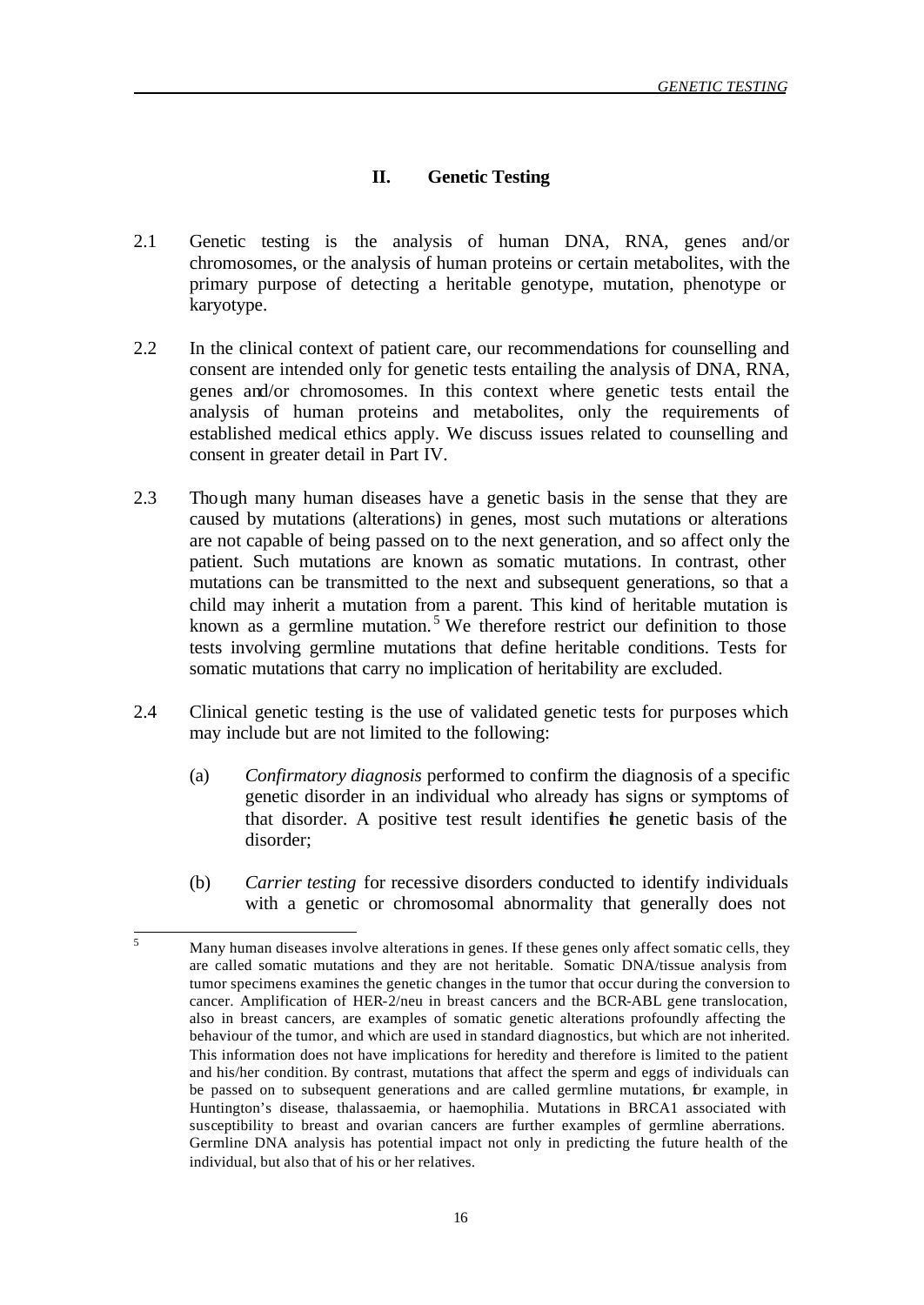affect the person's health but puts him or her at higher risk of having a child with a specific genetic disorder;

- (c) *Preimplantation genetic testing* conducted on early embryos created by *in vitro* fertilisation (IVF), to determine the presence or absence of one or more genetic conditions, or a certain immunogenetic make-up, before selecting a suitable embryo for implantation into the uterus;
- (d) *Prenatal genetic diagnosis (PNGD)* conducted on a foetus or a pregnant woman so as to identify a specific genetic disorder;
- (e) *Predictive testing* conducted on asymptomatic individuals to determine if they are at risk of developing a genetic disorder in the future; and
- (f) *Genetic screening* conducted on healthy individuals to determine their status with regards to a specific genetic disorder.
- 2.5 Genetic testing can also be done for other purposes such as:
	- (a) Identity testing or forensic testing, e.g. to exclude or identify a suspect in a crime, to search for missing persons or to identify deceased persons; and
	- (b) Parentage or kinship testing, e.g. to determine if two persons are biologically related to each other.

The use of genetic testing for these two purposes will not be covered in this report.

- 2.6 Research genetic testing is the use of genetic tests with the primary aim of generating new information or to test a research hypothesis. It is a clearly circumscribed activity which should take place within a framework for the regulation of research involving human subjects. This would include scrutiny of the ethical aspects of the proposed research by an institutional review board (IRB) and monitoring of approved projects for compliance with ethical requirements. Information from genetic testing in research is research data, which although subject to strict rules of confidentiality, should not be included as part of the subject's medical record. An earlier BAC report entitled *Research Involving Human Subjects*<sup>6</sup> covers the fundamentals of ethical requirements for all biomedical research; their application to genetic research is discussed in Part VI of this report.
- 2.7 In the case of clinical genetic testing, the situation is less clear cut. Patients or members of the public may consult a physician for a specific medical complaint. In the course of the consultation, diagnostic investigations which do not entail

<sup>6</sup> 

<sup>6</sup> BAC, *Research Involving Human Subjects: Guidelines for IRBs* (November 2004).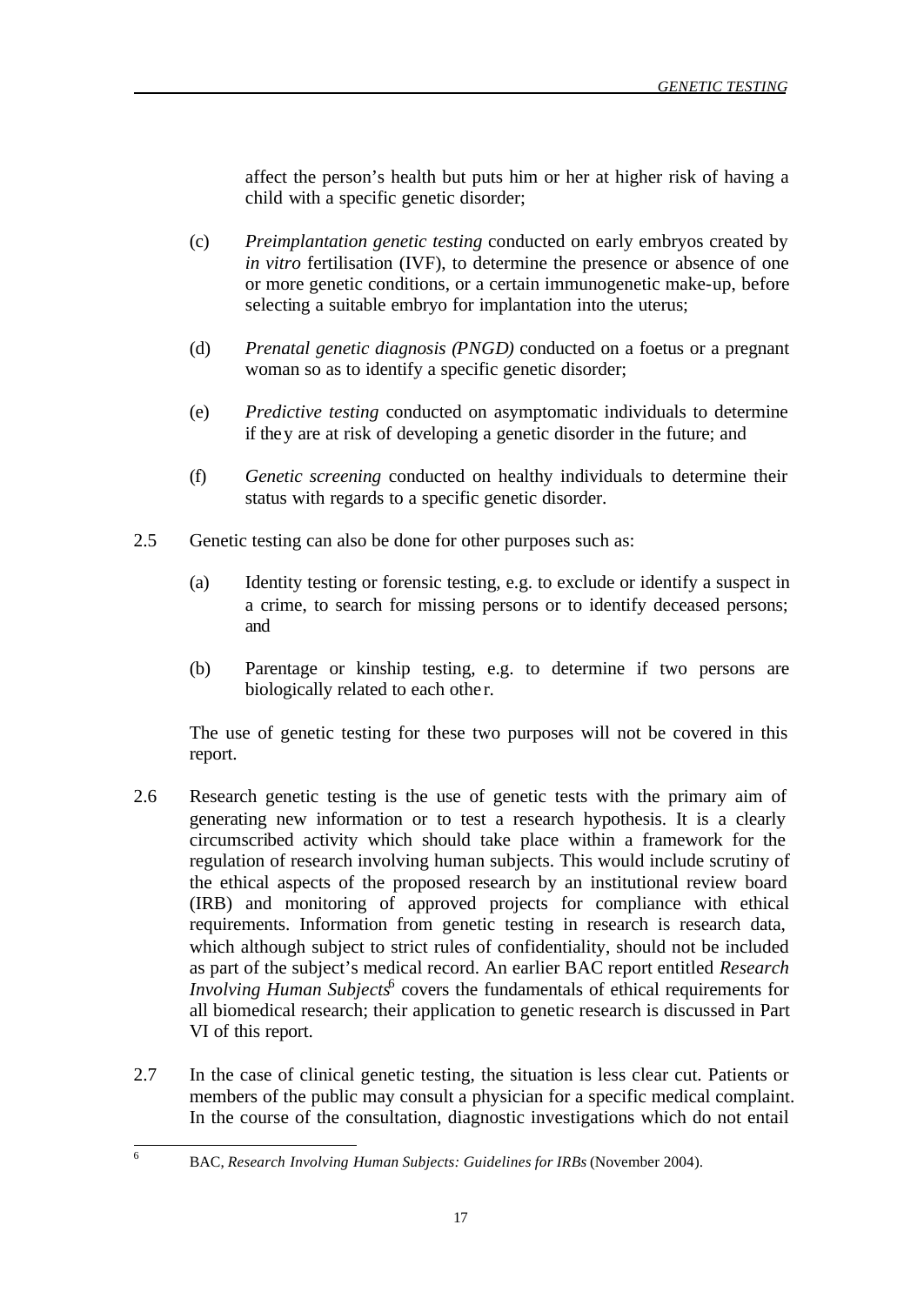the analysis of the patients' DNA, RNA, genes or chromosomes, may nonetheless detect disorders which have a genetic basis. The biochemical investigation of anaemia, for example, could lead to a diagnosis of thalassaemia, a genetically inherited disorder. In such situations, we are of the view that the biochemical testing is covered by the standard and usual medical consent procedures for diagnostic tests assuming the patient has sought a consultation. But if, for example, the physician decides to further include a genetic test to determine a particular mutation for thalassaemia, specific consent would be required. Physicians and healthcare institutions are bound by medical confidentiality, and the disclosure of such information to third parties not involved in the patient's healthcare, would generally require the patient's consent.

- 2.8 In routine public health screening procedures, such as for neonates or other defined populations, the relevant public institutions have given consideration to the societal impact of early detection of such genetic disorders. However, the usual confidentiality obligations will apply to the genetic information thereby derived.
- 2.9 We emphasise that there are situations, even within the patient-physician relationship, where specific informed consent for clinical genetic testing would be essential. These situations include:
	- (a) the analysis of patients' DNA, RNA, genes or chromosomes to detect a specific heritable disease or condition, particularly if the disease is likely to be serious and without effective medical treatment, e.g. Huntington's disease; or
	- (b) genetic testing to follow up findings uncovered in the course of standard clinical procedures for diagnosis or treatment.
- 2.10 In any event, there are legitimate concerns when managing genetic information from genetic tests, because of its perceived sensitivity. Clinical tests (other than genetic tests, and whether or not directed at somatic genetic mutations) may also reveal sensitive genetic information about the patient, such as information about paternity or about the presence of a heritable genetic condition. Physicians and researchers should be aware of these perceived or actual sensitivities in managing such information.
- 2.11 In sum, the intention of this report is to highlight concerns that can arise from the peculiar predictive nature of heritable personal genetic information obtained from genetic testing. These concerns arise when the acquisition of genetic information is the primary purpose, whether in research or in clinical practice, and should be taken into account in the management of research participants or patients. Genetic information may be uncovered in the course of standard clinical tests for diagnosis or treatment and the conduct of such clinical tests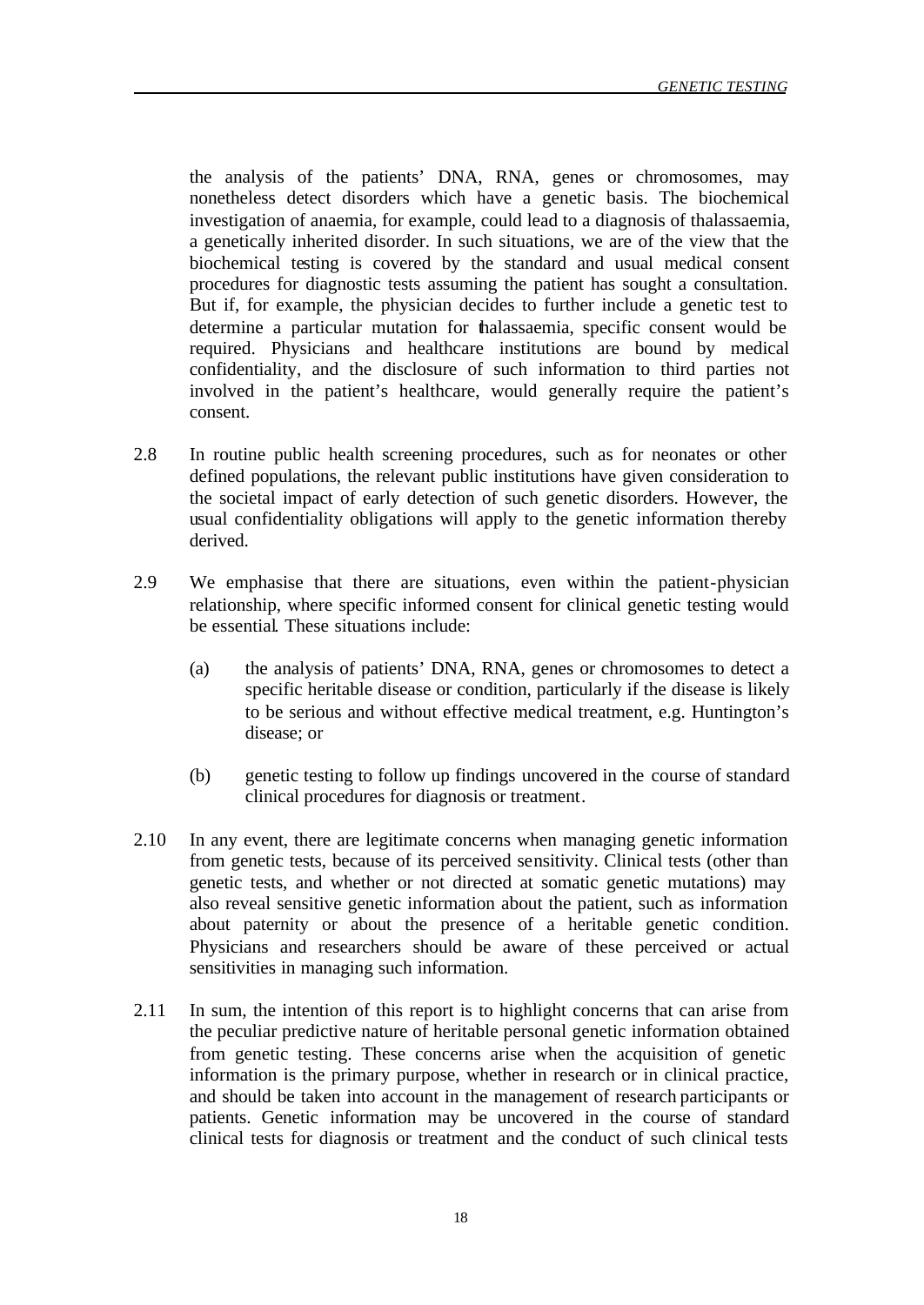should be in accordance with accepted medical guidelines. In the clinical context, our recommendations relating to consent and counselling for genetic testing are not intended to apply, except when analysis of human DNA, RNA, genes and/or chromosomes is involved.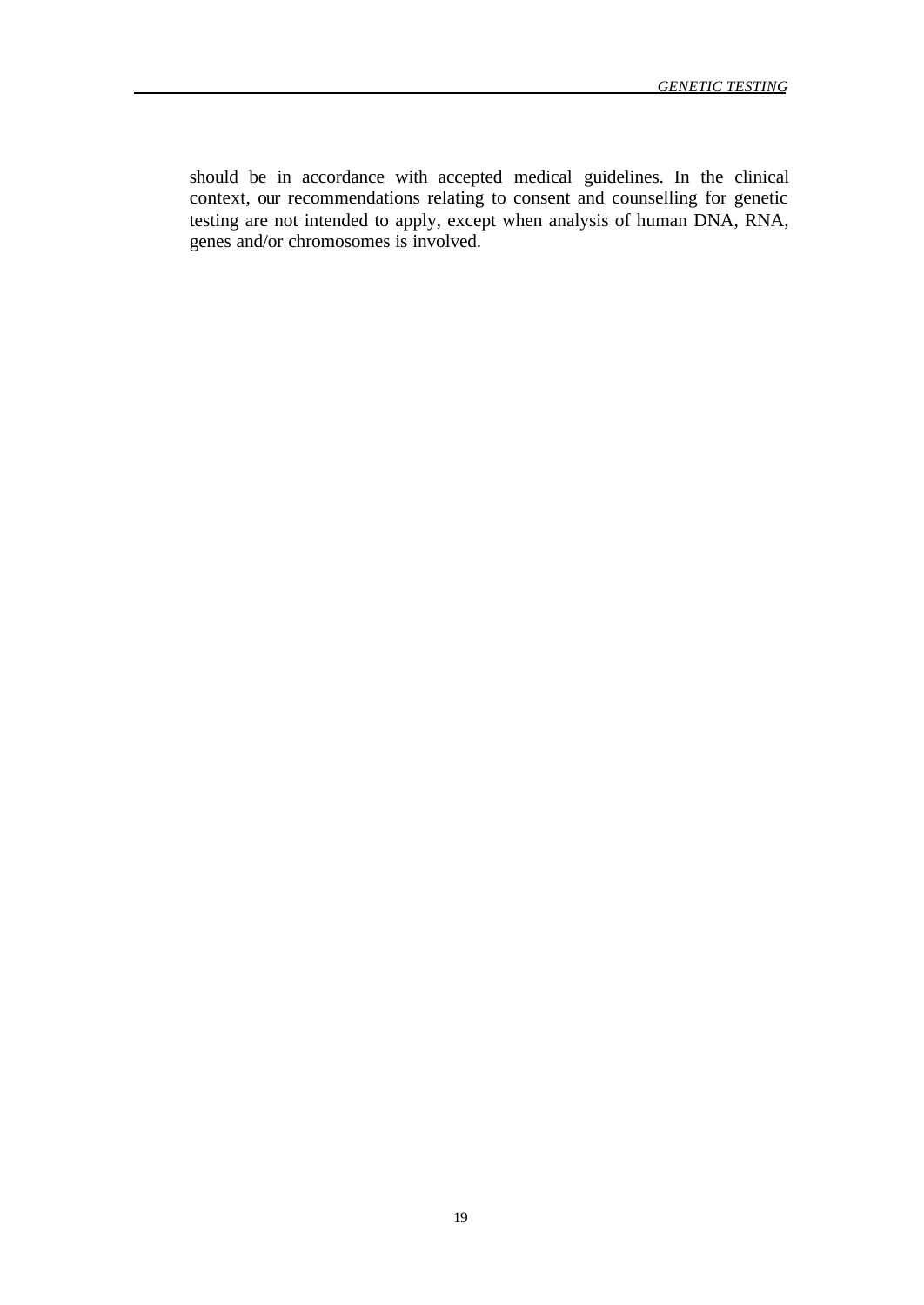#### **III. Genetic Information**

- 3.1 Genetic information broadly refers to any information about the genetic makeup of an individual. It can be derived from genetic testing as defined in paragraph 2.1 in either clinical or research settings or from any other sources, including details of an individual's family history of genetic diseases. This report is concerned with information about heritable conditions obtained by genetic tests, whether it is for clinical purposes or for research.
- 3.2 The practice of genetic testing in Singapore has largely addressed medical concerns. Hence, genetic testing is generally conducted through a physician and in the context of a physician-patient relationship. Genetic test results, or the genetic information that is derived from such clinical genetic testing, are thus filed together with the medical record of the patient. Generally, the law and medical ethics require that medical records be treated as strictly confidential. Information provided or derived during the course of patient management should only be used for the treatment of the patient concerned unless important public interest (such as an immediate or imminent danger to the life of a third party) requires its disclosure regardless of the consent of the patient. As such, genetic information from clinical genetic tests is treated as a part of the patient's medical record and enjoys corresponding confidentiality.
- 3.3 The ethical and legal status of genetic information relative to other medical information is perceived differently by various authorities and ethics bodies. On the one hand, the US Task Force on Genetic Testing<sup>7</sup> and the European Commission's Expert Group on the ethical, legal and social implications of genetic testing have argued that both genetic information and other medical information should be accorded the highest level of ethical and legal safeguards. <sup>8</sup> On the other hand, certain characteristics of genetic information require that it be set apart from medical information in some circumstances. Some of these distinctive features have been articulated by the UK Human Genetics Commission (HGC) and the joint proposal of the Australian Law Reform Commission (ALRC) and the Australian Health Ethics Committee (AHEC) of the Australian National Health and Medical Research Council (NHMRC).
- 3.4 In its report *Inside Information: Balancing interests in the use of personal genetic data* (2002), the HGC identifies four overlapping categories of personal genetic information. These are observable genetic information (such as eye colour), private (or non-observable) genetic information (such as carrier status

 $\overline{7}$ <sup>7</sup> US Task Force on Genetic Testing, *Promoting Safe and Effective Genetic Testing in the United States* (1997). The Task Force was established by the National Institutes of Health-Department of Energy Jo int Working Group on the Ethical, Legal and Social Implications of Human Genome Research. 8

European Commission Expert Group, *Ethical, legal and social aspects of genetic testing: research, development and clinical applications* (May 2004), pages 46-47.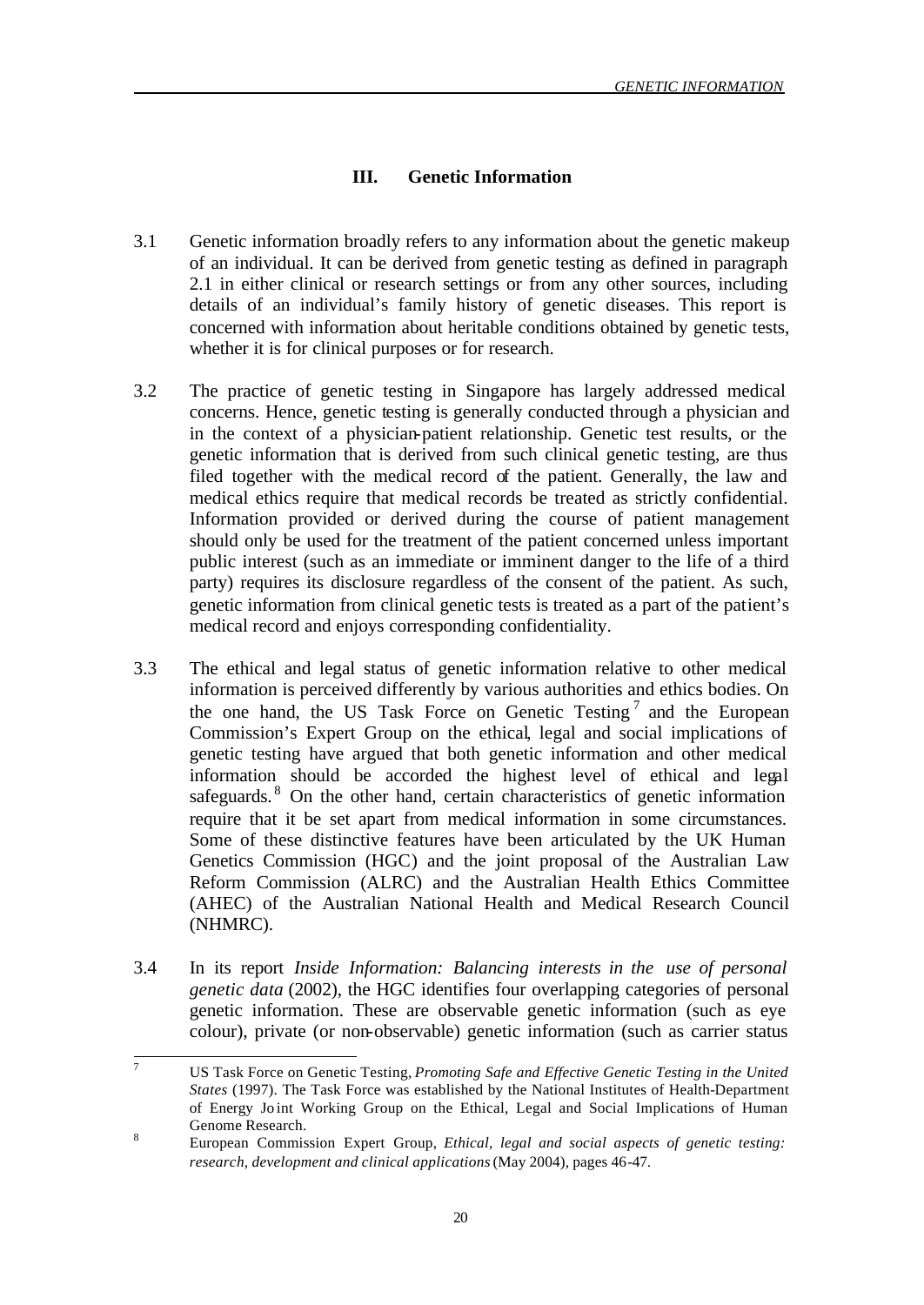for a genetic condition, for example thalassaemia), sensitive genetic information and non-sensitive genetic information. The HGC observed that it is the predictive feature and significance for individuals and their family members, future reproductive choices and subsequent generations that render genetic information sensitive in the healthcare context. It further sets out the following features of personal genetic information that distinguish it from other forms of information:

- (a) It is almost uniquely identifying and capable of confirming, denying or revealing family relationships;
- (b) It may be obtained from a very small amount of material, possibly without consent of the person:
- (c) It has predictive power, predicting heritable disorders that develop later in life;
- (d) It may be used for purposes other than those for which it was originally collected;
- (e) It may be of interest to others, including relatives who may be affected, insurers and employers;
- (f) It may be important for establishing both susceptibility to rare inherited disease and the likely effectiveness of some treatments; and
- (g) It can be derived from DNA recovered from stored specimens or even archaeological material after many years.
- 3.5 The ALRC and the AHEC adopted a similar analysis and crystallised these features of genetic information into essentially three unique characteristics in their report *Essentially Yours: The Protection of Human Genetic Information in Australia* (2003):
	- (a) It is ubiquitous in its availability from tissues (such as hair or fingernail) usable for genetic testing by sundry parties;
	- (b) It is important not only to the individual but also to the individual's family due to the possible hereditary implications; and
	- (c) It is predictive of the individual's future health.

While the ALRC and the AHEC stopped short of categorising genetic information as distinct from medical information, they did propose that a commensurate level of legal protection may be required where there is a likelihood of special threat to privacy or discrimination. On this subject, both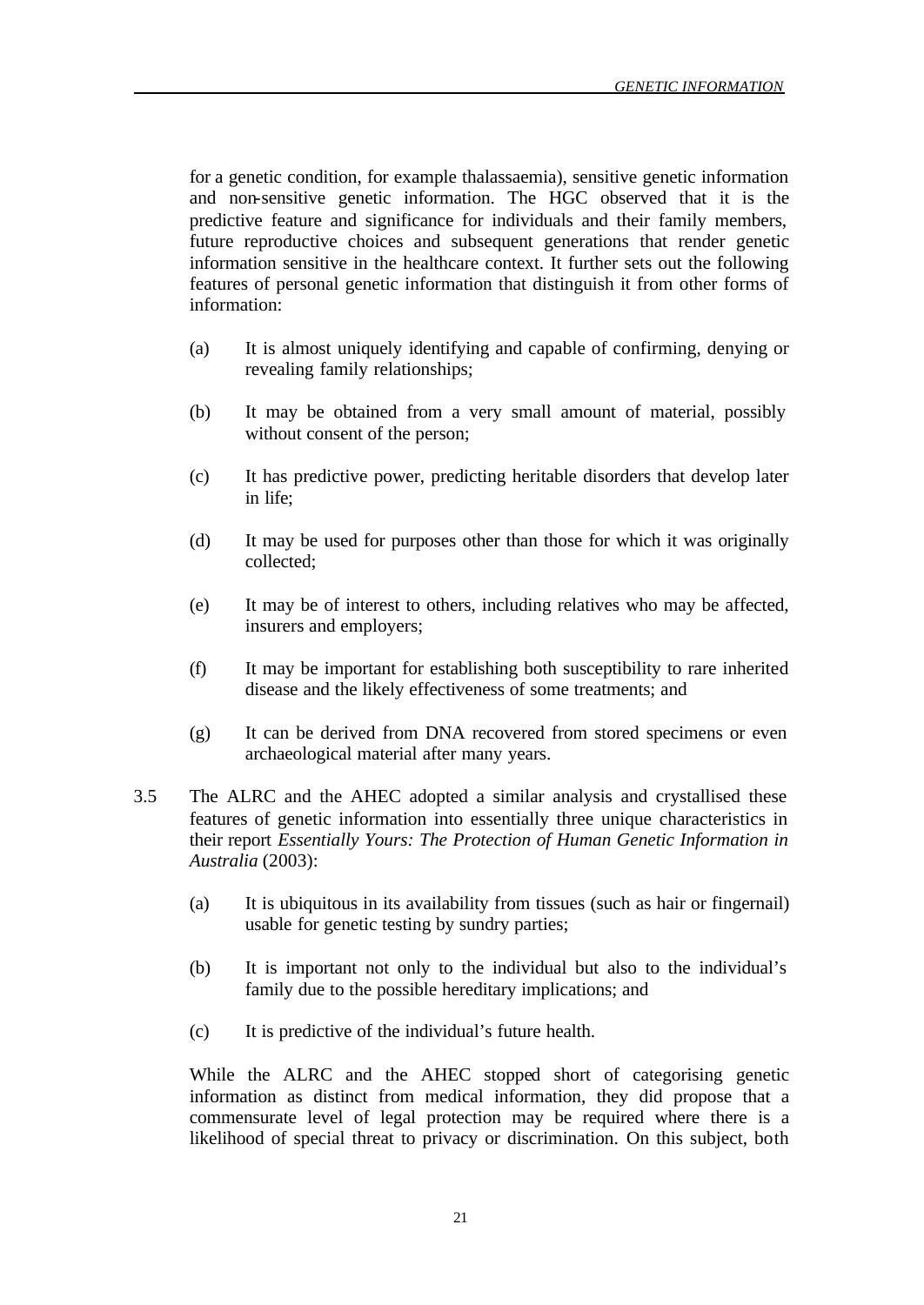the Council of Europe<sup>9</sup> and the Bioethics Committee of Japan's Council for Science and Technology<sup>10</sup> have stated similar positions.

- 3.6 The most distinctive feature of genetic information is perhaps its predictive power. We note that other information such as a smoking habit, which is related to the carcinogenic effect of tobacco and exposure to certain toxic substances, also provides predictive health information. Nevertheless, potential difficulty in the use of genetic information may arise if the limitations on the certainty of prediction are not recognised and accurately conveyed to the recipient. Some conditions, such as Huntington's disease, are virtually certain to occur within the normal average lifetime if the disease gene is present. For many other diseases, however, genetic mutations only confer an increased likelihood of developing the condition. Even when it is virtually certain that a disease will occur, the age of onset and the severity of the condition is unpredictable. Unless the limits of certainty are carefully explained and understood, the burden of uncertainty of the economic and social implications that may be imposed on the carrier or the carrier's family may be unnecessarily heavy.
- 3.7 The current practice of clinical genetic testing in Singapore is through physicians qualified to practise under the Medical Registration Act. Such a "physician-based" system is also found in many leading jurisdictions. Under such a system, it is incumbent on physicians and other healthcare professionals working with or under the supervision of physicians to ensure that the conduct of genetic testing is in line with the ethics of clinical practice. In any case, the physician in charge of the patient has ultimate responsibility with regard to the use of a test and the interpretation of the test result.
- 3.8 Given the current practice of clinical genetic testing in Singapore, and the current use of genetic information derived from it, we are of the view that genetic information should not be treated differently from medical information. In saying this, we refer to genetic information as accessed and managed by or under a physician for a healthcare or health-related purpose.

**Recommendation 1: Genetic information derived from clinical genetic testing should be regarded as medical information and the usual standards in medical ethics apply in its derivation, management and use.** 

 $\overline{9}$ <sup>9</sup> Council of Europe, *Recommendation No. R(92)3 on Genetic Testing and Screening for Health Care Purposes* (1992), Part III.

<sup>10</sup> Bioethics Committee, Council for Science and Technology (Japan), *Fundamental Principles of Research on the Human Genome* (2000), Principle 11.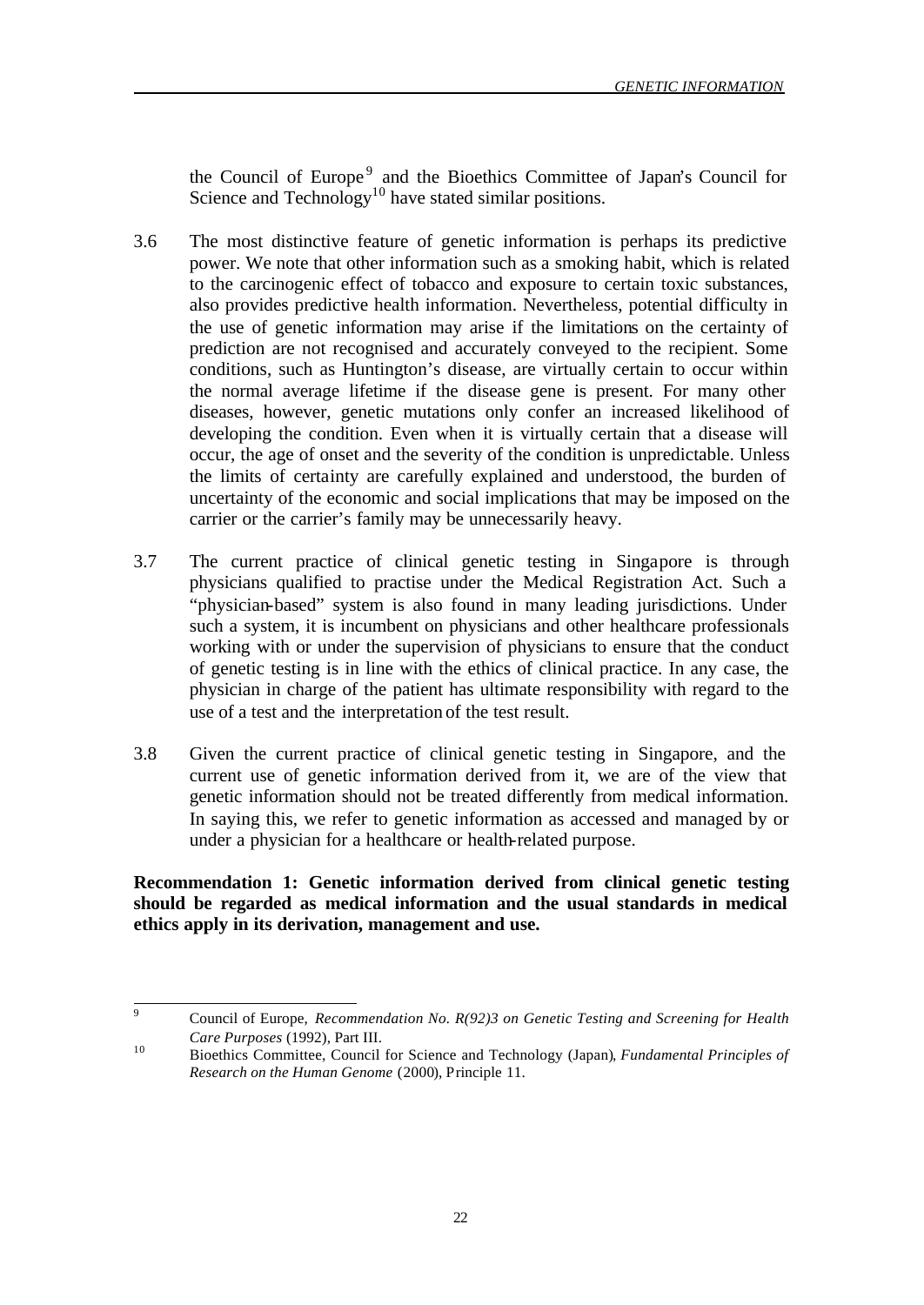#### **IV. Ethical Considerations in Genetic Testing**

#### **Section A: General Ethical Considerations**

- 4.1 As with many other types of technology, genetic testing not only presents healthcare benefits, but also possible harms if misused. In the conduct of genetic testing, the following ethical principles articulated in our earlier reports should continue to apply:
	- (a) respect for the welfare, safety, religious and cultural perspectives and traditions of individuals;
	- (b) informed consent;
	- (c) respect for vulnerable persons; and
	- (d) privacy and confidentiality.

#### *Respect for Welfare, Safety, Religious and Cultural Perspectives and Traditions*

- 4.2 In a multi-cultural and multi-religious society, researchers and healthcare professionals must be sensitive to the religious and cultural perspectives and traditions of individuals. For instance, certain cultures may be particularly sensitive to the presence of a hereditary disorder in a member of the family. Any communication of this nature, in the context of genetic counselling or disclosure of genetic test results, should be carefully managed. Similarly, in selecting a group to be screened, it is important to avoid stigmatisation of the entire group.
- 4.3 In both clinical and research settings, the health, welfare and safety of individuals undergoing genetic testing should be of paramount consideration. When genetic testing is conducted primarily for a clinical purpose, research considerations should not compromise or prejudice this purpose.

#### **Recommendation 2: Genetic testing should be conducted in a manner that is respectful of the welfare, safety, religious and cultural perspectives and traditions of individuals.**

#### *Informed Consent*

4.4 A requirement of informed consent for genetic testing arises from the broader societal value of respect for persons. It is generally accepted that the individual is free to decide whether to undergo any genetic testing, regardless of whether done in the context of screening, diagnosis or research. When the tissue samples provided for clinical use are intended also for research, informed consent for the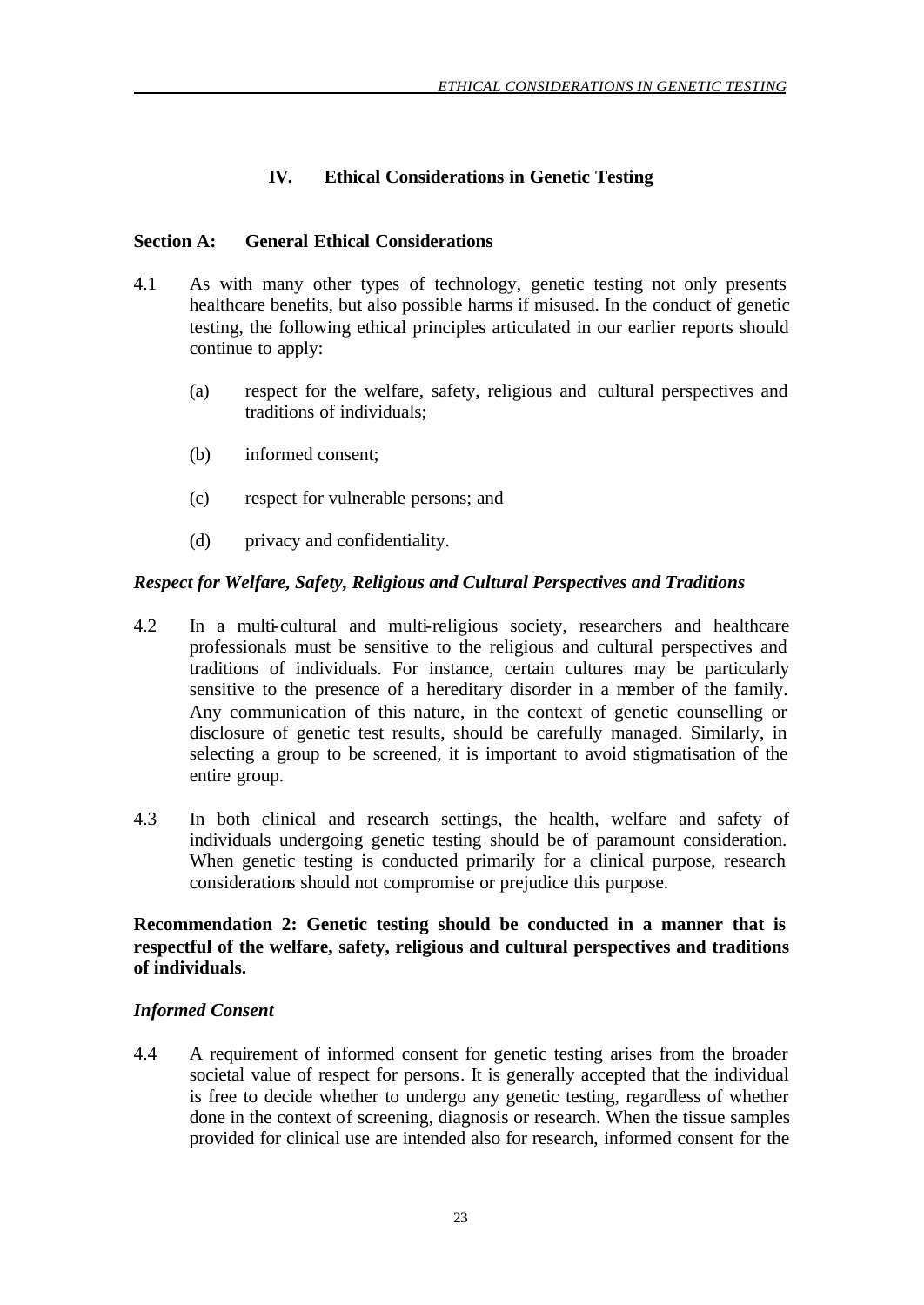research is required in addition to the consent for taking the tissue for clinical use. Consent is also required if there is an intention to store the tissue for future use.

- 4.5 Consent is effective only if the person giving the consent is aware of the circumstances, conditions and consequences for which it was given. How an individual may be appropriately informed prior to giving consent to testing depends on the person, the situation in which consent is sought and the level of communication between the parties. In addition, the individual should be given sufficient time to understand the information provided and to decide whether or not to undergo genetic testing.
- 4.6 The individual should be given appropriate genetic counselling and informed about the nature of the test and risks of the procedure (if any) before giving consent. Pre-test counselling is thus intrinsic to the process of consent-taking. We discuss genetic counselling for clinical testing in Section D.

#### **Recommendation 3: Genetic testing should be voluntary. The individual should be given sufficient time and information to ensure informed consent before testing. Consent should also be obtained for the future use of tissue specimens.**

4.7 Obtaining consent and maintaining confidentiality are fundamental tenets of trust in the physician-patient relationship. They are also fundamental to the conduct of research. Third parties, however, may have a vested interest in knowing the genetic status of an individual, owing to the predictive power and hereditary nature of genetic information. It is easy to think of ways in which tissues can be taken from individuals without the ir knowledge, let alone their consent. The use of genetic information derived from tissues obtained without proper consent may result in harm not only to the individual, but possibly to his or her family members. We are strongly against the taking of an individual's tissues without consent or by deceit. We note the HGC's recommendation that "consideration be given to the creation of a criminal offence of the nonconsensual or deceitful obtaining and/or analysis of personal genetic information for non-medical purposes."<sup>11</sup> This recommendation has since been accepted by the UK legislature and was enacted as law in November 2004.<sup>12</sup> We regard it as timely for Singapore to consider similar action.

#### **Recommendation 4: The non-consensual or deceitful taking of human tissues for the purpose of genetic testing should be prohibited.**

 $\overline{11}$ <sup>11</sup> UK HGC, *Inside Information: Balancing interests in the use of personal genetic data* (2002), paragraph 3.60.

<sup>12</sup> *Human Tissue Act 2004*, Section 45.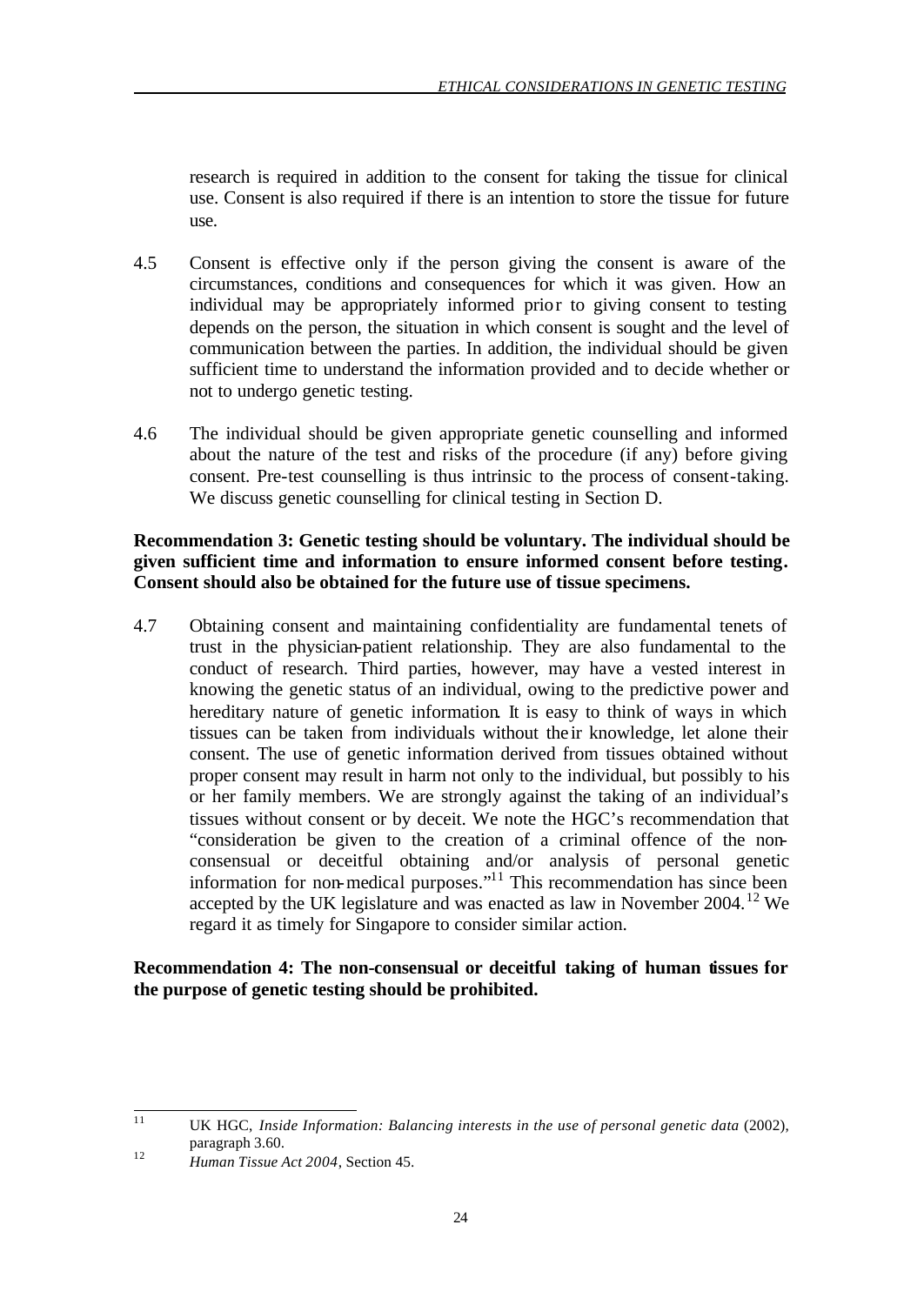#### *Respect for Vulnerable Persons*

4.8 There are certain categories of persons who are particularly vulnerable to circumstances that can compromise their volition and safety when undergoing genetic testing. Special procedures ought to be in place to safeguard their welfare. We consider three categories of vulnerable person in particular: children and adolescents, the mentally impaired and other persons in dependent relationships.

#### *Children and Adolescents*

- 4.9 Genetic testing of children and adolescents raises a number of difficult ethical and legal issues. Children and adolescents are dependent on their parents and guardians for survival and are limited in their ability to protect their own interests. As a result, it is generally recognised that persons responsible for the care of children or adolescents should only act in the best interest of the latter.
- 4.10 We appreciate that "best interest" is dependent on the specific circumstances and conditions of a child or adolescent. Physicians should always consider, together with the parents or legal guardians, the best interests of the child or adolescent and any possible harm before recommending genetic testing. In this regard, we note the recommendation of the European Society of Human Genetics (ESHG), that diagnostic genetic testing be permitted where it is necessary for the child's or the adolescent's own health, or where the information would be imperative to diagnose the existence of genetic disease in family members.<sup>13</sup> Similar recommendations have been made by the Council of Europe<sup>14</sup> and the UK HGC.<sup>15</sup>
- 4.11 Genetic testing is recommended in cases where preventive intervention or treatment is available and beneficial in childhood or adolescence. However, the informed consent of the parent or legal guardian of the child or adolescent should be obtained. In addition, the child or adolescent should be involved in the consent process as comprehensively as possible.
- 4.12 The ability of a child or an adolescent to comprehend the purpose and implications of genetic testing will differ from one child or adolescent to another. Therefore, the extent of involvement of a child or adolescent should be considered on a case-by-case basis, through the process of genetic counselling. An older child or adolescent who is sufficiently mature, should be involved in the consent process and his or her wish to undergo or to refuse a test should be respected. In Singapore, the law concerning the age at which a child is to be

 $\overline{13}$ <sup>13</sup> ESHG, Provision of Genetic Services in Europe: Current Practices and Issues, *European Journal of Human Genetics*, Volume 11, Supplement 2, S2-S4, Recommendation 14 (2003).

<sup>14</sup> Council of Europe, *Recommendation No. R(92)3 on Genetic Testing and Screening for Health Care Purposes* (1992).

<sup>15</sup> HGC, *Inside Information: Balancing interests in the use of personal genetic data* (2002).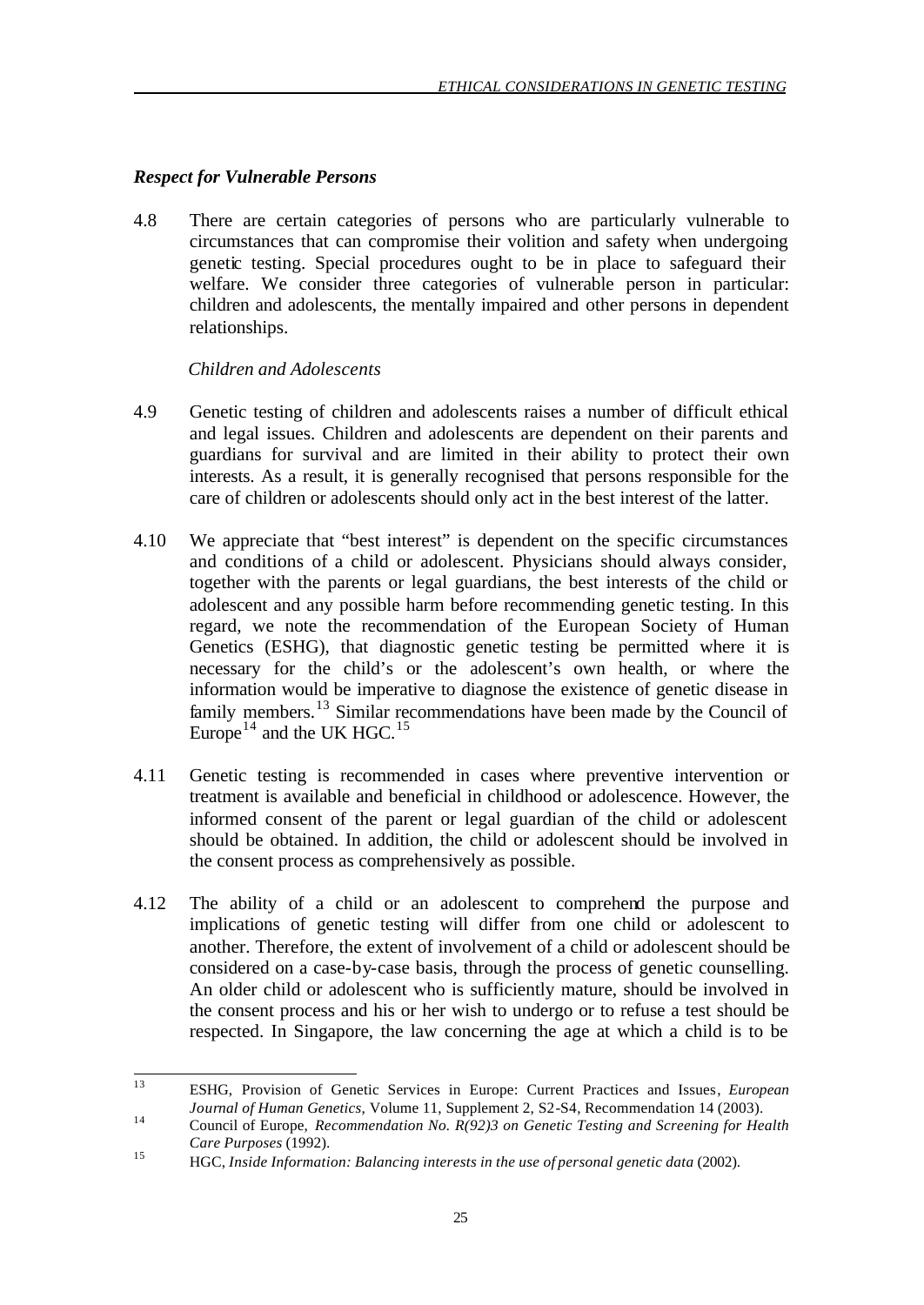regarded as having the capacity to make medical decisions for himself or herself follows the English common law principles. However, as these principles have not been tested or expressly adopted by the Singapore courts, we think that clarifying legislation may be helpful in this context. <sup>16</sup> From an ethical perspective, we recommend that the capacity of a child or an adolescent to participate in the consent process be assessed according to his or her level of maturity rather than some arbitrary age.

- 4.13 We recognise that as a matter of principle, carrier testing in asymptomatic children should generally be deferred until the child is mature or required to make reproductive decisions. This is because to do otherwise is to risk preempting a later decision by the child, when adult, not to know his or her own genetic status or have it made known to others (paragraph 4.21 refers). However, the defence of this right must be weighed against the interests of other family members, the proper medical care of whom may depend on full and accurate information about a genetic condition in the family, as well as the wider public health interests of a given community. In Singapore, genetic screening programmes for at-risk groups aimed at lowering the incidence of lethal or disabling genetic conditions common in the local population, such as thalassaemia, are widely supported by both the medical profession and the public. Considerable success has been achieved over the years in reducing the incidence of affected children, born to parents who would not have been aware that they carried the risk, had they not been tested when children themselves. Where compelling interests of other family members or public health interests exist, we are of the view that the physician should be able to decide, together with the parents, whether or not to determine the carrier status of the child. In cases where the child shows symptoms, confirmatory testing is in any case appropriate.
- 4.14 Great caution has to be observed in predictive testing of children where there is no available preventive intervention or treatment, or where the intervention or treatment is only available during adulthood. It is generally discouraged because of potential harms that can arise. The potential harms include family and community stigmatisation, discrimination and adverse psychological reactions. Such predictive testing of children is best deferred until adulthood when they can make their own decisions.

**Recommendation 5: We do not recommend the broad use of genetic testing on children and adolescents. Confirmatory testing and predictive testing for genetic conditions where preventive intervention or treatment is available and beneficial in childhood are recommended. Carrier testing should generally be deferred until the child is mature or when required to make reproductive decisions, but where compelling interests of other family members or public health interests exist, the** 

 $\overline{16}$ See Singapore Academy of Law, *Civil Inquiries into Mental Incapacity: The Report of the Sub-Committee of the Law Reform Committee of the Singapore Academy of Law for the Review of Proceedings under the Mental Disorders and Treatment Act (Cap 178)* (1999).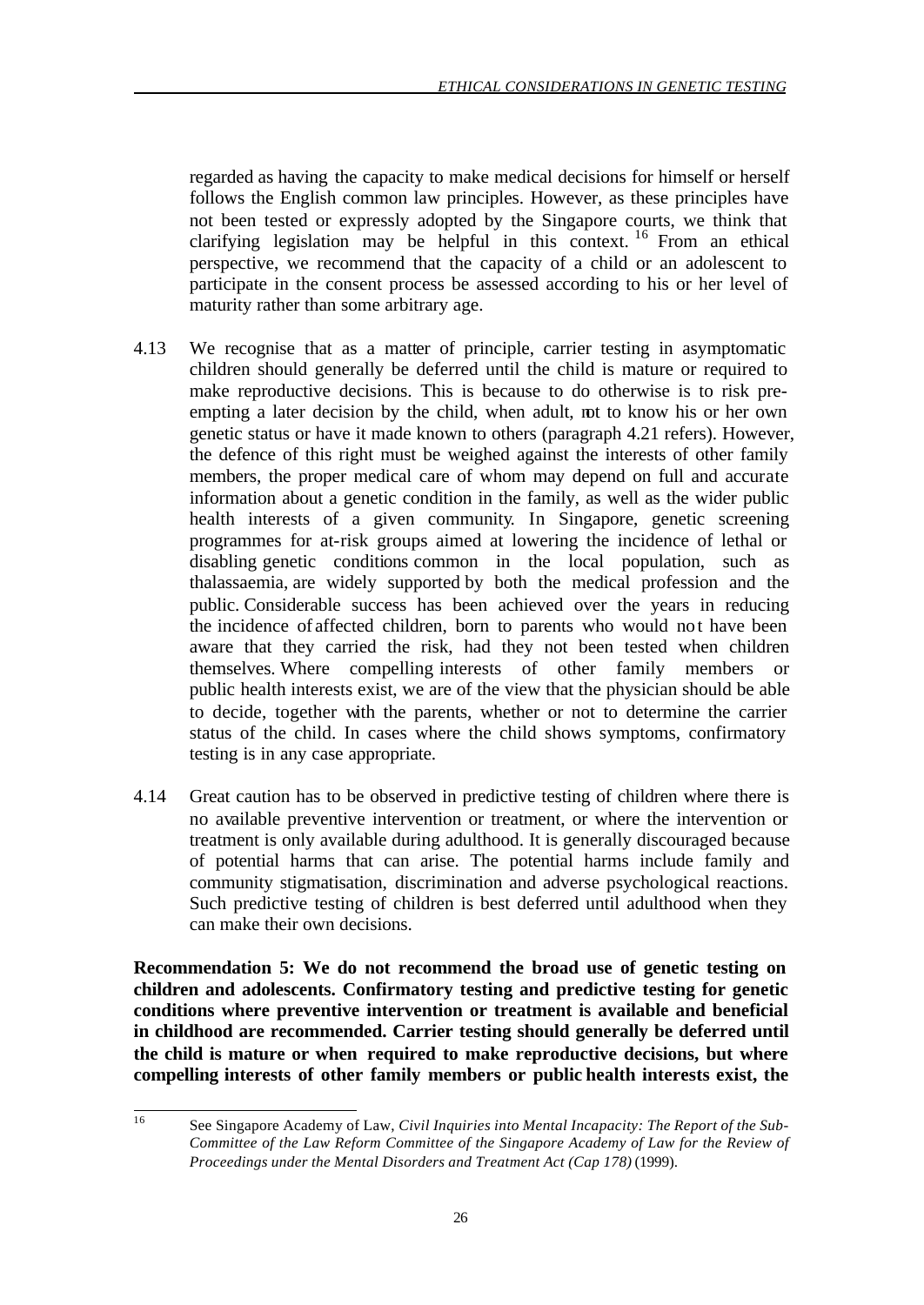**physician should be able to decide, together with the parents, whether or not to determine the carrier status of the child. Predictive testing where there is no preventive intervention or treatment, or where intervention or treatment is only available and beneficial during adulthood, should be discouraged.** 

#### *The Mentally Impaired*

- 4.15 Additional safeguards should also be considered to protect the best interests of persons lacking the competence to agree to genetic testing. The ESHG identifies such persons as those suffering from mental disorders and adults placed under limited guardianship. Clinical genetic testing should only be permitted where it is necessary for their own health or where the information would be imperative to diagnose the existence of genetic disease in family members.<sup>17</sup>
- 4.16 In Singapore, the High Court has the power to appoint a legal guardian who may provide consent on behalf of a person lacking mental competence where it is appropriate to do so.<sup>18</sup> We also note the recommendation in the NMEC Gene Technology Guidelines that, in the case of an individual 21 years or older but mentally incapable of making a decision, a parent or guardian may consent on his or her behalf. In the main, we are of the view that genetic testing should not be conducted on a person who is mentally impaired unless consent has been obtained from a person who is legally authorised to decide on behalf of the mentally impaired.<sup>19</sup>

#### *Persons in Dependent Relationships*

- 4.17 Persons in dependent relationships require special consideration in the consent process. For example, prisoners who have been incarcerated may be under duress or some form of undue influence to give consent to those with authority over them, or they may hold some perception, which may or may not be real, that they have 'no choice' but to consent. Similarly, students or employees may be under duress or feel that they are under duress to agree to genetic testing. This category of dependent persons further includes poorly educated individuals, who are unable to fully understand what they are consenting to (due to language barriers for instance).
- 4.18 In cases of dependent relationships, it is important to ensure that consent is both informed and genuine. The Nuffield Council on Bioethics stated that special care is necessary when seeking consent from prisoners, student volunteers and individuals who do not speak English.<sup>20</sup> Similarly, the Human Genetics Society

 $\overline{17}$ <sup>17</sup> ESHG, Provision of Genetic Services in Europe: Current Practices and Issues, *European Journal of Human Genetics*, Volume 11, Supplement 2, S2-S4, Recommendation 14 (2003).

<sup>&</sup>lt;sup>18</sup> *Supreme Court of Judicature Act (Cap 322)*, Section 17(e).

Singapore Academy of Law, *Civil Inquiries into Mental Incapacity: The Report of the Sub-Committee of the Law Reform Committee of the Singapore Academy of Law for the Review of Proceedings under the Mental Disorders and Treatment Act (Cap 178)* (1999).

<sup>20</sup> Nuffield Council on Bioethics, *Genetic Screening: Ethical Issues* (1993), paragraph 4.27.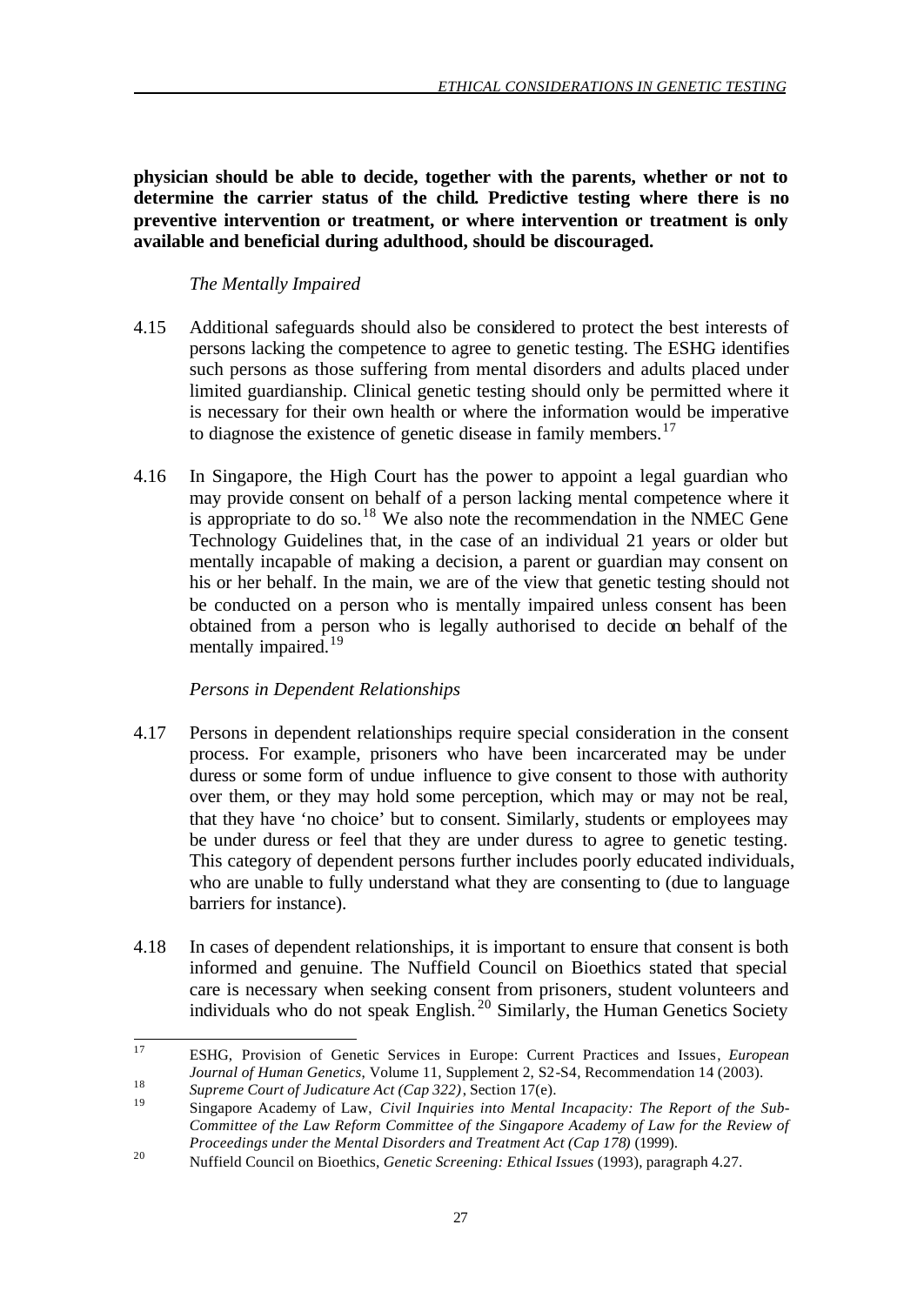of Australasia (HGSA) stated that it would be unacceptable for those in positions of power to engage in actions that either coerce individuals into taking genetic tests or inhibit individuals from taking them for fear of social or economic disadvantage.<sup>21</sup> We agree with these statements. Where there are reasons to believe that a person agrees to genetic testing for fear of losing healthcare benefits, this misconception should be corrected. One way to do this is to expressly indicate when obtaining consent that however a person decides, no healthcare, employment, welfare, or other benefits that are currently provided or in prospect, will be jeopardised.

**Recommendation 6: Clinical genetic testing involving vulnerable persons should only be conducted if it is medically beneficial to the vulnerable persons and after informed consent has been obtained. In the case of persons in dependent relationships, extra care should be taken to ensure that such persons clearly understand that refusal to consent will not prejudice any current or prospective benefit.** 

#### *Confidentiality and Privacy*

- 4.19 Healthcare professionals and researchers alike have an obligation to protect the confidentiality of genetic information. Article 7 of the 1997 *Universal Declaration on the Human Genome and Human Rights* of the United Nations Educational, Scientific and Cultural Organisation, states that: "Genetic data associated with an identifiable person and stored or processed for the purposes of research or any other purpose must be held confidential in the conditions set by law." The WHO has similarly commented on the need for confidentiality and on the importance of ensuring that genetic data is only used to advantage and empower an individual or family, and for better treatment or prevention of disease.<sup>22</sup> We agree with these opinions. We further agree with the position of the HGC that: "Private genetic information should generally not be obtained, held or communicated without the free and informed consent of the individual."<sup>23</sup>
- 4.20 We are of the view that genetic test results should not be disclosed to third parties without the informed consent of the individual. Individuals should be told how their privacy will be protected, before they consent to genetic testing.
- 4.21 Certain individuals may be unwilling to share or divulge their genetic test results with family members, other healthcare professionals or researchers. A difficult situation may arise when an individual refuses to disclose a test result which may be medically beneficial to a genetic relative, such as a high risk of

 $\overline{21}$ <sup>21</sup> HGSA Policies, *Predictive Genetic Testing and Insurance* (1999).

<sup>22</sup> WHO, *Proposed International Guidelines on Ethical Issues in Medical Genetics and Genetics Services* (1998), Executive Summary.

<sup>23</sup> HGC, *Inside Information: Balancing interests in the use of personal genetic data* (2002), page 42.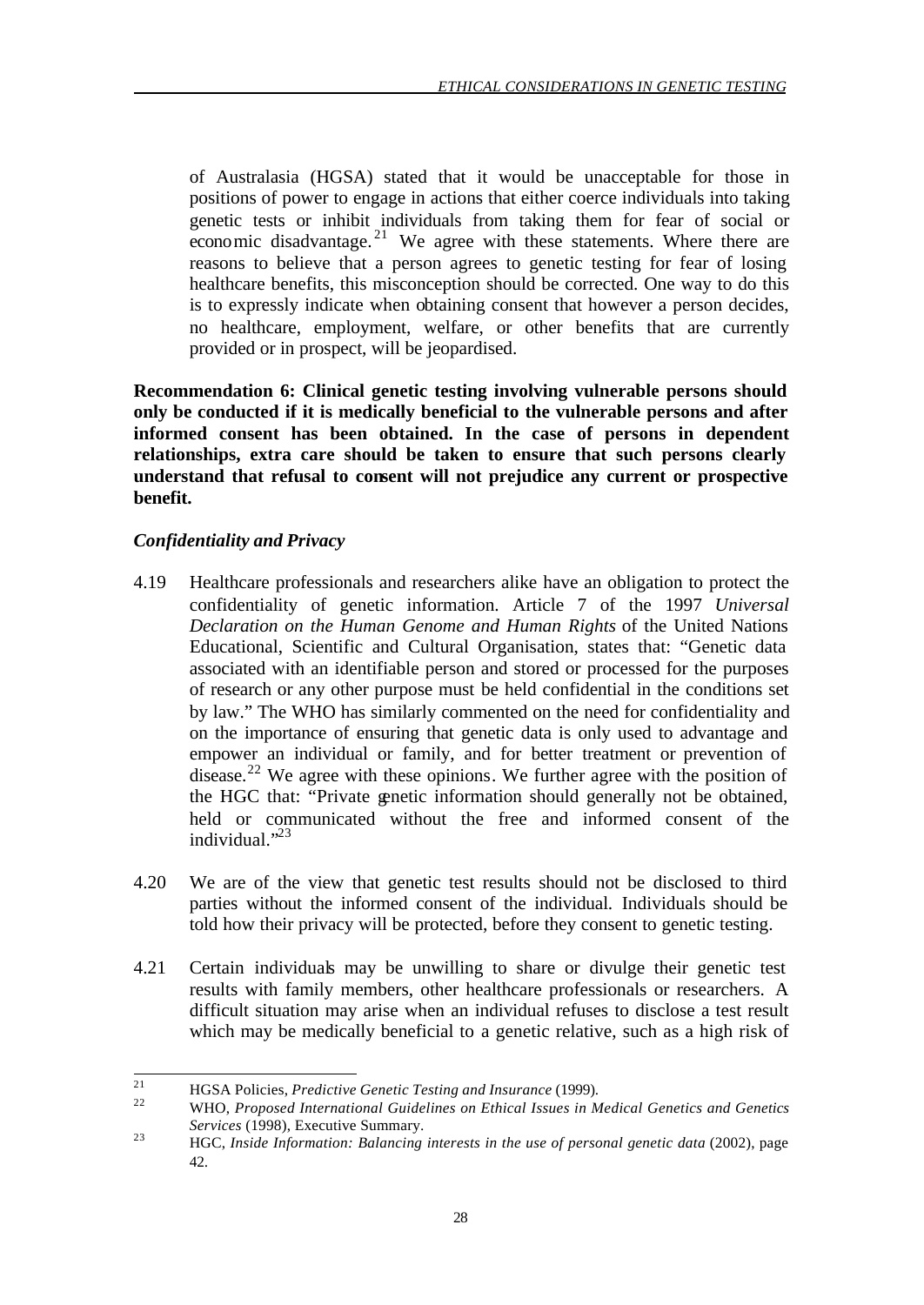developing colon cancer. The genetic relative could adopt preventive health measures if he or she knew the test result. However, disregarding the wish of the patient would contravene confidentiality and breach the requirement of informed consent to disclose the test result to a third party. Generally, an individual's request for the confidentiality of his or her test result to be maintained should be respected, and the test result should not be disclosed without the individual's consent. It is nevertheless important that healthcare professionals point out clearly the important positive and negative consequences of not disclosing the test result, although the final decision must rest with the tested individual in most cases.

- 4.22 There may be exceptional circumstances when genetic information may be disclosed despite the individual's right to confidentiality. A situation may arise where harm to a third person could be averted if the relevant genetic information is disclosed. There is therefore a need to balance the risks of breaching confidentiality against the risks of non-disclosure. In this connection, we note and agree with NMEC's position<sup>24</sup> whereby a physician's ethical duty of confidentiality to a patient can be overridden if the following conditions are satisfied concurrently:
	- "(a) Separate efforts by two physicians to elicit voluntary consent to disclosure have failed, despite the patient or client fully understanding the implications of such refusal;
	- (b) there is a high probability both that harm will occur to identifiable individuals or society at large if the information is withheld and that the disclosed information can actually be used to avert harm;
	- (c) the harm that identifiable individuals (if any) would suffer would be serious; and
	- (d) appropriate precautions are taken to ensure that only the genetic information needed for diagnosis and/or treatment of the disease in question is disclosed."
- 4.23 In the event that the above conditions are met, the patient concerned should be made aware that such a disclosure would take place and that only relevant information would be disclosed to individuals or entities that need to know in order to avert serious harm. A judgement of seriousness evidently has to be made by the physician in the light of the circumstances of the case.

 $24$ <sup>24</sup> NMEC, *Ethical Guidelines for Gene Technology*, Section 2.4.1. A similar position was recommended by the US President's Commission for the Study of Ethical Problems in Medicine and Medical and Behavioral Research (1983) and supported by the WHO (1998), the American Society of Human Genetics (1998) and the Institute of Medicine (1994).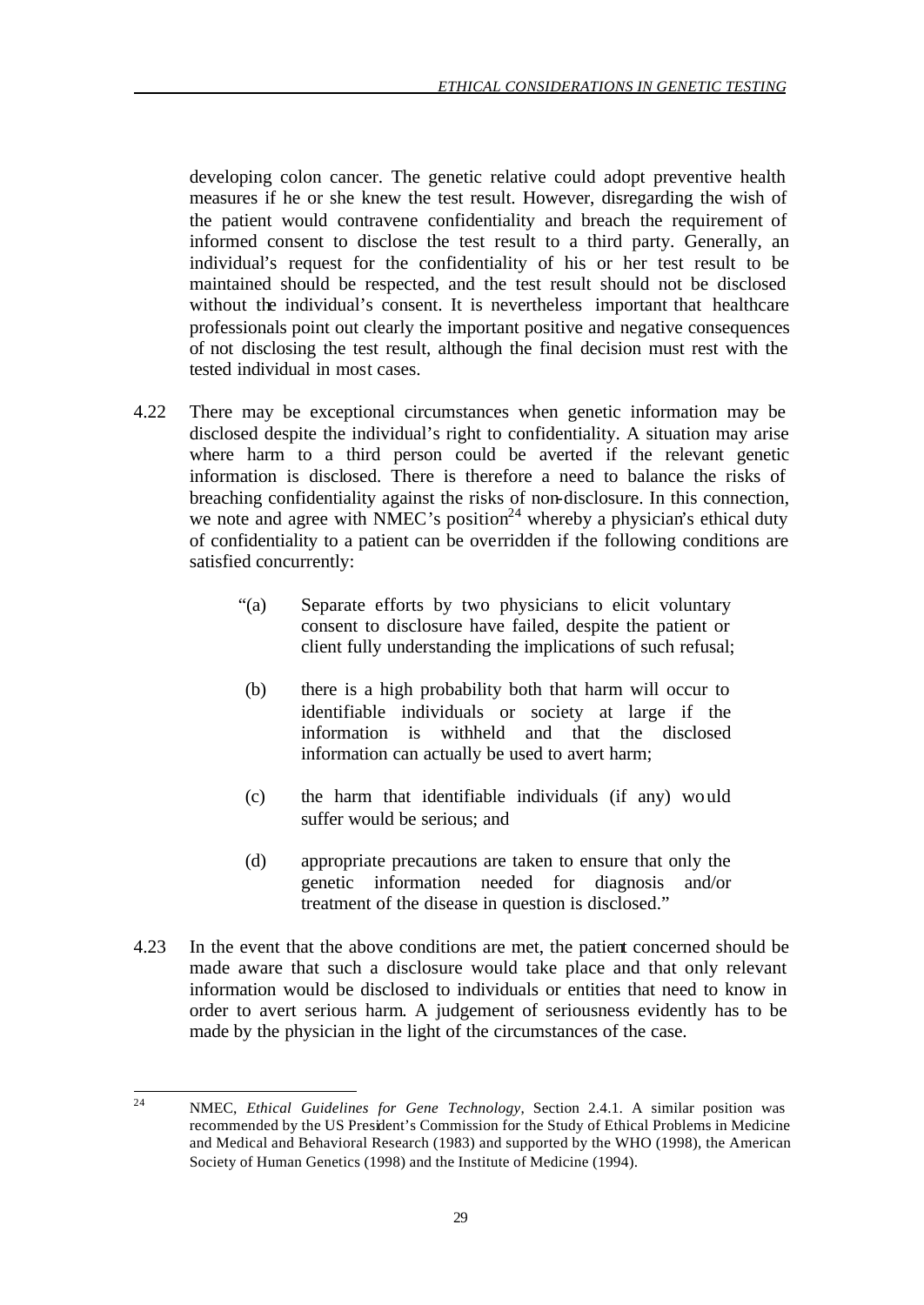**Recommendation 7: Results from clinical genetic testing should only be used to advantage or empower an individual or family and for the management or prevention of disease. Such information should not be disclosed to third parties without the informed consent of the individual unless in exceptional circumstances when the information is required to avert serious harm.** 

#### *The Right Not To Know*

- 4.24 Generally, individuals would be interested to know the results of genetic tests that they have taken or the results of tests taken by their genetic relatives. Unless an individual has clearly indicated a wish not to know his or her genetic status after a test has been performed, and to address the individua l's anxiety, the test result should be disclosed to the individual without undue delay.
- 4.25 However, there may be situations where an individual does not wish to know the test results of his or her genetic relatives or even his or her own genetic status and hence, decides not to take any genetic test. There may also be situations where an individual changes his or her mind about knowing the test result after the test has been conducted. In such situations, the individual's wish not to know should be respected.
- 4.26 An individual tested positive for a predisposition to developing a specific genetic condition has to decide whether this risk should be disclosed to other family members who may also be at risk of developing the same condition. The individual may be additionally burdened with considerations for the family members who may or may not be affected by the condition and their wish to know or not to know. Family members who are not affected by the genetic condition may nevertheless be affected psychologically (such as the condition of "survivor guilt"). In view of these considerations, we emphasise the importance of pre- and post-test genetic counselling.

#### **Recommendation 8: An individual should be informed of the result of a clinical genetic test without undue delay unless he or she has clearly indicated a wish not to know.**

#### **Section B: Specific Ethical Considerations**

4.27 Clinical genetic testing is usually carried out as part of the health management or treatment of an individual. Hence, the ethical management of such clinical genetic testing should not differ significantly from that of conventional medical service. We note and agree with the NMEC that the "introduction of a genetic test into routine clinical use must be based on evidence that the gene(s) being examined is associated with the disease in question, that the test itself has analytical and clinical validity, and that the test results will be useful to the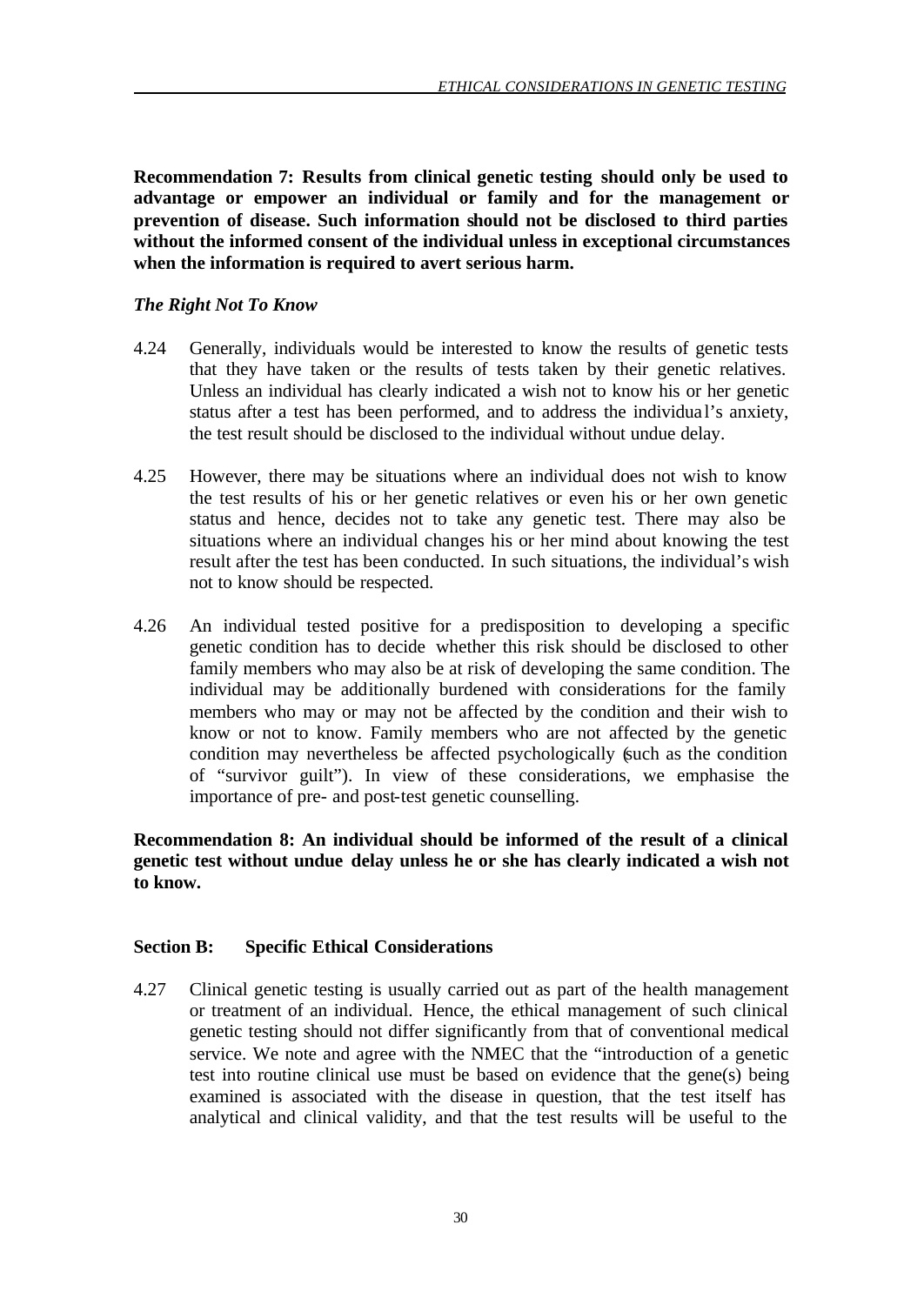people being tested."<sup>25</sup> In this section, we discuss ethical issues related to specific types of validated genetic tests.

#### *Carrier Testing*

- 4.28 Carrier testing identifies an individual who carries a genetic abnormality that generally does not affect the person's health but puts him or her at a higher risk of having a child with a specific serious genetic disorder. Individuals who are identified as a carrier of a disorder such as thalassaemia or muscular dystrophy, can then be counselled about these risks and the options available to them when making reproductive decisions.
- 4.29 We emphasise the importance of genetic counselling both prior to and after the test. Proper counselling can prevent confusion over the difference between being an asymptomatic carrier for a genetic disorder and being affected with the disorder. Furthermore, the risk of stigmatisation, discrimination and adverse psychological reactions may also be minimised. Genetic counselling is considered in Section D below and issues concerning carrier testing in children have been discussed in paragraph 4.13.

#### *Preimplantation Genetic Testing*

- 4.30 Preimplantation genetic testing is the testing of early embryos created by IVF before they are implanted into the uterus. Preimplantation genetic diagnosis (PGD) is a procedure whereby early embryos created by IVF are evaluated to determine the presence or absence of one or more genetic conditions, of which the embryos are at risk due to a known family history. Unaffected embryos are then selected and implanted into the uterus. PGD was developed following the availability of IVF and new genetic testing techniques, primarily to help couples at risk of having a child with a genetic disorder have healthy children. Before this procedure was developed, PNGD and selective termination of an affected pregnancy were used to enable couples at risk to have healthy children. With PGD, these couples now have the option of starting out with unaffected pregnancies, thus avoiding the need to consider selective termination of an affected pregnancy subsequently.
- 4.31 Preimplantation genetic screening (PGS) differs from PGD in that the genetic tests are performed on embryos from patients who are considered to have a higher than average risk of conceiving abnormal embryos. These patients may have unexplained recurrent miscarriages or are in advanced maternal age. Unlike PGD, the tested embryos do not have a known family history of a specific genetic condition.
- 4.32 Preimplantation tissue typing (PTT) is a procedure whereby early embryos created by IVF are tested to determine if they have the same immunogenetic

<sup>25</sup> <sup>25</sup> NMEC, *Ethical Guidelines for Gene Technology*, Section 3.1.1.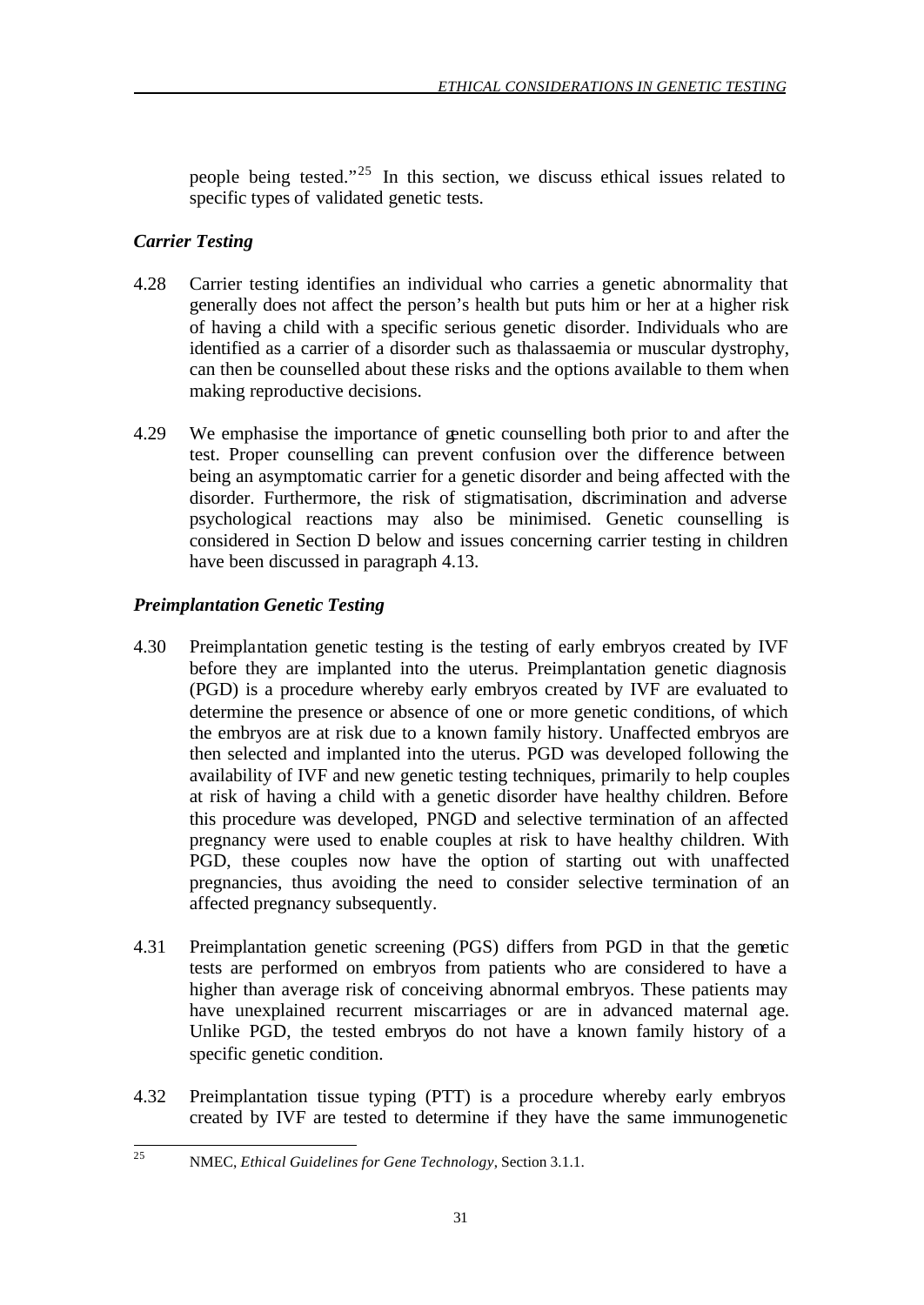status as an existing sick sibling. It can be performed with the sole objective of providing cord blood or bone marrow to a sick sibling with a compatible immunogenetic status, or in conjunction with PGD to avoid the risk of a serious genetic condition in a child.

*Preimplantation Genetic Screening and Diagnosis*

- 4.33 Since 1992, when PGD was successfully applied to avoid a specific genetic defect leading to cystic fibrosis, many clinics throughout the world have begun offering preimplantation genetic testing services. At present such testing can be used to screen for more than 100 genetic conditions, such as Down's syndrome, sickle-cell anaemia, thalassaemia and Huntington's disease. It has been estimated that about 2,000 embryo-screened babies have been born throughout the world.
- 4.34 Although preimplantation genetic testing is currently not available in Singapore as a clinical service, it is available in more than 100 clinics in many other countries including the US, the UK, Belgium, Australia, India, Israel, Japan and South Korea. In Cyprus and Greece, PNGD and PGD have been applied for the prevention of haemoglobin disorders and the number of children born with ßthalassaemia major has since been drastically reduced.
- 4.35 Preimplantation genetic testing can be used by fertile couples as well as those with fertility problems. It has been most commonly recommended for patients:
	- (a) who have a child confirmed to have a genetic disease and with an increased risk of having another child with the same disease;
	- (b) of confirmed carrier status (in one or both partners) for a serious genetic condition; or
	- (c) of advanced maternal age.
- 4.36 Preimplantation genetic testing is a technically demanding procedure. While it presents an option for some couples to conceive a child without a specific genetic disease, its effectiveness is limited and success rates, in terms of "take home" babies, are not high. Current PGD pregnancy rates are estimated at about 20%, which is similar to the rates for IVF alone. Although there are some concerns relating to the safety and long-term health consequences of PGD, there have been no reports of increased foetal malformations or other identifiable problems arising from pregnancies involving PGD-tested embryos. A recent study of the past 12 years of data from the world's three largest PGD centres, comprising 4,748 PGD attempts and 754 successful pregnancies, led to the conclusion that PGD is safe.  $26$

 $\overline{26}$ <sup>26</sup> Verlinsky Y *et al*, Over a Decade of Experience with Preimplantation Genetic Diagnosis: A Multicenter Report, *Fertility and Sterility,* Volume 82, Issue 2, pages 292-294 (August 2004).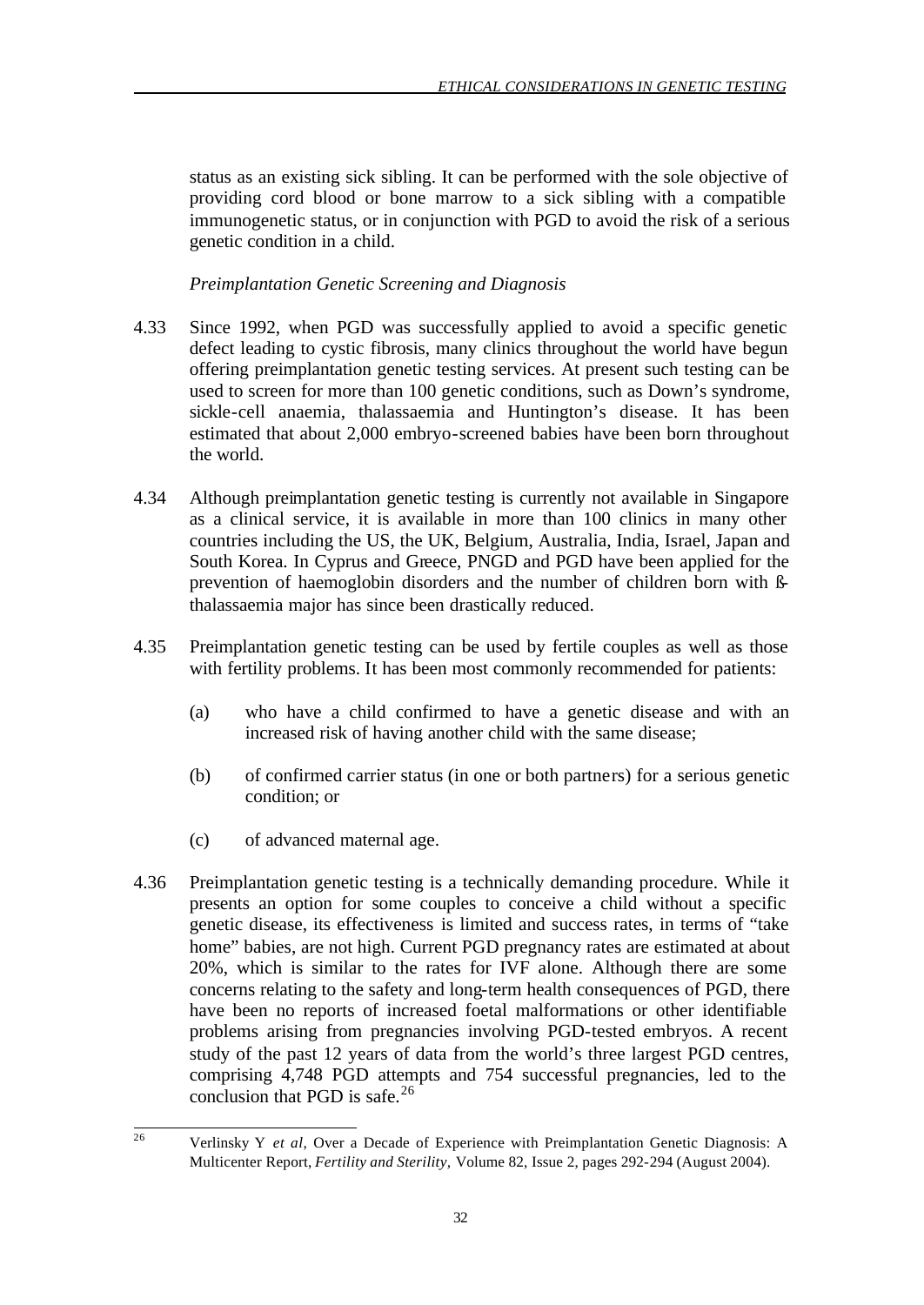- 4.37 The possible compromise of the sanctity of life represented in an embryo touches one of the central moral and religious concerns of these assisted reproductive technologies. Other ethical concerns relate to the possible use of PGD for trait selection and the implied danger of leading society closer to positive eugenics. It is feared that PGD may be used to select certain desired traits (for example, intelligence, colour of hair, sports ability or musical talent) for the "enhancement" of children, which thereby devalue and alter the way in which society views those who do not possess the desirable traits. Ethical concerns regarding the use of PGD for trait selection is aggravated by the prospect that, even if such use becomes widely and ethically acceptable, only the rich can afford to have offspring with the desirable traits in view of the high cost of PGD. As a result, society could be further stratified into the economically rich and genetically desirable in the top layer, and the economically poor and genetically unaltered at the bottom.
- 4.38 We acknowledge these concerns and attempt to address them by drawing on the two broad guiding principles of 'justness' and 'sustainability', which were adopted in our Human Stem Cell Report.<sup>27</sup> In the first principle of 'justness' is the obligation to respect the common good and the fair sharing of social costs and benefits. The second principle of 'sustainability' reflects an obligation to respect the needs of generations yet unborn. Together, these two principles are compatible with the concepts of beneficence and non-maleficence. They encourage the pursuit of social benefits alongside efforts to avoid or ameliorate potential harm.
- 4.39 The UK is one of a few countries that have resolved the ethical debate in relation to human embryo research. The establishment of the Human Fertilisation and Embryology Authority (HFEA) under the Human Fertilisation and Embryology Act of 1990 (the 1990 Act) is a result of several years of discussion and deliberation on this subject. The HFEA licenses and monitors IVF clinics and the creation and handling of human embryos for research. At the time the 1990 Act was passed, PGD was only an experimental procedure. By the turn of this century, PGD has become an acceptable method employed to avoid the births of children with genetic disorders.
- 4.40 From the experiences of countries where preimplantation genetic testing is practised, there are indications that this technology is helpful in addressing the reproductive needs of couples who have a known family history of a genetic disorder, are carriers of a genetic disorder, or have unexplained infertility. For instance, doctors in the US have recently succeeded in using PGD to enable a woman to bear a child free of the gene mutation linked to an early-onset Alzheimer's disease that she carries. The presence of this gene mutation in an individual confers an almost 100% probability of manifesting symptoms of the disease by the age of 40 years. The experiences of countries that allow the

27

BAC, *Ethical, Legal and Social Issues in Human Stem Cell Research, Reproductive and Therapeutic Cloning* (June 2002), Chapter 7, paragraph 3.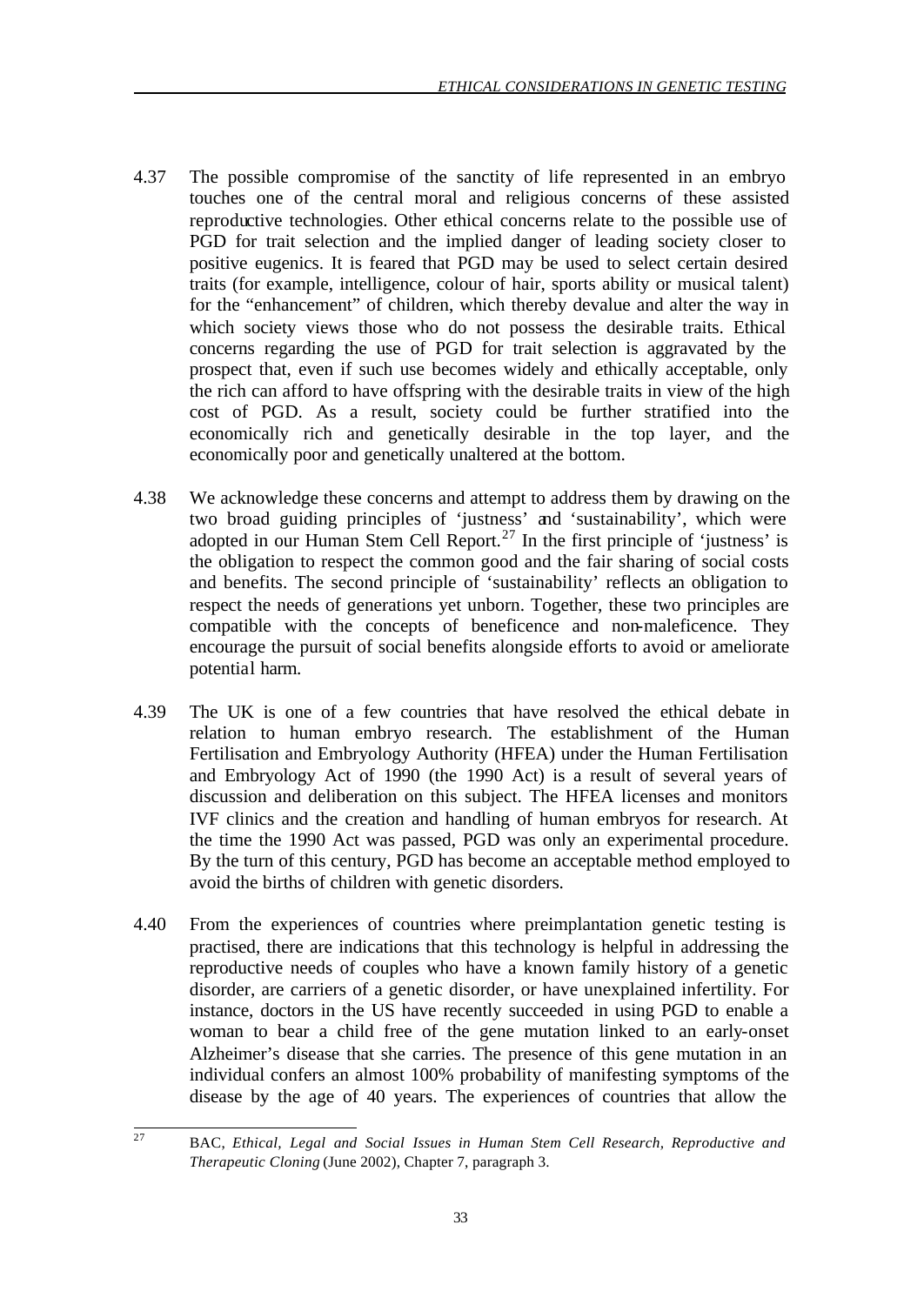practice of preimplantation genetic testing also suggest that it is possible to guard against serious violations of moral and ethical standards through careful and effective regulation.

- 4.41 As preimplantation genetic testing is a special form of genetic testing connected with IVF, it should be viewed as a technology to help "at-risk" couples to have healthy children. We are of the view that PGS and PGD should be allowed, provided that they are subject to control by a relevant authority and limited to preventing serious genetic conditions. Generally, a disease is considered to be serious if it is life-threatening, incurable and/or severely debilitating. However, a judgement of the "seriousness" of a condition is subjective. It will vary with the individual and family circumstances, the nature of the condition and the degree of associated disability. Thus, the decision regarding the seriousness of a condition is best left to the parents and the medical team, with the parents being provided with sufficient information to help them decide.
- 4.42 In the multi-cultural and multi-religious society of Singapore, views on the ethics of preimplantation genetic testing are diverse. A segment of the medical community and the public may not wish to be involved in such activities because of religious or personal moral beliefs. Such conscientious objection should be respected and protected so that no one should be under a duty to be involved in preimplantation genetic testing. However, it should be equally open to other members of the medical community and the wider public to participate in or have recourse to preimplantation genetic testing in ways that are not harmful to the moral and social fabric of Singapore as a whole.
- 4.43 The relevant authority should license, monitor and assess preimplantation genetic testing to ensure that all activities are conducted by appropriately qualified personnel in accredited laboratories, and that individuals requesting such services receive sufficient counselling. As such, the authority should issue clear guidelines for the conduct of these activities, including acceptable uses for preimplantation genetic testing and the procedure for the disposal of unselected embryos. Acceptable uses for preimplantation genetic testing should be consistent with the current practice of prenatal genetic diagnosis. Provision should also be made so that no one shall be under any duty to be involved in preimplantation genetic testing to which he or she has a conscientious objection.

**Recommendation 9: Preimplantation genetic screening and diagnosis are permissible, subject to licensing and monitoring by a relevant authority and should be limited to preventing serious genetic conditions. Provision should also be made so that no one shall be under any duty to be involved in preimplantation genetic testing to which he or she has a conscientious objection**.

4.44 We do not consider it acceptable to use preimplantation genetic testing for the selection of certain desired traits on non-medical grounds. A child who is selected for a particular trait such as greater mental or physical potential may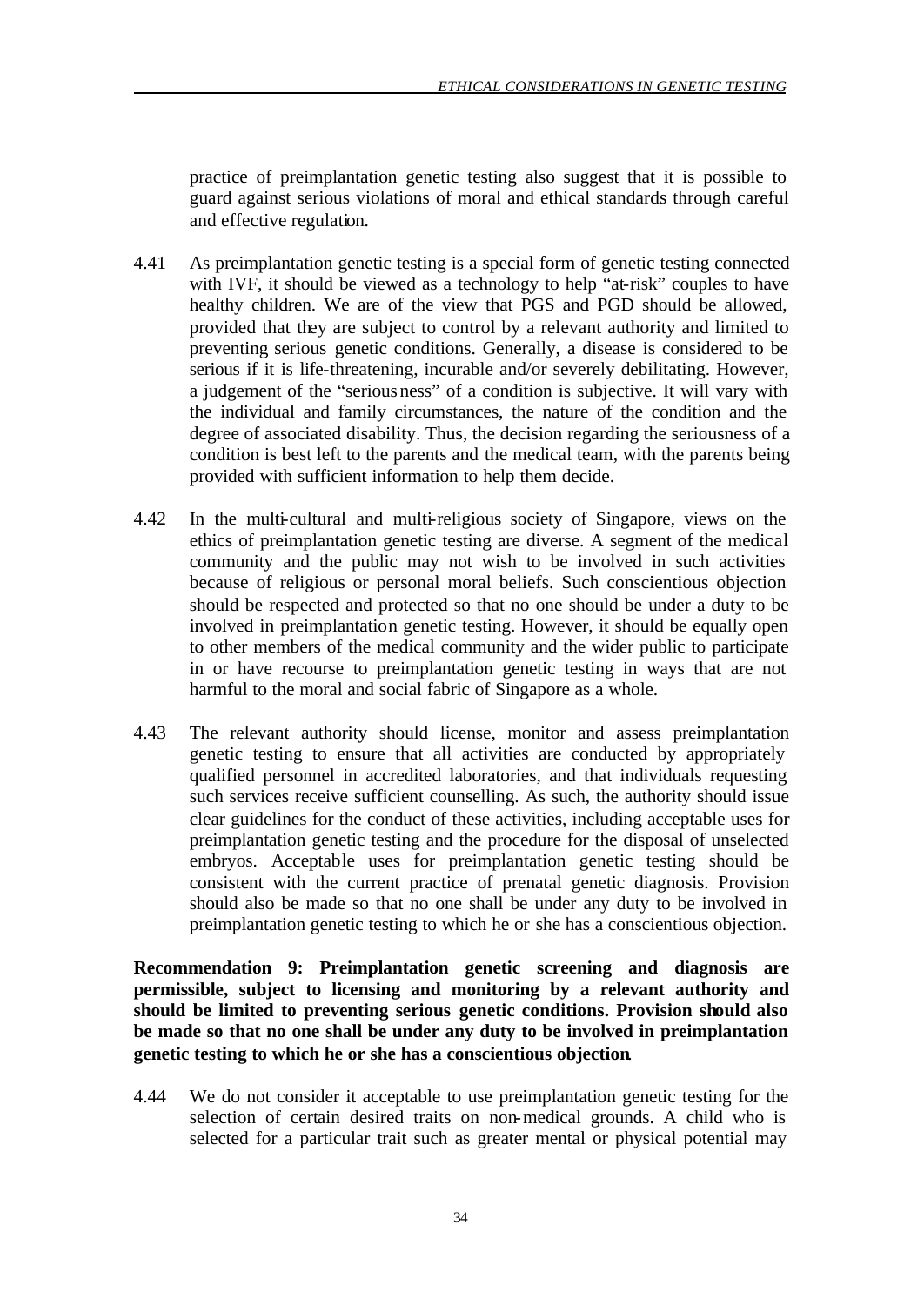experience increased pressure to fulfil the expectation of this genetic potential. The situation is worsened if the child fails to reveal the superior mental and/or physical qualities for which he or she was genetically selected. In both situations, the proper relationship between parent and child is undermined, that is, the ideal that parental love should not be dependent on a child having characteristics that the parents hoped for, but rather as individuals in their own right. Allowing parents to exercise their preference in making such a selection may introduce an element of control over the result of conception, thus making the "experience of parenthood very different from the present situation in which... parents are happy just to take their child as they find them.<sup> $28$ </sup> We note that some have argued that such concerns are unjustified. In their opinion, expanding control over human reproduction may be thought of as merely an extension of parental responsibility to care for offspring. The reasons behind a couple's choice to have children are often personal and should not be open to public scrutiny. We do not agree with this view. Personal interest must always be balanced against public interest in any kind of society. In this case, there is public interest in maintaining a stable and harmonious relationship between parents and their children, and this interest far outweighs the right of parents to select certain traits in their children for non-medical reasons.

- 4.45 There may also be situations where a couple may wish to implant an affected embryo for what could be called "lifestyle" reasons. For example, a deaf couple with inherited deafness may wish to have a deaf child because they do not consider deafness as a disability and wish for a compatible family. We agree with the Ethics Task Force of the European Society of Human Reproduction and Embryology (ESHRE) that the implantation of affected embryos "can only be defended if the welfare of the child is strictly considered within the familial boundaries or subculture. However, the functioning of this child within society at large would be severely impaired due to the imposed disability. Therefore, such deliberate restriction of the autonomy of the child is not considered justifiable."<sup>29</sup> Hence, we consider such a practice unacceptable and recommend it be prohibited.
- 4.46 It is technically possible to use preimplantation genetic testing for sex selection. Couples may desire this for medical reasons, since certain genetic disorders are sex-linked and only affect persons of a particular gender, for example, Duchenne muscular dystrophy is X-linked and affects only males. Sex selection may also be desired for non-medical reasons, such as balancing the gender ratio in the family, personal preference, or due to certain social, cultural, religious or economic motivations. We are of the view that sex selection for non-medical reasons is unacceptable, as it may promote or reinforce gender stereotyping and

 $28$ <sup>28</sup> Nuffield Council on Bioethics, *Genetics and Human Behaviour: The Ethical Context* (2002), page 154.

<sup>&</sup>lt;sup>29</sup> Shenfield F *et al* (ESHRE Ethics Task Force), Taskforce 5: preimplantation genetic diagnosis, *Human Reproduction*, Volume 18, Issue 3, pages 649-651 (March 2003).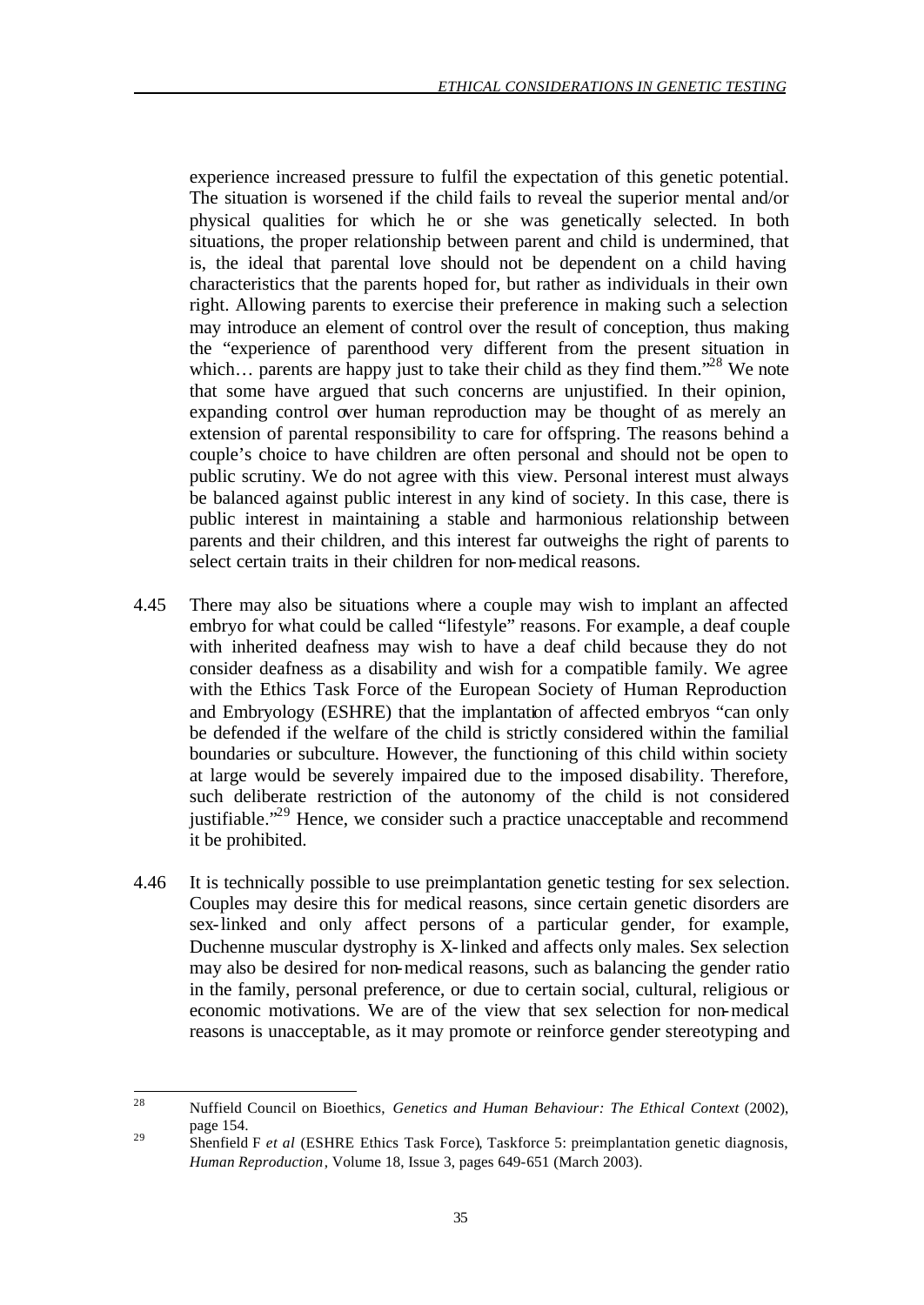discrimination. It may also promote gender imbalance in the population structure, which in turn may have undesirable social implications.

#### **Recommendation 10: The use of preimplantation genetic testing for the selection of desired traits or gender for non-medical reasons should not be allowed.**

#### *Preimplantation Tissue Typing*

- 4.47 In recent years, PGD has been used in combination with tissue typing, which not only allows couples to have a healthy child, but also enables the selection of an immunogenetically compatible stem cell donor for a sick sibling. We find the experience of the HFEA with PTT to be instructive. In 2001, the HFEA adopted a cautious approach and permitted PTT on a case-by-case basis under the following conditions: $30$ 
	- (a) the affected child's condition is severe or life-threatening and of sufficient seriousness to justify the use of PGD;
	- (b) the embryos created for PTT are themselves at risk from the condition affecting the existing child;
	- (c) all other possibilities of treatment and sources of tissue for the affected child have been explored;
	- (d) parents are not the intended tissue recipient;
	- (e) the intention is to obtain only cord blood for the purposes of treatment and not other tissues or organs;
	- (f) couples receive appropriate counselling;
	- (g) families encouraged to participate in follow-up studies and PGD clinics are to provide detailed information regarding treatment cycles and outcomes; and
	- (h) the created embryos are not genetically modified to provide a tissue match.
- 4.48 However, in July 2004, the HFEA extended the rules to allow embryos not at risk of a genetic disorder to be tested for their compatibility as stem cell donors for a seriously ill sibling. The HFEA requires that such cases demonstrate "a genuine need for potentially life-saving tissue and a likelihood of therapeutic benefit for an affected child."<sup>31</sup> This extension was made after careful consideration of the medical, psychological and emotional implications for

 $30^{\circ}$ <sup>30</sup> *HFEA Report: Preimplantation Tissue Typing* (July 2004), page 2.

<sup>31</sup> *HFEA Report: Preimplantation Tissue Typing* (July 2004), page 10.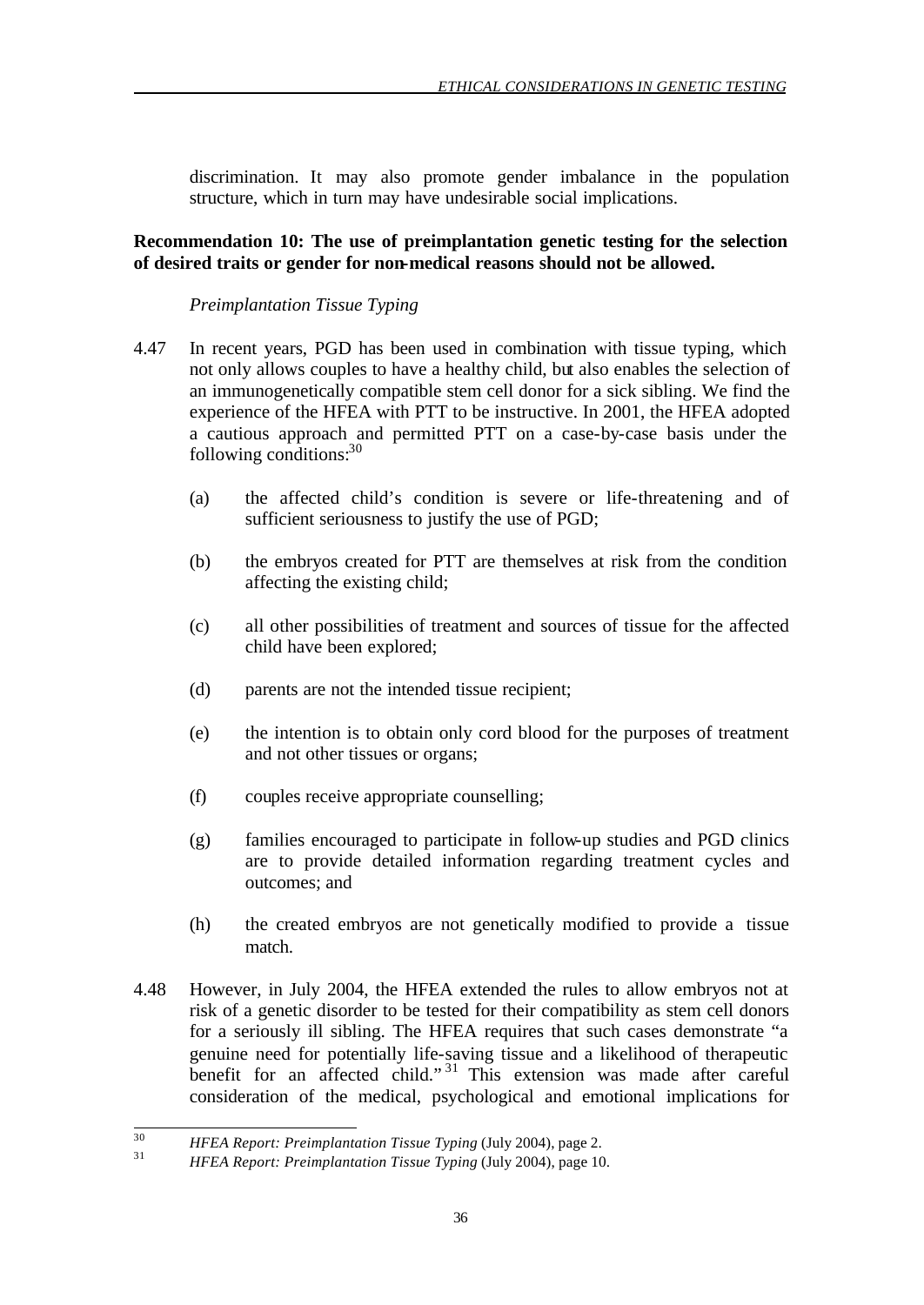children and their families, and the safety of the technique performed in the past three years.

- 4.49 Ethical concerns have been expressed over this use of PTT in that children may be used as a means to an end. However, it has been argued that parents who conceive a child to save a life may be on higher moral ground than those who procreate as an incidental consequence of sex or for some selfish purpose. Others have also argued that parents who would go to such length to save the life of their child would also afford equal affection for the child conceived through PTT.
- 4.50 We have earlier expressed our view that preimplantation genetic testing should be allowed in Singapore provided that proper and effective safeguards are in place. In light of the UK's experience with PTT, we consider PTT to be also acceptable provided that it is subject to regulation by a relevant authority and evaluated on a case-by-case basis. We want to emphasise that PTT should be a measure of last resort. The relevant authority should provide clear guidelines on the eligibility of families for PTT. In this connection, we are of the view that such families must have the capabilities to ensure that the welfare of both the child conceived by way of PTT and the sick child are not compromised. In addition, we agree with the HFEA that follow-up studies on the psychological, social and other longer-term implications in these families should be encouraged.

**Recommendation 11: Preimplantation tissue typing, whether as the sole objective or in conjunction with preimplantation genetic diagnosis to avoid a serious genetic disorder, is permissible but should be licensed and evaluated on a case-by-case basis.** 

#### *Germline Genetic Modification*

- 4.51 Germline genetic modification is a type of gene technology that involves the alteration of a person's genetic makeup in a manner that is permanent and can be transmitted to his or her offspring. It is one of the rising gene technologies applicable at the preimplantation stage of an embryo. We note that germline genetic modification may also be brought about inadvertently in gene therapy or through other experimental techniques.
- 4.52 We are of the view that the clinical practice of germline genetic modification should not be allowed at this time. Germline genetic modification is at present still experimental and will require substantial research to establish its feasibility and safety in clinical application. In addition, the potentially great impact on future generations presents serious ethical concerns. We will monitor progress in germline genetic modification and reassess its clinical applicability at an appropriate time in the future.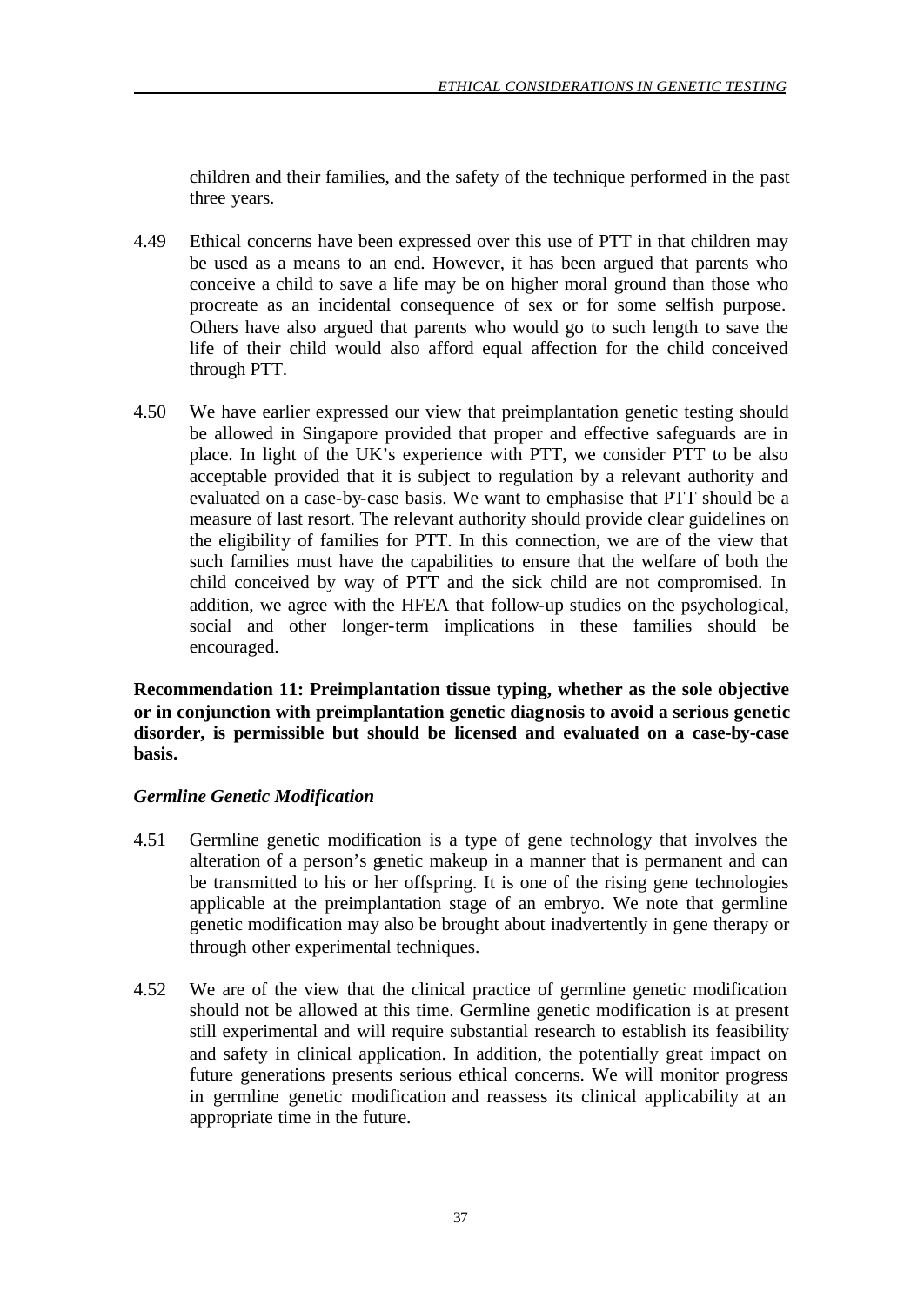#### **Recommendation 12: The clinical practice of germline genetic modification should not be allowed at this time.**

#### *Prenatal Genetic Diagnosis*

- 4.53 PNGD provides important information to couples who are at increased risk of having a baby with a genetic disorder. This information may help them decide whether or not to terminate the pregnancy and if they decide not to, the information may help them prepare for the birth of a child with a disability. The information may also be useful for the professional team to prepare for a difficult delivery. The risk factors for having a baby with a genetic disorder include:
	- (a) advanced maternal age;
	- (b) a family history of a serious heritable medical condition;
	- (c) one or both parents are "carriers" of mutation(s) in the same gene;
	- (d) abnormal screening test results such as ultrasound or first and second trimester screening tests; and
	- (e) a history of a previous child affected by a serious growth, developmental or health problem.
- 4.54 Prenatal screening precedes PNGD and provides prospective parents and healthcare professionals with information regarding the health of the developing foetus. Prenatal screening procedures include:
	- (a) determining whether there is a history of infertility, miscarriages, abnormal children, or a family history of genetic diseases;
	- (b) maternal serum screening tests, which are done either in the first or second trimester. These tests measure circulating levels of certain blood proteins or other metabolites where abnormal levels may indicate possible genetic and/or structural defects in the baby; and
	- (c) ultrasound scans of the foetus, usually between 12 and 22 weeks of pregnancy to detect structural abnormalities, which may indicate possible genetic defects in the baby.
- 4.55 In Singapore, prenatal screening in conjunction with pre- and post-test counselling is part of routine prenatal care and specific diagnostic tests are performed when indicated. PNGD can be carried out for various genetic conditions, including Down's syndrome, thalassaemia and haemophilia. If the results of prenatal screening tests indicate that the foetus is likely to be affected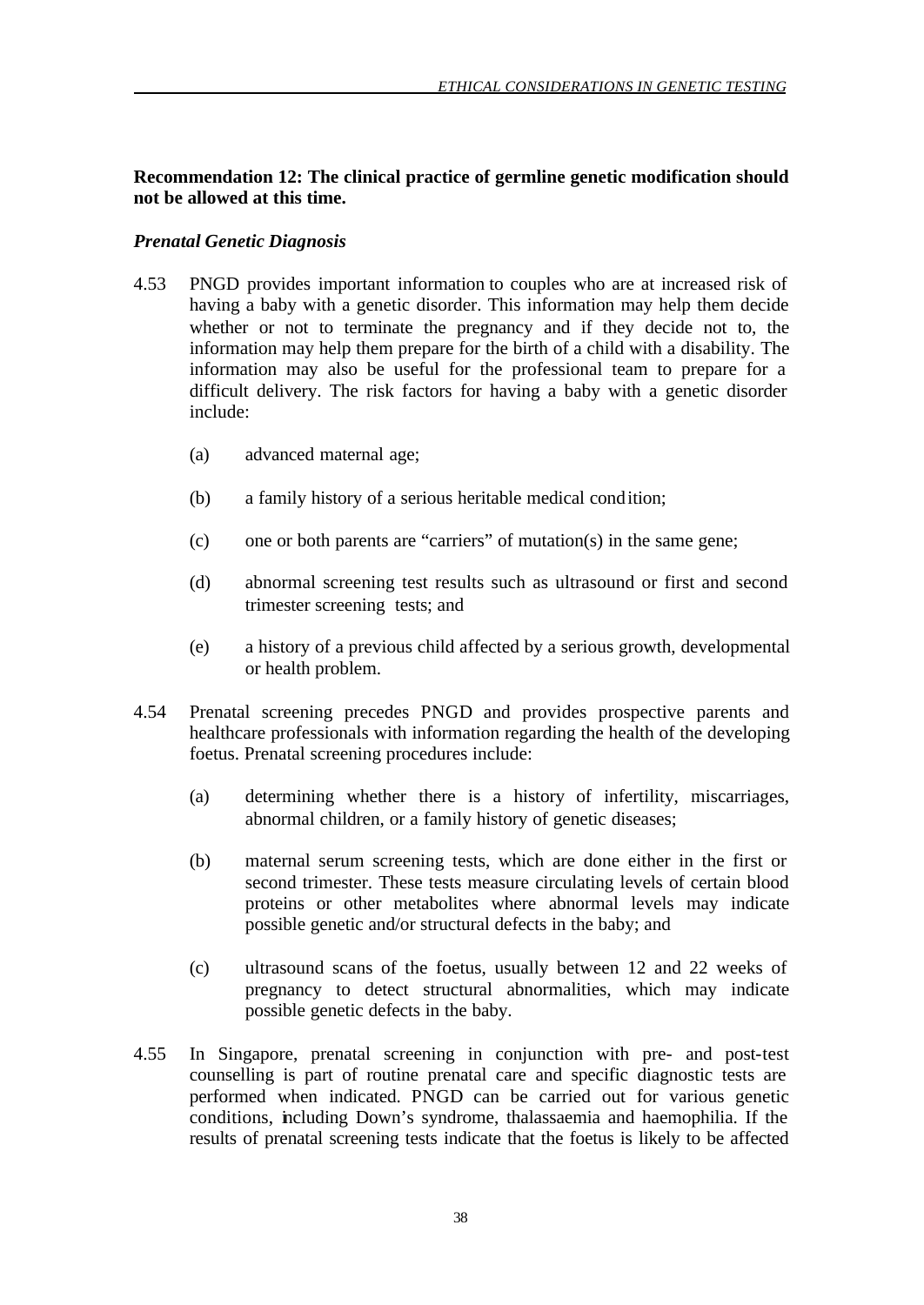with a medical disorder, PNGD will be offered to verify the presence or absence of the disorder.

- 4.56 The range of available prenatal genetic tests is increasing as more knowledge is gained about genetic disorders through research. PNGD may require obtaining tissue specimens from the foetus. Acquiring these specimens involves an invasive procedure and hence poses a risk of miscarriage. It is therefore important that patients are fully informed of the risks, and their consent obtained prior to the tests being carried out.
- 4.57 If PNGD indicates that the foetus is or will likely be affected with a genetic disorder, the couple should be counselled about the disorder, its implications and the available options, to help them decide whether or not to continue the pregnancy.
- 4.58 It is possible to employ PNGD for trait or gender selection for non-medical purposes. For reasons similar to those that we have proffered in relation to preimplantation genetic testing, we are of the opinion that PNGD for gender or trait selection (whether physical, social or psychological characteristics or normal physical variations) should not be allowed. The current acceptable practice for PNGD is essentially confined to serious genetic disorders and we consider this to be appropriate. We note that the relevant professional bodies have guidelines on the practice of PNGD for their members.

#### **Recommendation 13: Prenatal genetic diagnosis should be limited to serious medical disorders. The use of prenatal genetic diagnosis for the selection of desired traits or gender for non-medical reasons should not be allowed.**

#### *Predictive Testing*

- 4.59 Predictive testing identifies healthy individuals who have inherited a gene for a late-onset disease, which is a disease that normally manifests in adulthood, although there may be cases where symptoms arise during late childhood.
- 4.60 Predictive tests can be classified into two categories based on the predictive certainty of the information derived from the tests:
	- (a) *Presymptomatic tests* identify healthy individuals who have inherited a defect in a specific gene for a late-onset disease which confers on the individual an almost 100% risk of developing the disease at a later stage in life. However, these tests do not provide information on the severity and onset of the disease. Examples of such diseases include Huntington's disease and familial adenomatous polyposis coli, which are due to defects in single genes.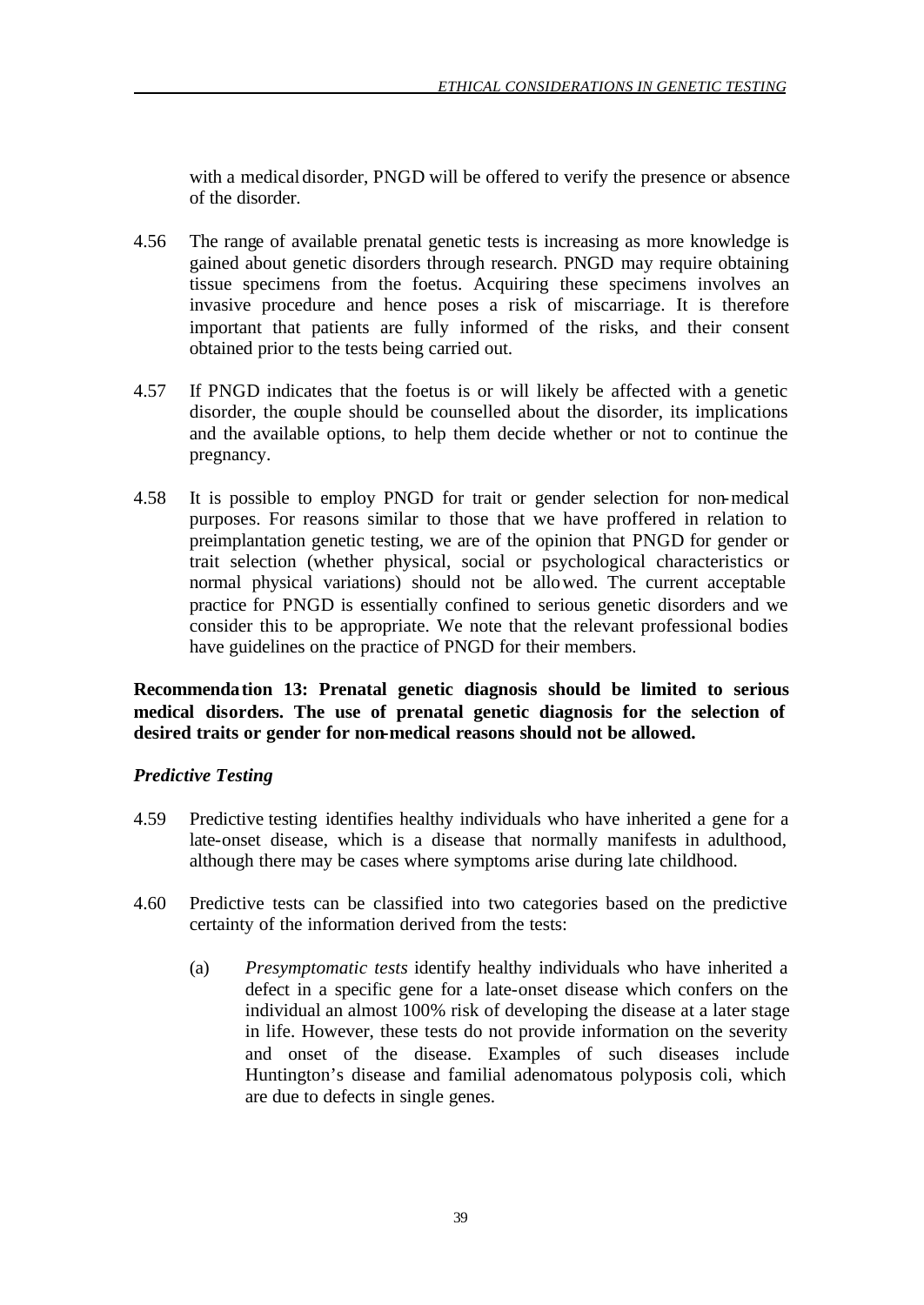- (b) *Susceptibility tests (or predisposition tests)* identify individuals who have inherited a genetic variant or variants which may increase their risk of developing a multi-factorial disease some time in the future. Such disorders are often the result of the interaction of multiple genes and environmental factors. Alzheimer's disease, diabetes and certain cancers and heart disease fall into this category. While their genetic predisposition indicates that these individuals have an increased risk of developing the disease, some individuals may ultimately not develop the disease.
- 4.61 Healthy individuals requesting for predictive testing often do so to determine their risk of developing a genetic disease or passing on the disease to their children. Hence, presymptomatic tests are usually performed on individuals with a family history of a specific genetic disease, while susceptibility tests may be performed because of a family history or as part of population screening. As our knowledge in medical genetics increases, it is likely that the number of susceptibility tests will also increase.
- 4.62 Testing for a late-onset disease before an individual develops any symptoms allows the individual in some cases to make life-style changes to either prevent the disease from developing or assist him or her in making reproductive choices to prevent transmitting the disease to the next generation. It may also allow affected individuals to take preventive measures or undergo regular examinations to achieve early diagnosis and treatment of the disease.
- 4.63 Presymptomatic testing is generally well established, both technically and in its clinical application. It should be available for adults at risk who request it, even in the absence of treatment, after proper counselling and informed consent.
- 4.64 Generally, susceptibility testing has not been sufficiently developed and validated to be used extensively in current clinical practice. Therefore, it should not be applied clinically until there is significant empirical evidence of validity and utility. However, when validated tests are available, such as for breast cancer genes, susceptibility testing may be considered.
- 4.65 Predictive genetic information may be burdensome or psychologically traumatic given the uncertainty of the disease. We reiterate the importance of pre- and post-test counselling and informed consent in genetic screening and testing. We further note the NMEC's recommendation that: "Testing must be voluntary and patients and/or families must not be coerced into undergoing predictive testing. Regardless of the decision made, the care of the patient should not be compromised."<sup>32</sup>

 $32$ 

<sup>32</sup> NMEC, *Ethical Guidelines for Gene Technology* (2001), Section 2.2.1 (b).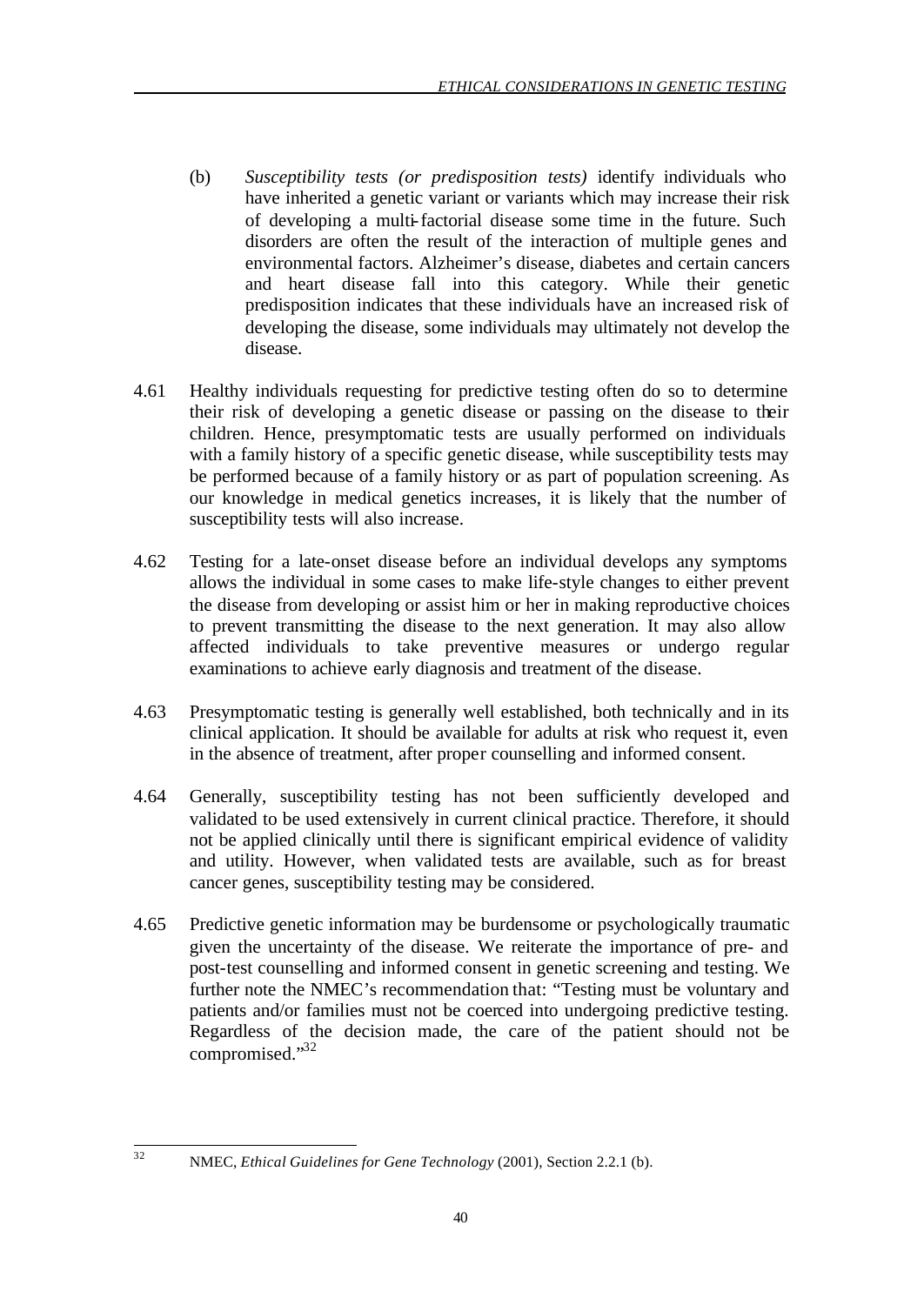**Recommendation 14: Presymptomatic testing should be available for adults at risk who request it, even in the absence of treatment, after proper counselling and informed consent.**

**Recommendation 15: Susceptibility testing should not be applied clinically unless there is significant empirical evidence of validity and utility.** 

#### *Genetic Screening*

- 4.66 The WHO defined genetic screening as "tests offered to a population group to identify asymptomatic people at an increased risk from a particular adverse outcome."<sup>33</sup> The main purpose of genetic screening is to prevent a disease or minimise morbidity and mortality through early diagnosis and treatment.
- 4.67 Screening tests are not definitive as they are designed to identify those at risk. A confirmatory diagnostic test should be performed as soon as possible after a positive screening test, so as to minimise unnecessary anxiety or to enable measures for the prevention or treatment of the condition to be instituted without delay.
- 4.68 Generally, population genetic screening programmes are offered only when there are proven methods of treatment or prevention. Such programmes are different from other types of medical screening, as there may be risk implications for family members of the person screened.
- 4.69 In Singapore, there are several prenatal and newborn screening programmes. Many pregnant women are screened prenatally for foetuses with Down's syndrome. All newborn babies are screened for Glucose-6-Phosphate Dehydrogenase (G6PD) deficiency to reduce the risk of neonatal jaundice and its complications. They are also screened for congenital hypothyroidism and for hearing defects, half the cases of which are likely to be genetic in origin. These routine newborn and prenatal screening programmes, which serve a public health function and provide information useful to patients and their physicians, have become socially acceptable and even expected in Singapore.

**Recommendation 16: In genetic screening programmes, a confirmatory diagnostic test should be performed as soon as possible after a positive screening test, so as to minimise unnecessary anxiety or to enable measures for the prevention or treatment of the condition to be instituted without delay.** 

 $\overline{33}$ 

<sup>33</sup> WHO, *Proposed International Guidelines on Ethical Issues in Medical Genetics and Genetics Services* (1998), Section 6.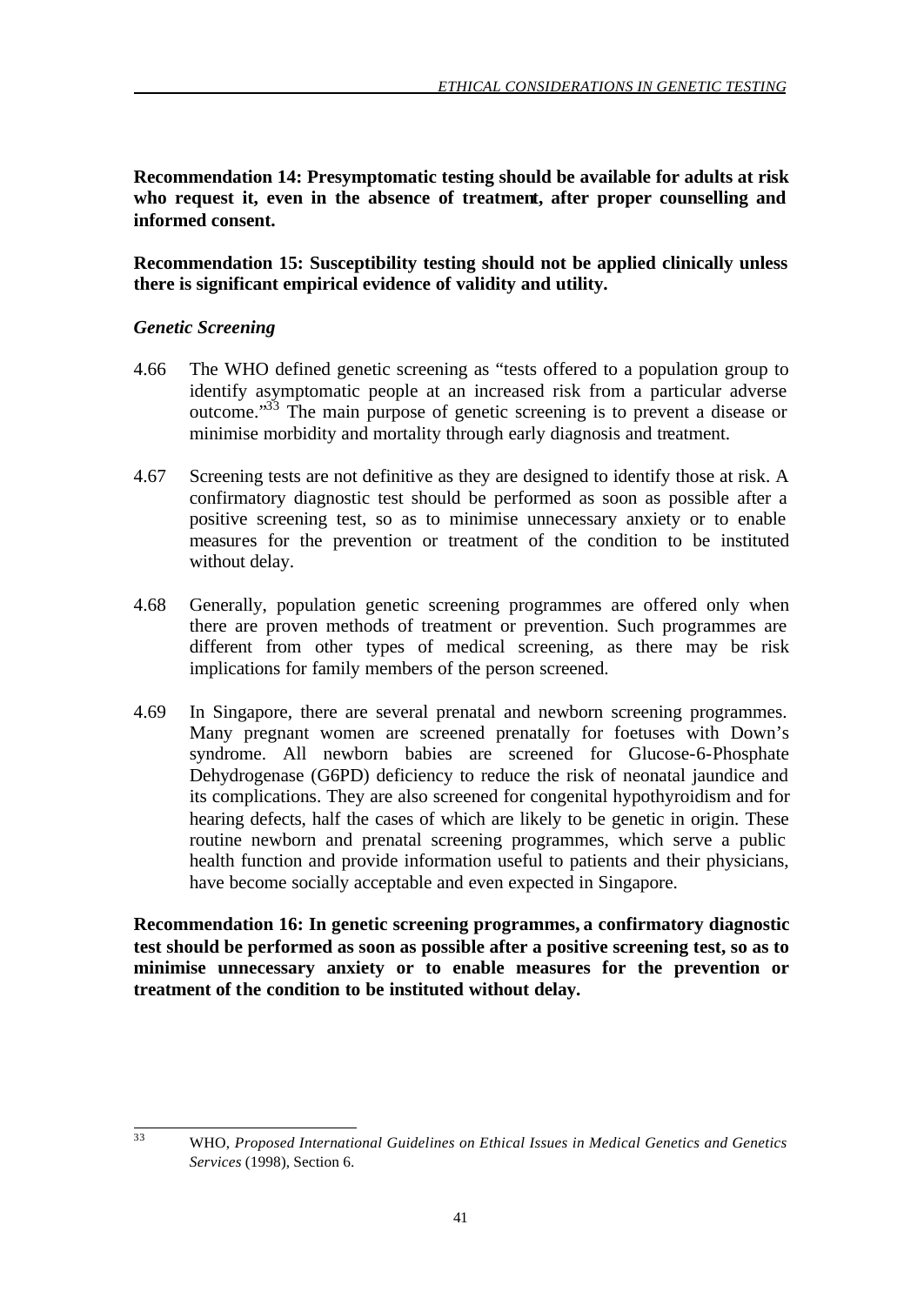#### **Section C: Quality Control Issues in Clinical Genetic Testing**

- 4.70 In this section, our primary concern is the proper derivation and interpretation of genetic information in clinical genetic testing. This essentially rests on the quality of the genetic information, which in turn is dependent on the integrity of the diagnostic chain (this includes ensuring no sample switch or sample contamination) and the test methodology. As such, the sound practices of medical laboratories are directly relevant to the quality of the genetic information they provide and are a pre-requisite for accurate interpretation.
- 4.71 Accurate interpretation of genetic information presents one of the greatest challenges in clinical genetic testing. Another challenge is the presentation of genetic information in a comprehensible and empathetic manner. We address this latter challenge in the section on genetic counselling. Interpretation of genetic information, like other medical information, is as much an art as it is a science. Skill at interpretation depends on experience as well as up-to-date knowledge of the field.
- 4.72 As with other medical information, genetic information is likely to have psychological and social impact, or affect the reproductive choices of individuals. Given these concerns, we are particularly mindful of the care that is required in the accurate derivation and interpretation of genetic information.

#### *Standards and Quality of Genetic Test Providers*

- 4.73 As genetic information has far reaching implications, it is important to ensure its accuracy. The accuracy of a test is dependent on the integrity of the diagnostic chain and the test methodology. These aspects should be carefully monitored to ensure an acceptable level of confidence in the technical accuracy of test results. Generally, genetic tests are performed at laboratories selected by healthcare professionals. However, an individual may approach laboratories directly for testing to be done. We note in passing that such direct access may not be in the best interest of the individual as there is no assurance of the credibility of medical advice provided, if any, or of the quality of the test result.
- 4.74 Medical laboratories in Singapore are required to obtain a license from the MOH. Apart from minimum operational standards that the MOH prescribes, there are no binding standards for clinical genetic testing conducted by medical laboratories. There is however a system of voluntary accreditation for medical laboratories. Accreditation is often very helpful in providing greater assurance as to the overall competence of the testing laboratory, and thus the accuracy of the genetic information thereby derived.
- 4.75 In the US, the Clinical Laboratory Improvement Amendments establish quality standards for all clinical testing laboratories to ensure the accuracy, reliability and timeliness of the test result. In addition, professionals directing genetic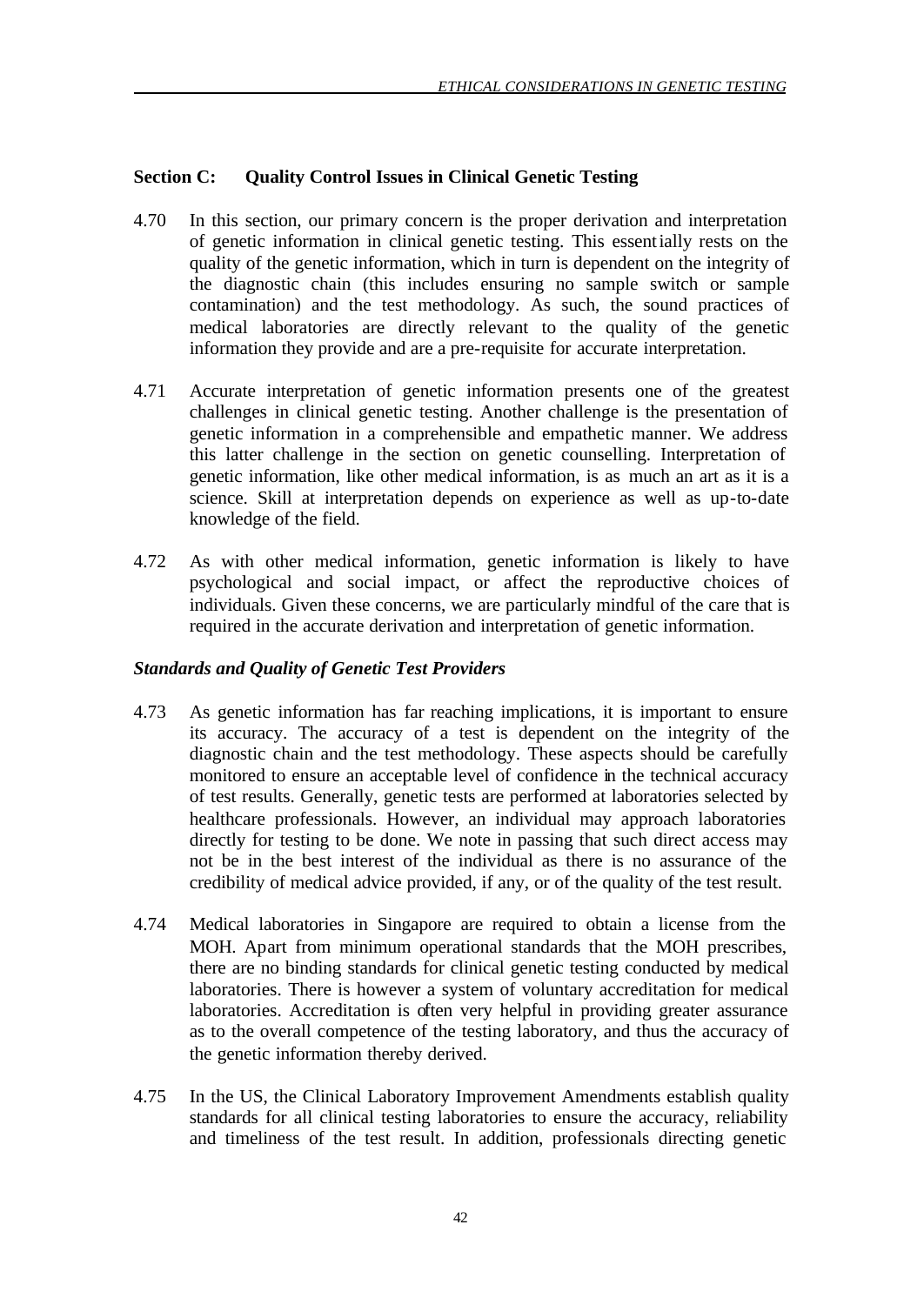testing laboratories may be qualified under various mechanisms based on Federal laws and depending upon State laws. These mechanisms include holding licensure as a doctor of a particular field with laboratory experience, achieving board certification (from the American Board of Medical Genetics, etc.) and demonstrated specific experience as director of a clinical laboratory. Similarly in the UK, all laboratories providing genetic testing services need to be appropriately accredited and they take part in internal and external quality assurance programmes. Furthermore, it has been recommended that genetic testing be undertaken only by laboratories closely linked with other genetic services.<sup>34</sup> The Australian NHMRC stated that clinical genetic testing should be performed only by accredited laboratories. <sup>35</sup> Laboratories are required to be particularly sensitive to the possibility of error in the performance of genetic test.

- 4.76 Currently, the Singapore Accreditation Council (SAC) conducts general accreditation of medical laboratories. Although accreditation is not mandatory, the SAC actively encourages medical laboratories to be accredited. The SAC accredits medical laboratories as part of the Singapore Laboratory Accreditation Scheme (SINGLAS), which is essentially based on standards that are internationally accepted. SAC-SINGLAS is internationally recognised via mutual recognition arrangements such as the Asia-Pacific Laboratory Accreditation Cooperation, the International laboratory Accreditation Cooperation and European Cooperation for Accreditation. It establishes best practices and standards for laboratories, including qualification requirements for the laboratory director and other technical personnel. In addition, SINGLAS also has specific criteria for accreditation in specialty areas such as molecular pathology and cytogenetics. Other than the SAC, accreditation of medical laboratories in Singapore has also been conducted by the College of American Pathologists (CAP), and jointly by the SAC and the CAP under the SAC-CAP Laboratory Accreditation Programme.
- 4.77 We propose that all laboratories conducting clinical genetic tests should be accredited by a body designated by the relevant authority, based on standards it considers appropriate. This is necessary to safeguard a high quality of genetic information derived from tests, which is in turn fundamental in safeguarding the welfare of tested individuals.

#### **Recommendation 17: All laboratories conducting clinical genetic tests should be accredited by a body designated by the relevant authority, based on standards it considers appropriate.**

 $\overline{34}$ <sup>34</sup> UK Advisory Committee on Genetic Testing, *Report on Genetic Testing for Late-onset Disorders* (1998), pages 19 and 20.

<sup>35</sup> NHMRC, *Ethical Aspects of Human Genetic Testing: an Information Paper* (2000), section 2.5, page 23.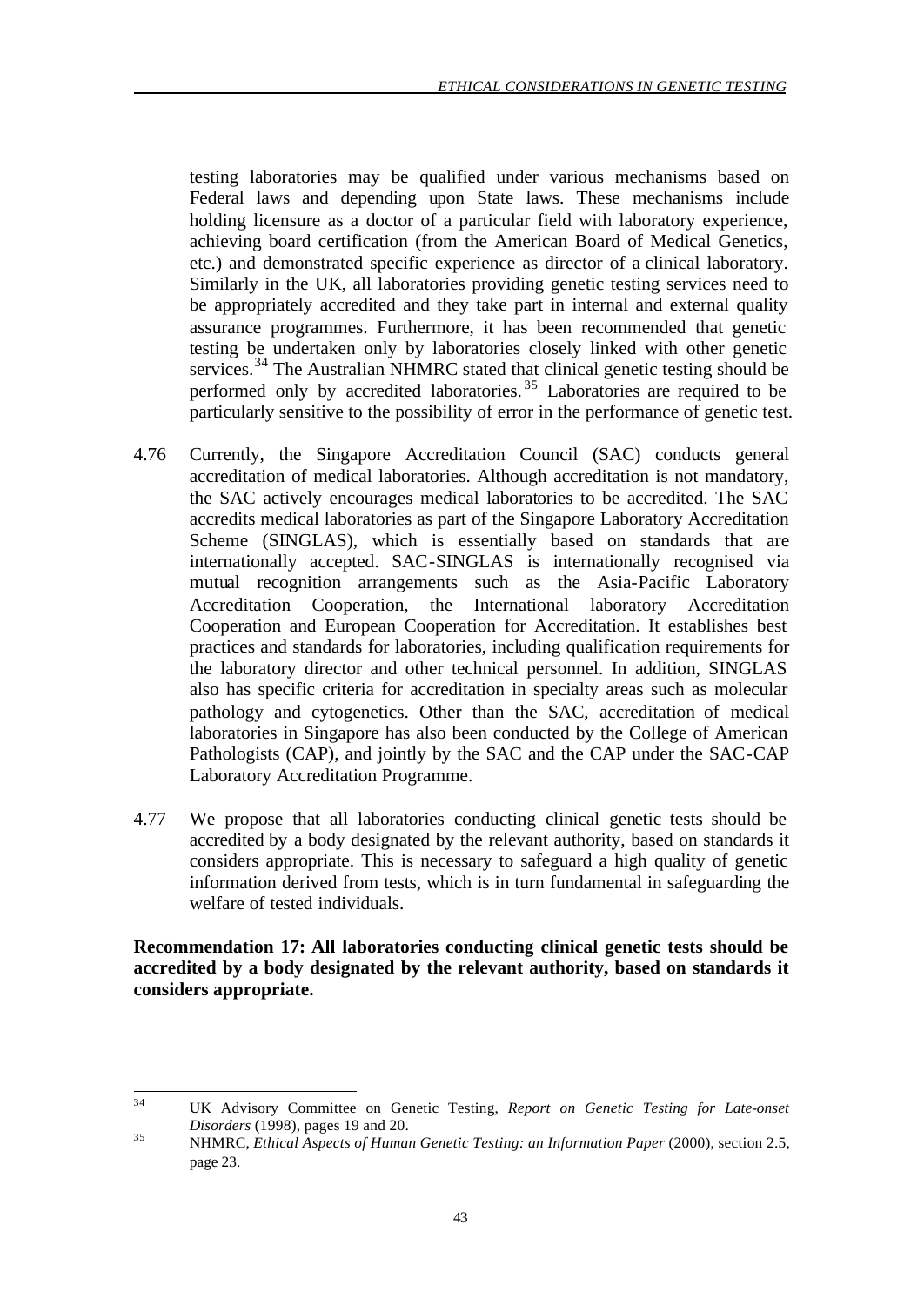#### *Interpretation of Clinical Genetic Test Results*

- 4.78 There are several factors that affect the accurate interpretation of clinical genetic test results. These include:
	- (a) the integrity of the diagnostic chain;
	- (b) the reliability of test methods;
	- (c) the technical competence of laboratory technicians;
	- (d) the ability of the individual to understand; and
	- (e) up-to-date knowledge, experience and competence of the genetic counsellor to interpret and communicate the test result and its implications effectively to the patient.

We believe that proper accreditation of medical laboratories should address factors (a) to (c). However, factors (d) and (e) will depend to a larger extent on the genetic counsellor conveying the test result to the patient.

- 4.79 The interpretation of clinical genetic test results is complex and dependent on many factors including the nature of the disease, the modality of testing, and the health status of the patient. Healthcare professionals have to ensure that sound interpretation is provided to patients, and so should be appropriately qualified and sufficiently experienced. Misinterpretation of results or misdiagnosis may lead to stress and unnecessary or inappropriate therapeutic interventions or changes to lifestyle for the patient and his or her family.
- 4.80 Genetic counselling should be provided in a timely manner. As far as is practicable, there should be no delay in counselling following the disclosure of a test result to a patient, to help the patient cope with any resultant psychological impact or emotional stress and the myriad medical, psychological, social, financial and legal implications that may arise. Sound and effective preand post-test counselling is thus particularly critical and should always be timely and integral to the practice of clinical genetic testing.

**Recommendation 18: Interpretation of clinical genetic test results should only be performed by healthcare professionals who are appropriately qualified or have sufficient experience. As far as is practicable, genetic counselling should immediately follow the disclosure of the test result, particularly if the test result is not favourable.**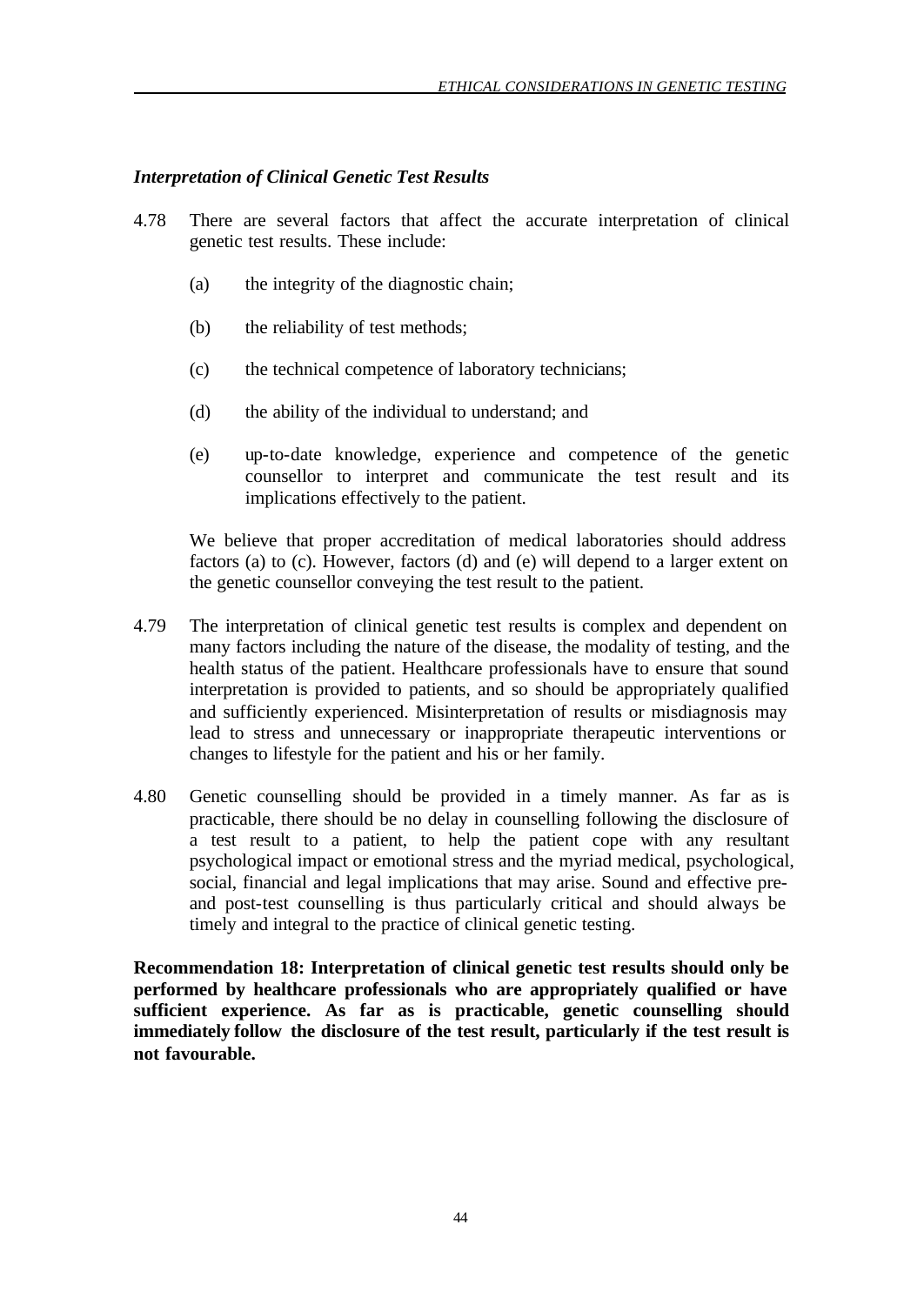#### **Section D: Genetic Counselling**

- 4.81 We have emphasised at various points in this report the importance of genetic counselling in the conduct of clinical genetic testing. Genetic counselling should seek to achieve the following objectives:
	- (a) to provide sufficient and unbiased information to enable full and informed choices to be exercised; and
	- (b) to provide appropriate support to the patient and his or her family members.
- 4.82 In genetic counselling, the information provided should be adequate and comprehensible to the recipient, who will usually be a patient. It should be commensurate with the real and anticipated risks of the test, and the implications of the information it may yield. The patient should always be given sufficient time to consider the available options and have the opportunity to clarify doubts. Whenever practicable, counselling should be done in a face-toface meeting. In addition, counselling should be conducted in an empathic manner and should be non-directive, especially if the condition is one where treatment is presently not available.
- 4.83 We have indicated that informed consent is dependent on the information that is provided to patients before genetic testing, and the manner in which such information is conveyed. For this reason, consent should be obtained after appropriate counselling. Taking into account the recommendations provided by the NMEC on this matter, we recommend that the following be considered in pre-test genetic counselling:
	- (a) the nature of the condition to be tested;
	- (b) the potential consequences of not being tested;
	- (c) the alternatives to genetic testing and their pros and cons;
	- (d) the type of sample required, test procedure and possible risks;
	- (e) the consequences foreseeable as a result of testing, including implications for family members, and available support;
	- (f) test reliability and clinical validity, emphasising that not all mutations are detectable, that some mutations are of uncertain significance, and the extent to which results indicate probability, or degree of certainty of developing the disease;
	- (g) the treatment or management options;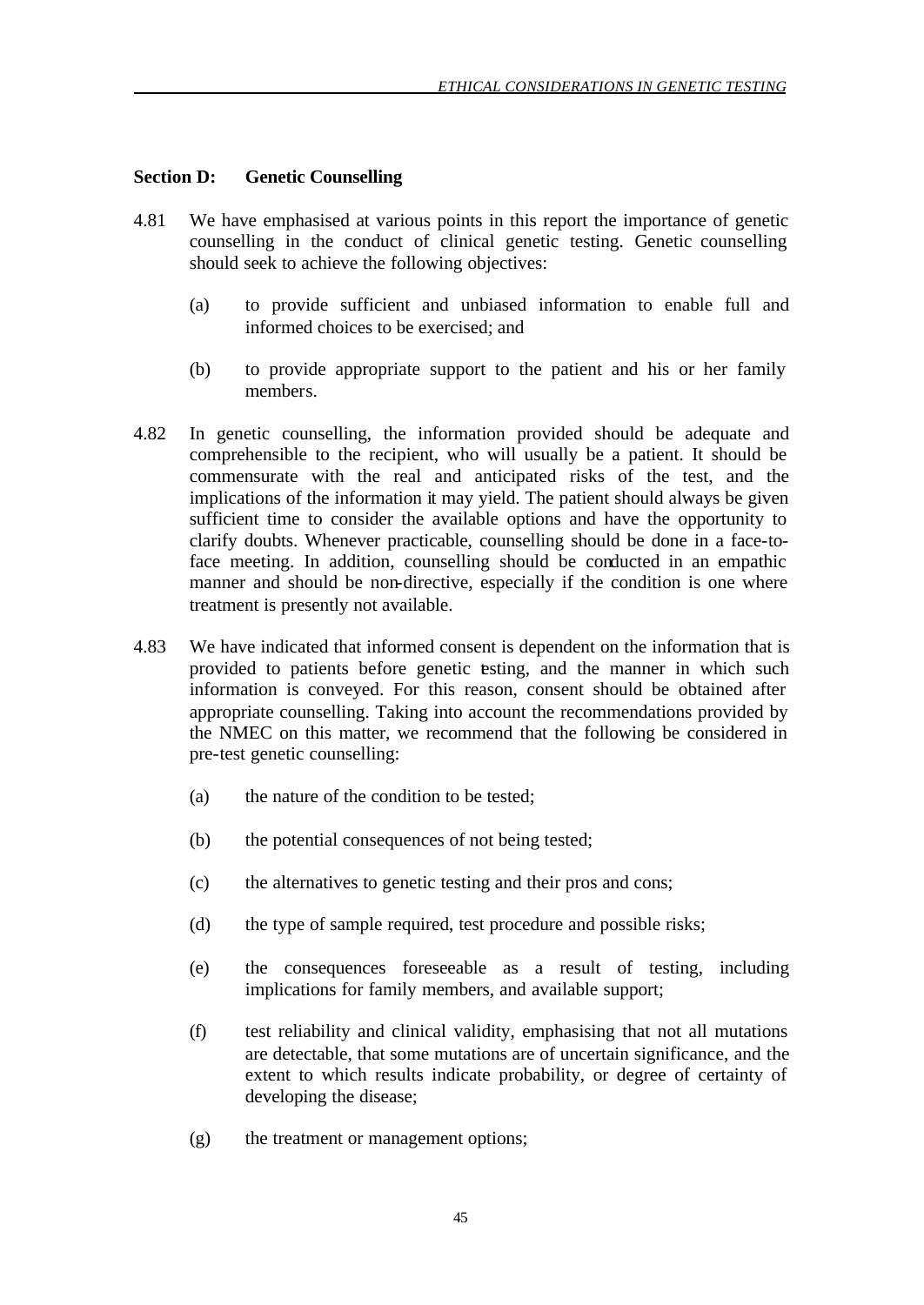- (h) the turn-around time and how the results will be conveyed to the patient; and
- (i) an assurance to the patient of confidentiality of test results and counselling records, and explanation of circumstances that might require disclosure of the patient's test result (if necessary).
- 4.84 Where appropriate, it may be advisable also to consider the following in pre-test genetic counselling:
	- (a) possible third parties' interest in the patient's genetic information, and the likely consequences;
	- (b) further use of genetic information and test samples, and their management; and
	- (c) the possibility of unexpected findings (such as parentage discrepancy even though the test is not a parentage test) and whether the patient will want to know such findings.

#### *Post-test Follow-up*

- 4.85 We are of the view that follow-up support should be provided to patients in the form of post-test counselling. Patients will often have queries on the result of their genetic tests and the implications. Healthcare professionals should attempt to address these queries in post-test counselling. In particular, we propose that the following concerns be anticipated and addressed:
	- (a) the implications of the genetic test result for the patient himself or herself, whether the result is positive, negative or inconclusive;
	- (b) the treatment or management, and/or support options;
	- (c) the possible implications for family members;
	- (d) any psychological, social and ethical issues or concerns;
	- (e) any requirement or obligation to disclose the test result to a third party (if any); and
	- (f) the protection of the patient's privacy and confidentiality of his or her genetic test result.
- 4.86 Genetic test results may reveal cases that require long term follow-up. In such cases, the genetic counsellor is expected to: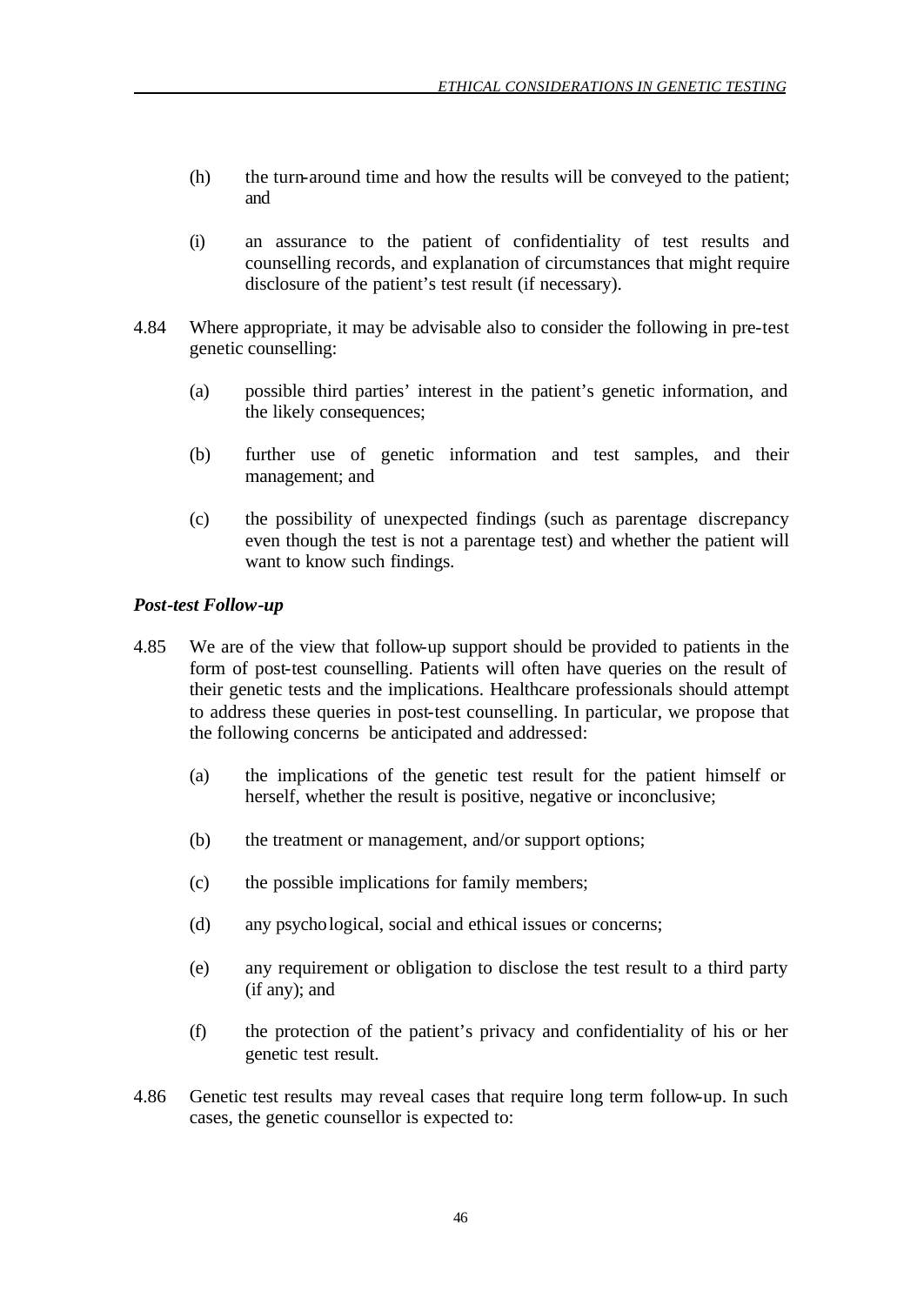- (a) conduct a periodic review of the management plan;
- (b) monitor the patient's adherence to the plan;
- (c) clarify any doubts and answer any questions;
- (d) give psychological support; and
- (e) inform the patient of relevant developments in genetic medicine.
- 4.87 In certain cases involving children tested positive for a serious genetic condition, it may be prudent to discuss the implications of the test result with the parents in the absence of the child. This is to allow parents to ask questions freely and to minimise any risk of misunderstanding on the part of the child.

#### **Recommendation 19: Genetic counselling should be offered to all individuals before and after they undergo clinical genetic testing.**

**Recommendation 20: Genetic counselling should generally be conducted in a nondirective manner and should provide sufficient information and appropriate support to the individual and his or her family members.**

#### *Professional Diversification and Development*

- 4.88 Currently in Singapore, there are no uniform standards or practice applicable to genetic counselling, which is usually carried out by physicians. However, genetic counselling can be a prolonged process and given the rapid development in medical genetics, specialised knowledge will increasingly be required. Individuals involved in genetic counselling must be committed and prepared to invest the time, and should possess and maintain up-to-date knowledge of gene technology. It may be desirable to involve others such as medical geneticists, nurses or healthcare therapists who have the necessary skills in counselling. However, the responsibility for overseeing the case, including counselling, remains with physicians as they carry ultimate clinical responsibility for their patients.
- 4.89 We propose that the relevant authority provides professional training and accreditation in medical genetics and genetic counselling to healthcare professionals working in this field.

**Recommendation 21: The relevant authority should provide professional training and accreditation in medical genetics and genetic counselling to healthcare professionals.**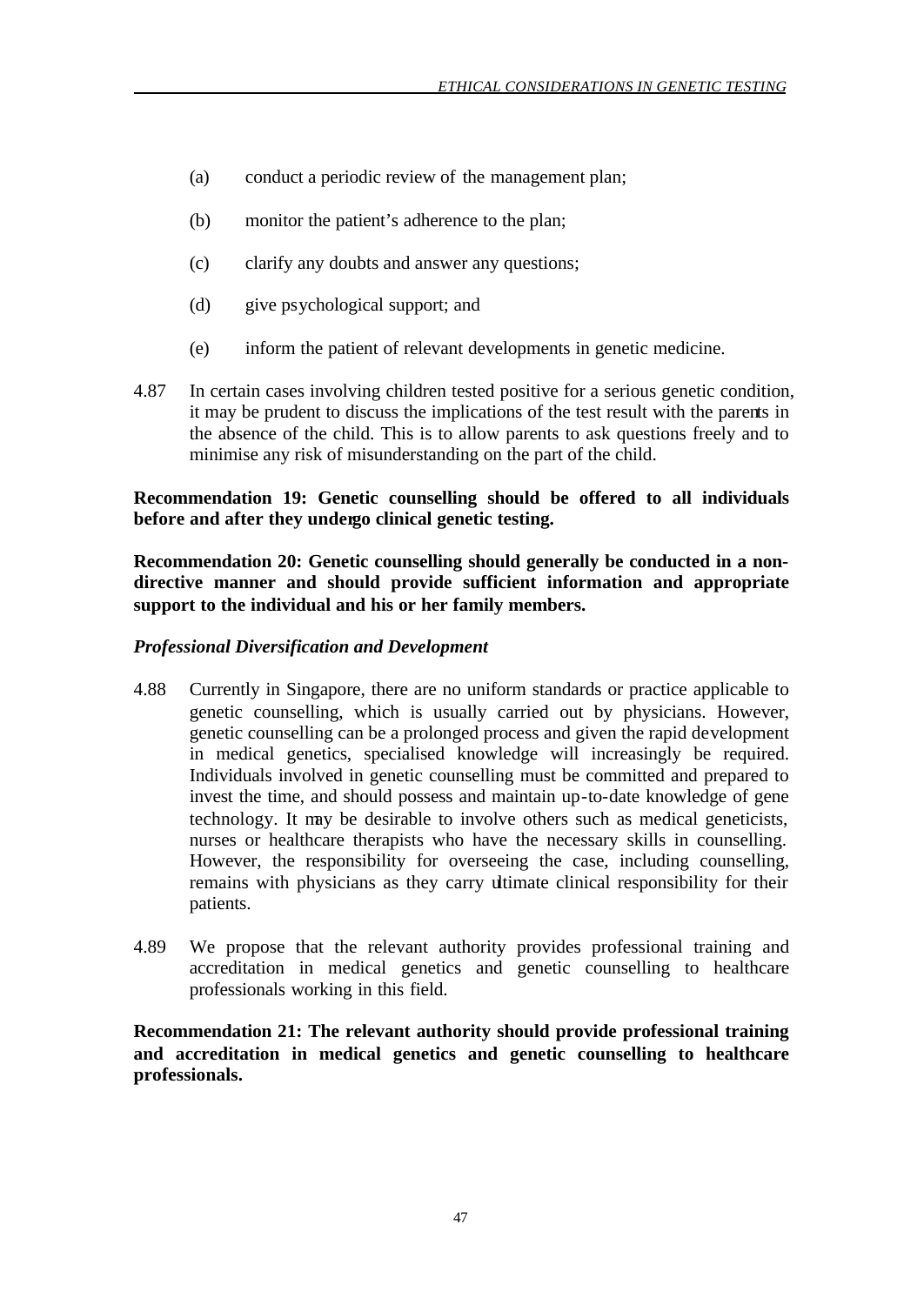#### **V. Direct Supply of Genetic Tests to the Public**

- 5.1 In Singapore, as in many other countries, access to clinical genetic tests and services is mainly through healthcare professionals or healthcare institutions. Healthcare professionals are also responsible for interpreting genetic test results, providing pre- and post-test counselling to the patient regarding the value and implications of the test and the significance of the test results, and if need be, treatment and follow-up. However, recent developments in the availability of genetic testing kits and services direct to the public allow increasing access to genetic tests without a medical consultation.
- 5.2 Since the publication of the NMEC Gene Technology Guidelines in 2001, there have been important changes in the biomedical landscape in Singapore and elsewhere, including the development of advanced gene technologies and the provision of genetic services. A conventional demand-supply evaluation is illustrative. On the demand-side, the Singaporean public is gaining sophistication in knowledge of health and health-related matters. One factor that may have contributed to this social phenomenon is the increased availability of medical information from various sources, especially the Internet. When considered in light of hectic lifestyles, "face-saving" or privacy concerns and escalating healthcare costs, the prospect of a "do-it-yourself" approach to certain health-related matters may appear attractive. On the supply-side, advances in gene technology have simplified the usage of many genetic tests and enabled manufacturers to produce them at much lower cost. Considering these developments in the context of low-cost marketplaces such as the Internet, it is foreseeable that some may increasingly choose to bypass medical professionals to obtain direct access to genetic tests and services.
- 5.3 The commercialisation of genetic testing services and the ensuing direct supply of genetic testing kits to the public have become a growing concern in a number of countries. The UK HGC recently carried out an extensive review of this development and published a report, *Genes Direct: Ensuring the effective oversight of genetic tests supplied directly to the public* (2003). It found that commercial genetic testing services are likely to be increasingly marketed in the UK and in some other developed countries. In such direct supply, the public gains access to genetic tests without a conventional face-to-face consultation with a medical professional. It is possible, following a telephone call or an electronic mail, for an individual to post his or her tissue sample to a laboratory where genetic analysis is performed. Alternatively, certain do-it-yourself home test kits may be procured over the counter or through the Internet. In the absence of a medical consultation, the HGC was concerned that the possible harms far outweigh the interest of individuals in obtaining genetic information about themselves. Two possible harms from direct genetic testing were identified: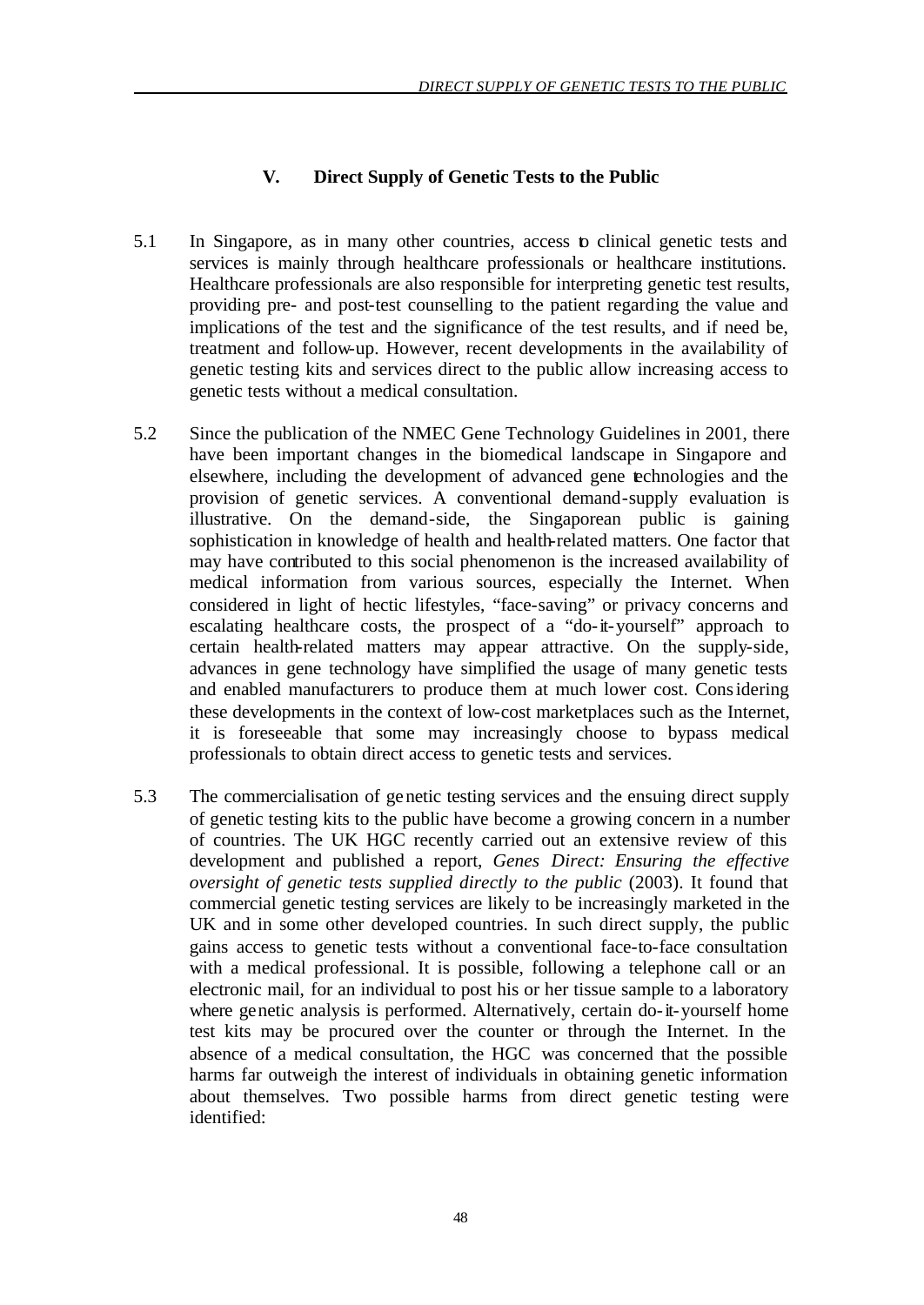- (a) Misinformation, leading to false assurance and a delay in seeking proper medical assistance, or causing unnecessary alarm resulting in expensive unnecessary medical investigations or treatment, or a misguided reproductive decision; or
- (b) inappropriate testing of children or other adults without proper consent.
- 5.4 We share the concerns of the HGC. If direct access to genetic testing is allowed in Singapore, the likelihood of misinformation is high. First, there is a lack of assurance that the genetic tests supplied by manufacturers are of a satisfactory quality and standard. Second, there is a high likelihood that the test result may be misinterpreted by an untrained person, with the probabilistic nature of predictions made from genetic information adding to interpretive difficulties. Third, it is unrealistic to expect suppliers of genetic testing kits to provide longterm counselling and other support services of satisfactory standards, particularly for the diagnosis or prediction of serious conditions.
- 5.5 There is no specific legislation regulating access to, or supply of, genetic testing kits and services in Singapore. The Centre for Medical Device Regulation of the Health Sciences Authority has established a system for the voluntary registration of medical devices and is currently in the process of setting up a framework for the regulation of medical devices.
- 5.6 The NMEC, in its Gene Technology Guidelines, strongly discouraged genetic testing by manufacturers and suppliers of genetic testing kits and the advertising or marketing of predictive genetic tests to the public. We agree that the advertising of predictive genetic tests to the public should be strongly discouraged. However, we are of the view that a more comprehensive system of control over public access to genetic testing should be devised in light of recent developments in gene technology. We propose that the relevant authority develop an oversight framework for the supply, direct to the public, of those genetic tests and services which are likely to cause serious harm if freely accessible. Consumers should on the other hand have easy access to accurate and impartial information to help them decide on the relevance of the tests or services. We reiterate that genetic testing should generally be conducted through the intermediation of a qualified healthcare professional and that tests that provide predictive health information should not be directly offered to the public.

**Recommendation 22: Genetic testing should generally be conducted through a qualified healthcare professional. Tests that provide predictive health information should not be offered directly to the public. The advertising of direct genetic tests to the public should be strongly discouraged. The relevant authority should develop an oversight framework for the supply of direct genetic tests, services and information to the public.**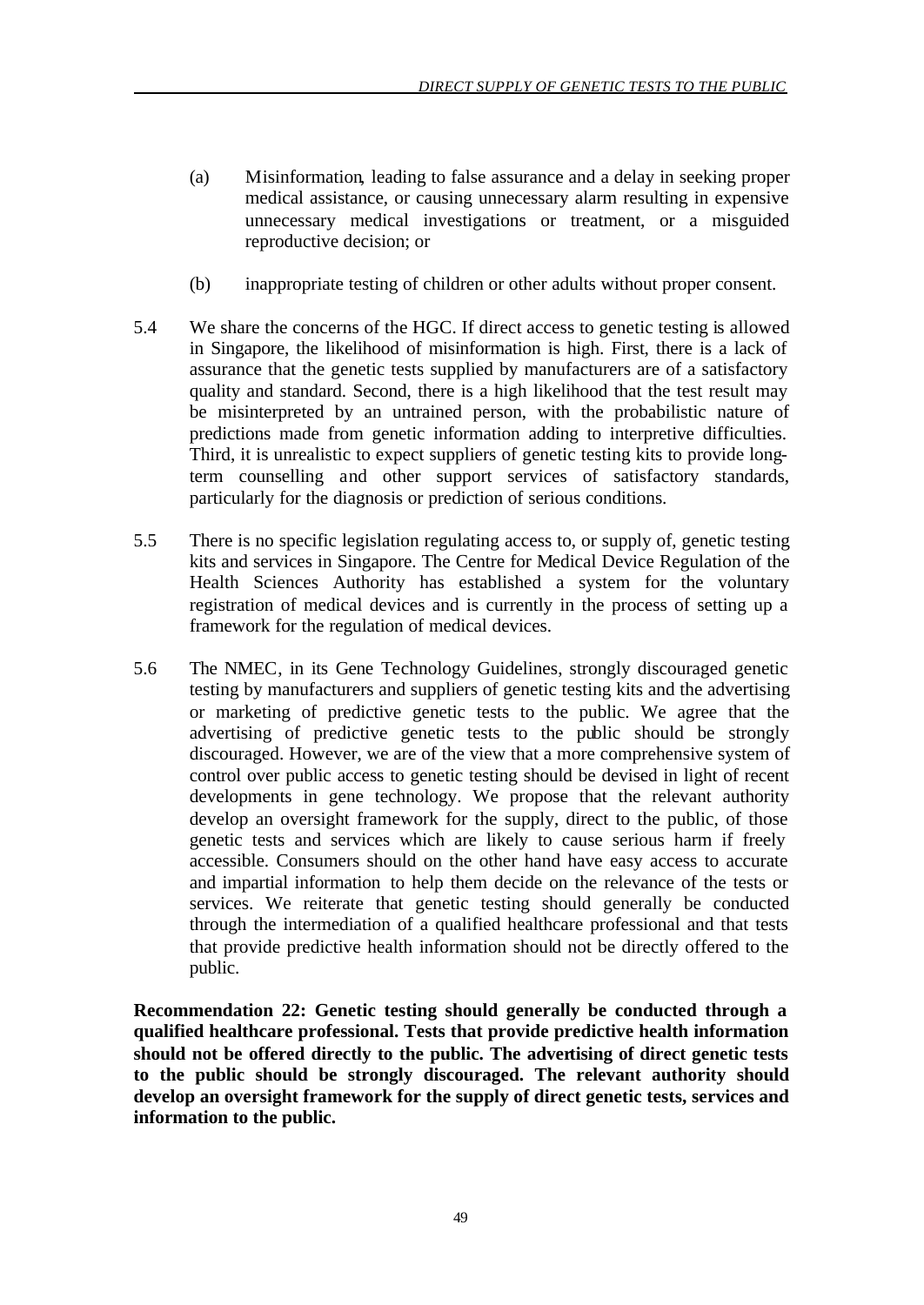#### **VI. Ethical Considerations in Human Genetic Research**

- 6.1 Human genetic research is the study of genes, their functions, how they are associated with health and disease and how genetic and environmental factors influence health. The study may involve research participants or pre-existing records, or otherwise, genetic information derived from genetic tests, and may entail the use of tissue samples. <sup>36</sup> Tissue samples may be from healthy individuals, from patients or from people who have died.
- 6.2 Significant research is currently taking place throughout the world to examine the genetic basis of common diseases such as cancer, heart disease and diabetes, and important discoveries are emerging. Ultimately, it is hoped that human genetic research will enable or facilitate the development of new or more reliable ways of diagnosing, preventing and treating genetic disorders effectively. The treatments envisaged ext end across a broad spectrum from pharmacological, gene or cell-based therapies, to simple changes in a person's environment or lifestyle.
- 6.3 Human genetic research is not conducted with the aim of providing research participants with specific information about their genetic status or health. Generally, genetic information derived from research is of unknown or uncertain predictive value. Therefore, special care must be taken to prevent inadvertent release of immature data.
- 6.4 If there is a likelihood that the research will yield individual data of clinical significance, the research participant should be told of this possibility prior to participation in the research, and whether he or she would be informed accordingly if desired. Where genetic tests of known dinical or predictive significance are used on research participants or on tissue samples that identify an individual, specific consent must be sought and appropriate counselling offered. In either case, if a research participant subsequently requests a test to confirm his or her genetic status, he or she should be advised to consult a physician.
- 6.5 Researchers have an obligation to protect the privacy of research participants and their family members, and to ensure confidentiality of all genetic information derived from the research, including information about the participant's relatives, who may not be part of the research project. Identifiable genetic information derived from the research should not be disclosed to any third party.

 $36$ <sup>36</sup> Human tissues refer to "all kinds of human biological materials derived from living or cadaveric donors, including solid body tissues, organs, foetuses, blood and other body fluids and their derivatives, cord blood, embryos, gametes (sperm or eggs) or any part or derivative thereof". BAC, *Human Tissue Research* (November 2002), paragraph 2.1.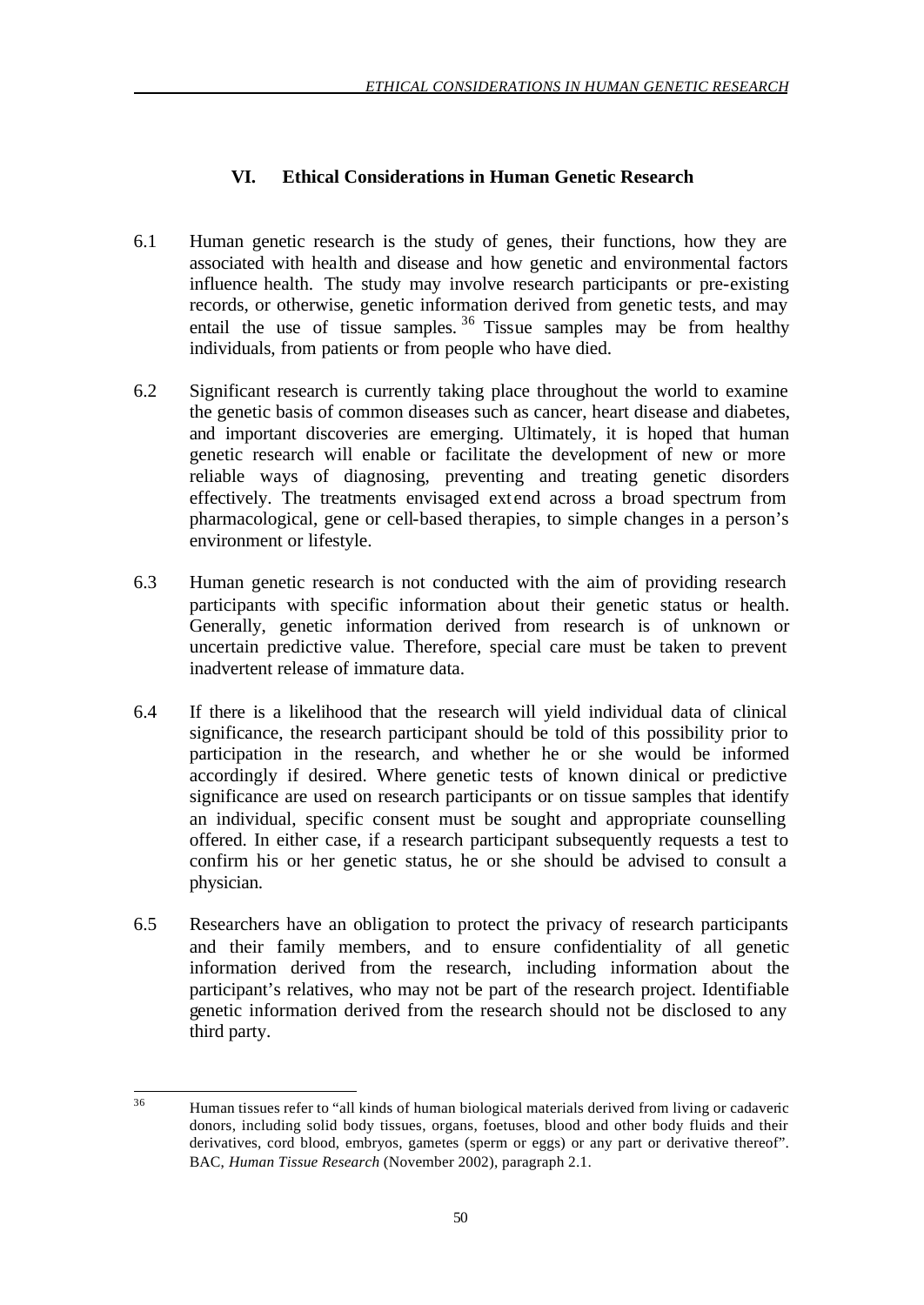- 6.6 The overall ethical framework for human biomedical research has been set out in our previous reports: the Human Stem Cell Report, the Human Tissue Research Report and the IRB Guidelines. We strongly encourage researchers to refer to these reports for further details. In particular, researchers should take note of the following:
	- (a) All human genetic research requires the approval of an appropriately constituted research ethics committee or an IRB. In our IRB Guidelines, we emphasised the critical role that researchers, institutions and IRBs play in ensuring the protection of the safety, health, dignity, welfare and privacy of research participants. All the matters reviewed in this Part fall within the purview of IRBs approving human genetic research.
	- (b) As a general principle, where the research involves the use of stored tissue samples or genetic information, consent is required from the person from whom the tissue was derived or to whom the information relates. Such consent would normally have been taken at the time tissue was donated. The IRB should consider if any consent requirement arises where the research involves legacy tissue, stored human tissue or genetic information, that has been anonymised.
	- (c) Tissue donors should be free to choose between making a general gift, which means that the tissue may be used for any type of research, or a restricted gift, which restricts the use of the tissue to types of research specified by the donor.<sup>37</sup> Research participants should be informed that when they donate any tissue for research, including genetic research, they will no longer have any claim to property rights in the tissue.
	- (d) When researchers plan to use tissue samples from abroad, both the researchers and the IRB reviewing the proposal must be satisfied that the tissue samples have been ethically obtained.
	- (e) Participation in genetic research is voluntary. Researchers need to seek the informed consent of prospective research participants, whether or not they are also patients. In particular:
		- (i) where an attending physician is also the researcher, it is necessary for consent to be taken separately through an independent third party to avoid conflicts of interest and to ensure that the patient's participation in the research is genuinely voluntary;
		- (ii) where tissue samples provided for clinical use are also intended for research, informed consent for the research is required in addition to the consent for taking the tissue for clinical use.

<sup>37</sup> <sup>37</sup> BAC, *Human Tissue Research* (November 2002), Section 13.1.9.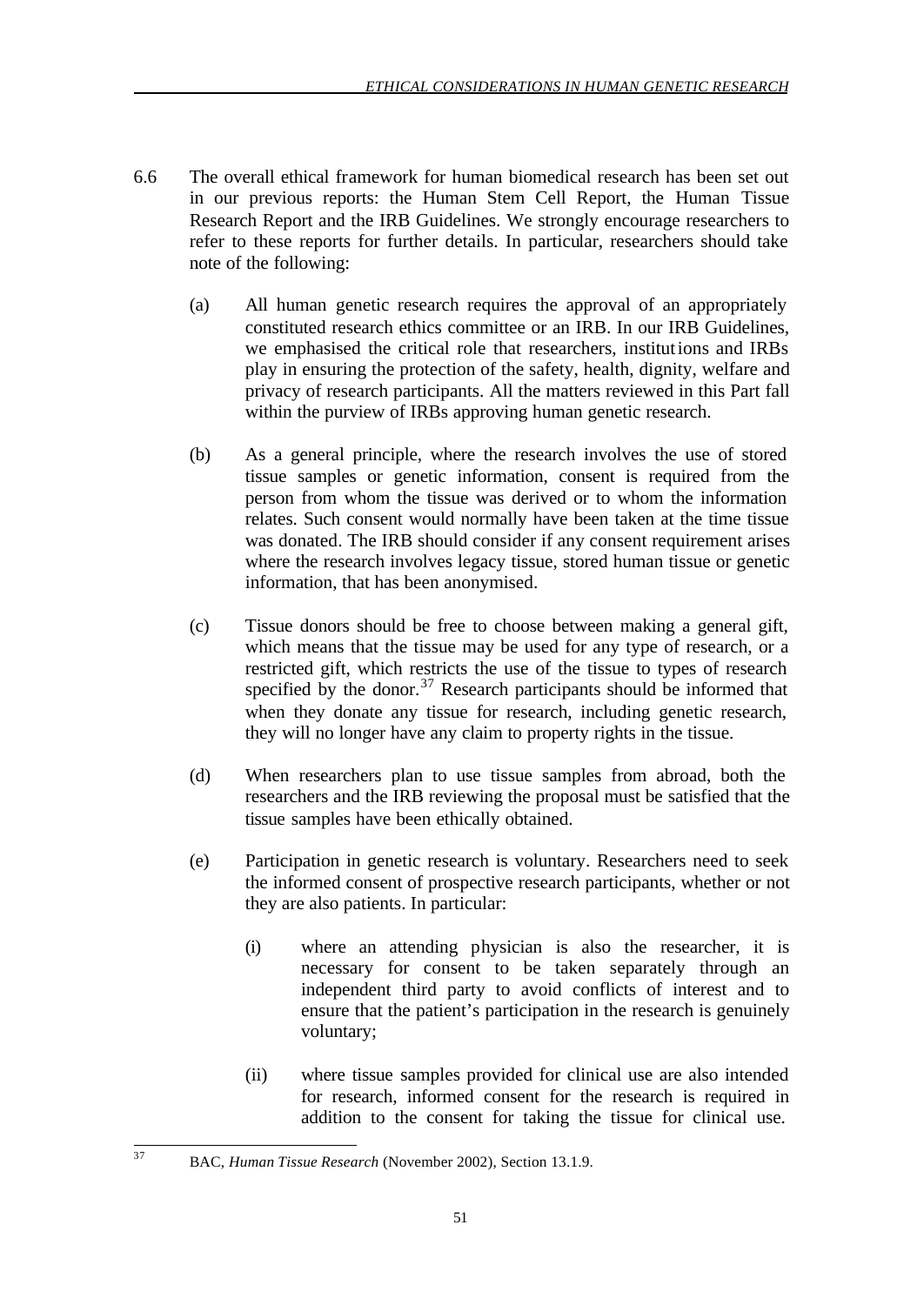Consent is also required if there is an intention to store the tissue for other future research; and

- (iii) where vulnerable persons are involved, their informed consent or that of their legally authorised guardians must be sought. In such cases, the IRB should be satisfied that there is no appropriate alternative test population and that the research is dependent on their participation.
- 6.7 When the research involves human embryos for reproductive purposes, written approval from the MOH is required in addition to approval by the IRB. In any case, no research should be performed on any embryo more than 14 days old.<sup>38</sup>
- 6.8 Researchers conducting human genetic research should provide research participants with sufficient information in an understandable form to enable them to make an informed decision. The participant should be informed of the following prior to the research:
	- (a) the experimental nature and purpose of the study;
	- (b) the possible benefits to others and to science;
	- (c) why he or she is invited to participate, and the voluntary nature of the participation;
	- (d) the procedure and the risks (if any);
	- (e) whether he or she will be informed (if desired) if clinically relevant information is obtained from the research;
	- (f) where relevant, the significance and implications of the genetic information derived from the research for the participant and his or her family, in which case counselling provisions as per Part IV Section D would apply;
	- $(g)$  the possibility of being re-contacted in the future;
	- (h) the use and storage of the tissue contributed for current and any future IRB approved research;
	- (i) the arrangement to ensure the participant's privacy and the confidentiality of records;

 $\overline{38}$ <sup>38</sup> MOH, *Guidelines for Private Healthcare Institutions Providing Assisted Reproduction Services: Regulation 4 of the Private Hospitals and Medical Clinics Regulations (Cap 248, Rg 1)* (2001).